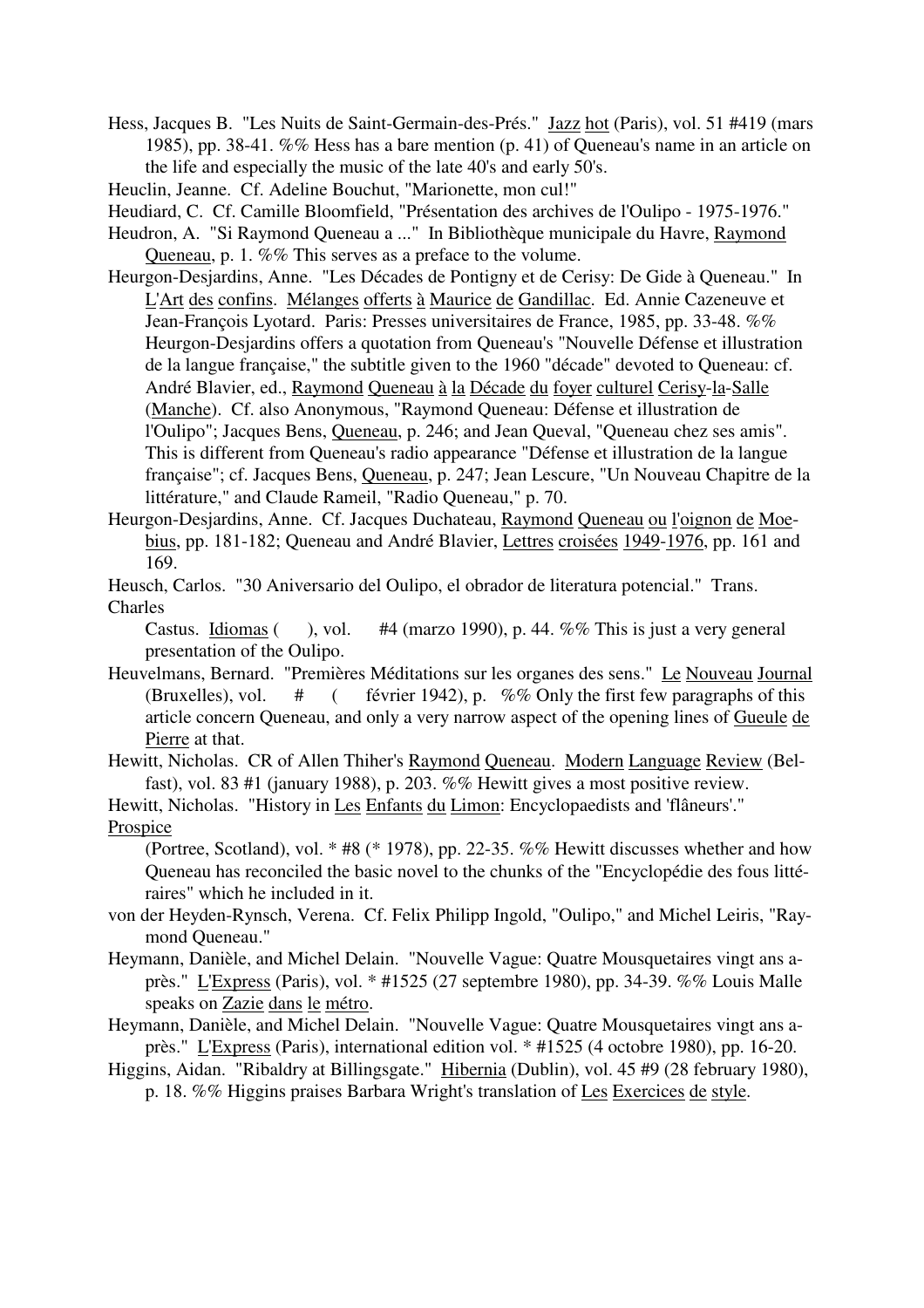- Hightower, Mary Pamela. "Créativité: Raymond Queneau et les jeux de langage." Georgetown, Texas: Southwestern University, 2003. %% This is an honors paper.
- Hilaire, Camille. Cf. Queneau, "Le Jardin précieux."
- Hilbert, David. Cf. Astrid Bouygues and Daniel Delbreil, "Claude Simonnet face à l'homme Raymond Queneau," p. 48; Pierre Lepape, "Et... peler Queneau"; Queneau, "Axiomes d'appartenance," "David Hilbert," and "Fondements de la littérature d'après David Hilbert." There is some sort of manuscript material available at the CDRQ under "Hilbert."
- Hill, Charles G. "Queneau, Raymond." Encyclopedia of World Literature in the Twentieth Century. Vol. 3. Ed. Wolfgang Bernard Fleischmann. New York: Frederick Ungar Publishing Company, 1971, pp. 137-138. %% This is just a short and standard entry.
- Hill, David Andrew. "Working With Literature: A Selective Study of Raymond Queneau's Novels." 2 vol. Doctoral dissertation. Director Christopher Shorley. Belfast: Queen's University of Belfast, 1989. %% Hill's work looks at critical views of Queneau (divided into 5 periods), at Queneau "homme de lettres," "beyond dualism," Le Vol d'Icare, Le Chiendent, and Les Enfants du Limon.
- Hill, David Andrew. "Working with Literature: A Selective Study of Raymond Queneau's Novels." PhD at Queen's University of Belfast, 1991. Dissertation Abstracts International (Series C), vol. 52 #3 (fall 1991), p. 1260. %% Hill says that his thrust in this work was to investigate why Queneau wrote and how he felt about the act of writing.
- Hill, Leslie. "Roussel and the Place of Literature." Modern Language Review (Belfast), vol. 74 #4 (october 1979), pp. 823-835. %% Hill merely speaks (p. 828, note) of "poetic doggerel converging with autobiographical fantasy in Queneau's Chêne et chien.
- Hillen, Monika. "L'Ecriture onirique chez Raymond Queneau: Une Etude des 'Récits de rêves à foison' (1973) et d'Un Rude Hiver (1939)." Mémoire de maîtrise. Directrice Claude Debon. Nantes: Université de Nantes, 1982. %% Hillen looks at these two works with a very rhetorical bias. Cf. Michal Mrozowicki, "D'un 'Récit de rêve' à 'Des Récits de rêve à foison' --- Les Ecrits brefs en prose de Raymond Queneau." [This work is available at the Centre de recherches "L'Esprit nouveau en poésie"; Institut de littérature française; univer-sité de Paris III; 13, rue de Santeuil, 75005. It will be necessary to contact Professeur Daniel Delbreil beforehand in order to receive authorization.]
- Hillen, Wolfgang. Raymond Queneau: Bibliographie des études sur l'homme et son oeuvre. Köln:Gemini, 1981. %% Hillen's work is tremendously valuable, succinctly setting forth over 1300 different books and articles touching on Queneau, and most especially those originating in Europe. There are almost no mistakes, but some of the entries are so condensed as to be more puzzling that profitable. Cf. Jutta Langenbacher-Leibgott, CR of Wofgang Hillen's Raymond Queneau: Bibliographie des études sur l'homme et son oeuvre; Christopher Shorley. CR of Wolfgang Hillens Raymond Queneau: Bibliographie des études sur l'homme et son oeuvre.

Hillenaar, Henk G. Cf. Evert van der Starre, "Queneau et le roman encyclopédique."

- Hilliker, Lee. Cf. Jean-Jacques Thomas, "README.DOC: On Oulipo."
- Hilling, Jacques. "Les Exercices de style." Réforme (Paris), an. 8 #373 (10 mai 1952), p. 7. %% Hilling has an interesting review, especially as regards the "Rose Rouge" version. Hilty, G. Cf. Bruno Rauch, Sprachliche Spiele --- Spielerische Sprache. Sammlung,

Erklärung

und Vergleich der Wortspiele in vier ausgewählten Romanen von Raymond Queneau und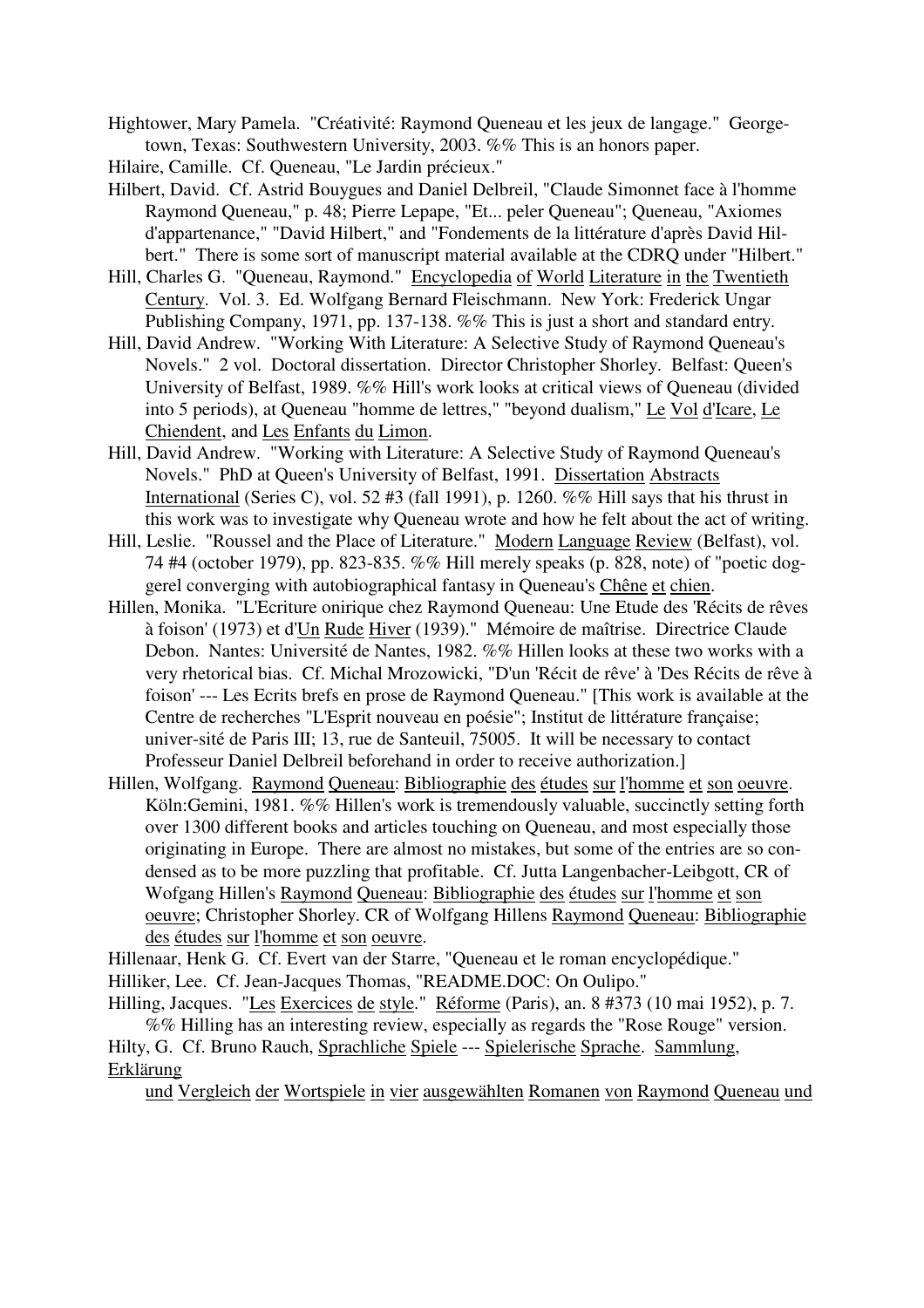in den entsprechenden Ubersetzungen von Eugen Helmlé.

Hirsal, Josef. Cf. Pierre Daix, "Raymond Queneau aneb \_vicení stylu."

- Hirsch, Charles-Henry. "Les Revues." Mercure de France (Paris), an. 49 #287 (= #965)(15 septembre 1938), pp. 688-698. %% Hirsch outlines Queneau's "Drôles de goûts" and gives several excerpts.
- Hirsch, Edward. "Briefly Noted." New Yorker (New York), vol. 66 #49 (21 january 1991), pp. 93-94. %% This is a short review of Barbara Wright's translation of The Last Days.
- Hirsch, Nicole. "Boris Vian fera un opéra pour la compagnie Grenier-Hussenot." France-soir (Paris), an. 12 #2792 (22 juillet 1953), p. 6. %% Hirsch notes that Vian is about to write the lyrics for an opera based on Le Dimanche de la vie. She says that the music is already being composed, and she cites Vian as describing the opera as "populaire" rather than "burlesque."
- Hirsch, Nicole. "Raymond Queneau (père de Zazie) lance la comédie musicale au T.N.P." France-soir (Paris), an. \* #5179 (16 mars 1961), p. 15. %% Hirsch found the opening night of the Loin de Rueil theater production to be a huge success.

Hirschi, Stéphane. Cf. Claude Debon, "Raymond Queneau et la chanson."

Hirshfield, Morris. Cf. Pierre Descargues, "Révélation de Morris Hirschfield"; Queneau, "J'ap-

pelle un chat un chat"; André Warnod, "Jean Couty le constructeur."

- Hislaire, Jacques. "Le Queneau de la quenelle." Libre Belgique (Bruxelles), an. 111 #267 (23 septembre 1992), p. 24. %% Hislaire presents an evening of theater based on Les Exercices de style.
- Hislaire, Jacques. "Un Rude Hiver pour Zazie." La Libre Belgique (Bruxelles), an. 102 #22 (22 janvier 1985), pp. 1 and 5. %% Hislaire offers a rather well-written pastiche of the opening pages of Zazie dans le métro.
- Hobson, Harold. "Lunch with Iris Murdoch." Sunday Times (London), vol. \* #7243 (11 march 1962), p. 28. %% Among other things, this concerns the importance of Pierrot mon ami for Murdoch's writing.
- Hochroth, Lysa. "The Scientific Imperative: Improductive Expenditure and Energeticism." Configurations (Baltimore), vol. 3 #1 (winter 1995), pp. 47-77. %% Hochroth centers her attention on Georges Bataille and only refers to Queneau in regard to their "La Critique des fondements de la dialectique hégélienne."
- Hocke, Gustav Rene. Cf. Queneau, "Kreuz und Kresse."

Hodgart, Matthew. Satire. New York: McGraw-Hill, 1969. %% Hodgart merely refers to Zazie dans le métro on p. 124 and devotes page 125 to a still from the novel's film.

- Hodgart, Patricia. "History and the Talking Horse." The Illustrated London News (London), vol. 250 #6656 (25 february 1967), pp. 28-29. %% Hodgart's glance at Barbara Wright's translation of Between Blue and Blue does little more than summarize the plot, but she does like what Wright has done with the language, to which Hodgart gives some attention.
- Hodiguet, M<sup>me</sup>. "Queneau pornographe?" France-observateur (Paris), an. 10 #461 (5 mars 1959), p. 16. %% This is a letter to the editors protesting their publishing of a selection from Zazie dans le métro, apparently on 22 january 1959. Cf. R. Plot, "Défense de Queneau."

van Hoek, Pedro. Cf. Queneau, De Uitleg van de metaphoren.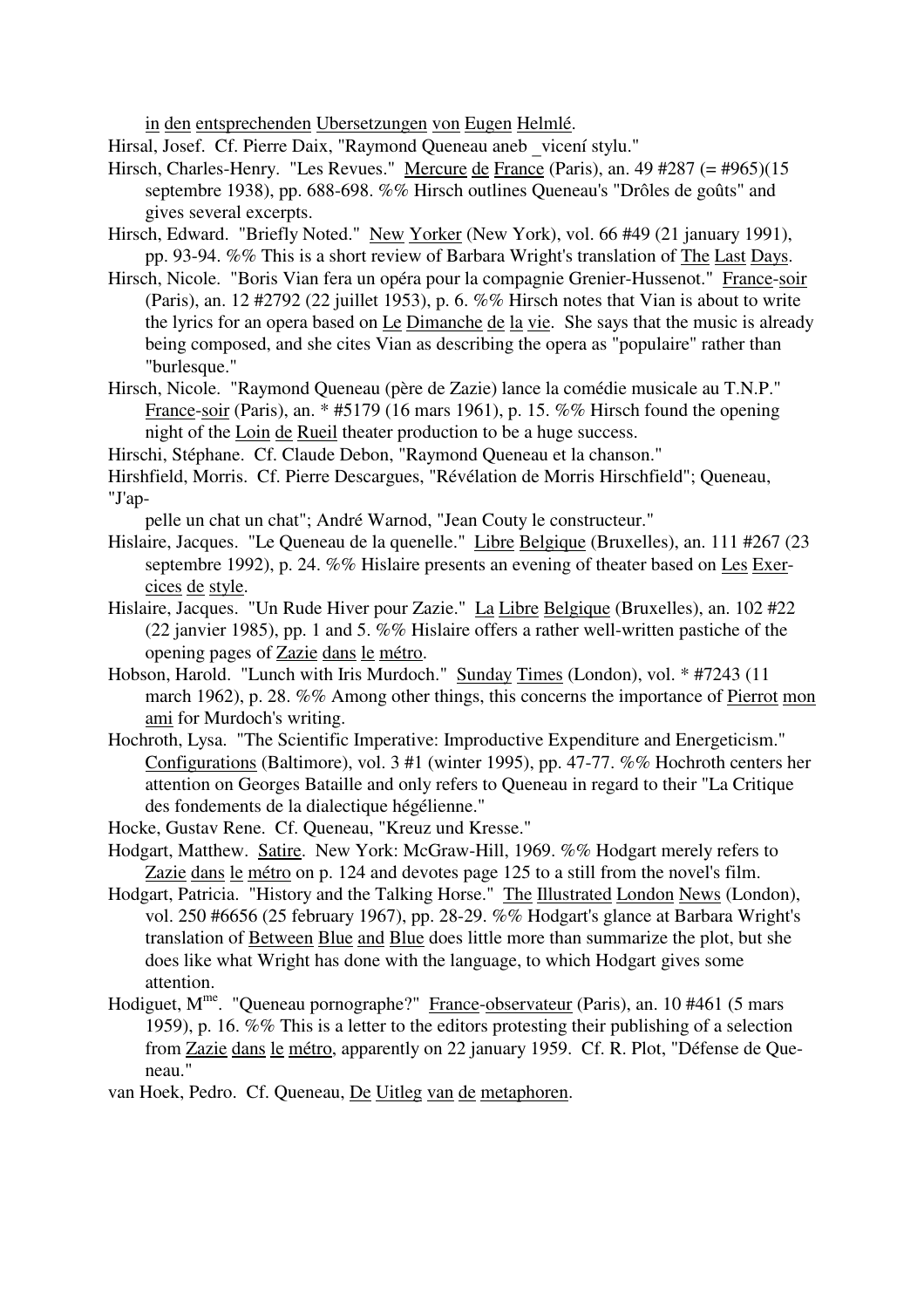- Hoffmann, Maria. "Ein Roman spielt mit seinem Bedingungen. Sprachspiel und Metaliteratur in Le Chiendent von Raymond Queneau." Mémoire de maîtrise. Heidelberg: Universität Heidelberg, 1984.
- Hofmann, Werner. "Les Ecrivains-dessinateurs: I." Revue de l'art (Paris, CNRS), vol. \* #44 (\* 1979), pp. 7-18. %% There is only a mention (p. 18, note 37) of Queneau's "Délire typographique."
- Hofstadter, Dan. "Jean Hélion." New Yorker (New York), vol. 61 #\* (6 january 1986), pp. 66-72. %% Hofstadter ties Queneau's Chiendent to Hélion's artistic style, although he refers to Queneau as an "ardent boulevardier."
- Hofstadter, Douglas R. Le Ton beau de Marot: In Praise of the Music of Language. New York: BasicBooks, 1997. %% Hofstadter ruminates the idea that in artistic "variations" there is ordinarily an original and clearly stated treatment, especially in music. The Exercices de style, he points out, pointedly avoids any such clarity. In his discussion Hofstadter looks particularly at Wright's translation but ventures into several others, notably some of the ideas expressed in Rudy Kousbroek's introduction ("Inleiding. Raymond Queneau in de Oerhond"). Hofstadter's writing is witty and attractive, his thoughts inviting (pp. 224-232).
- Hogan, Thomas. "Flight from Reality." The Guardian (Manchester), an. \* #35236 (14 october
	- 1959), p. 4. %% Hogan finds Zazie dans le métro "the most realistic novel of France today" but adds that "it is a pity that, towards the end, the author remembers that he is a distinguished poet, and the novel flops into an unsatisfying symbolist finish."
- Holder, Eric. "Des Papous dans les oreilles." Page des libraires: Magazine des libraires clé (Paris), vol. \* #40 (mai-juin 1996), pp. 46-47. %% Holder describes a radio show on France-Culture whose style and content was close to oulipian interests and even included oulipians at times.
- Holin, Aurélie. "Les Militaires et la guerre chez Queneau dans les oeuvres fictionnelles et l'expérience personnelle de l'auteur." Mémoire de maîtrise. Directeur Daniel Delbreil. Paris: Université de Paris III (Sorbonne nouvelle), 2006. %% [This work is available at the Centre de recherches "L'Esprit nouveau en poésie"; Institut de littérature française; uni-versité de Paris III; 13, rue de Santeuil, 75005. It will be necessary to contact Professeur Daniel Delbreil beforehand in order to receive authorization.]
- Hollier, Denis. "About Some Books Which Bataille Did Not Write." Trans. Boris Belay. Parallax (Leeds, England), vol. \* #4 (february 1997), pp. 71-78. %% Hollier begins by mark-ing the change in Bataille's thought between his work in Documents and what was to ap-pear later in La Critique sociale: the first of his articles in the newer publication was "La Critique des fondements de la dialectique hégélienne," which he wrote with Queneau. The first page or two of Hollier's article discuss just what the two authors meant by what they wrote and shine a light on their interpretation of Hegel before the Kojève seminar. Hollier also offers some sidelights on Queneau's "Le Symbolisme du soleil."
- Hollier, Denis. Le Collège de sociologie. Collection "Idées," #413. Paris: Gallimard, 1979. %% Hollier presents various texts by various authors related to the "collège" dating from 1937 through 1939. Queneau's presence is principally in this book's notes, and especially in regard to his contributions to Volontés and his editing the lecture notes from the Kojève seminar. Cf. pp. 17, 91, 105, 164, 165, 199, 215, 295, and 342-343. Cf. also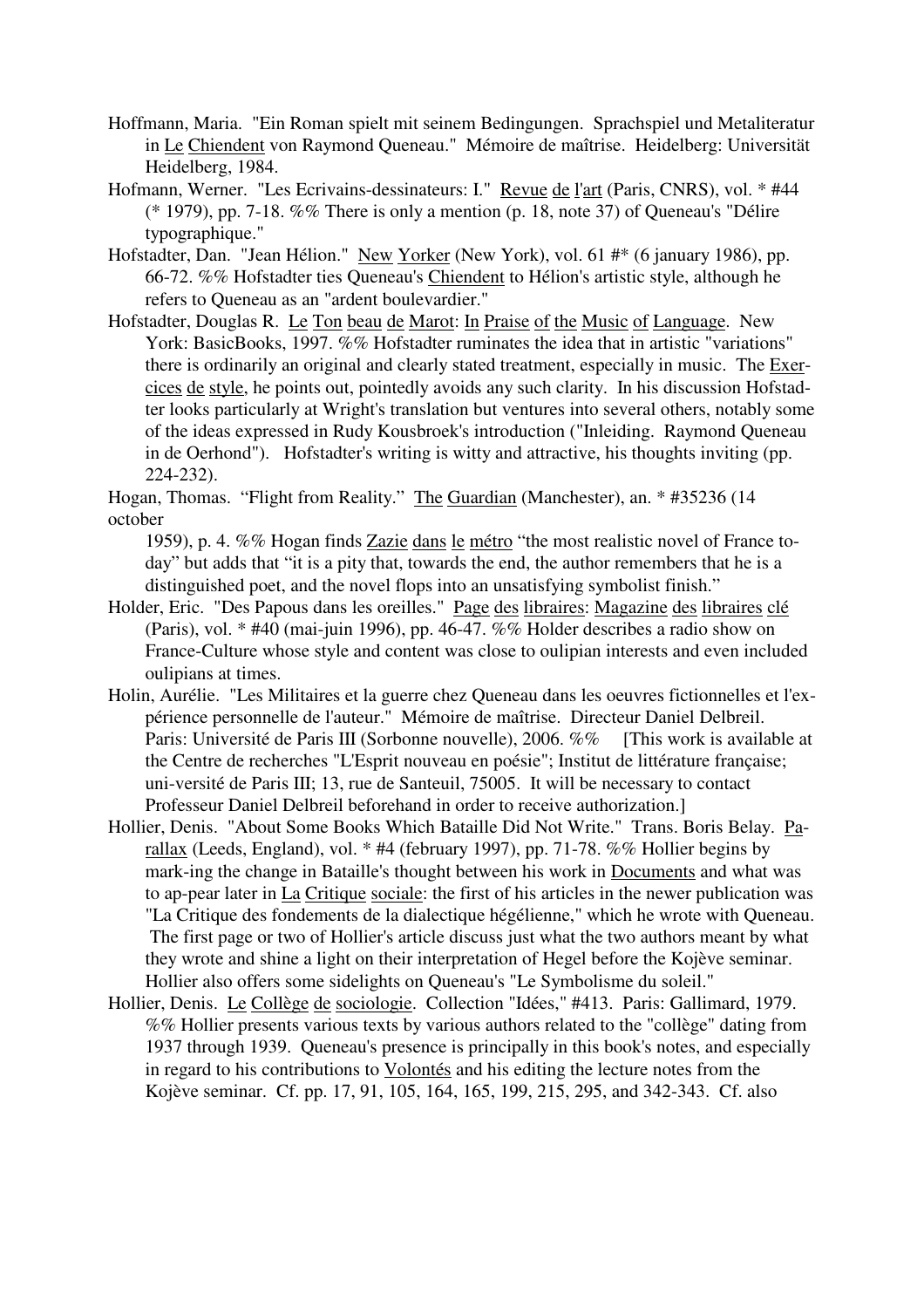Astrid Bouygues and Daniel Delbreil, "Claude Simonnet face à l'homme Raymond Queneau," pp. 21 and 25; Michel Lécureur, Raymond Queneau, p. 235; Jean Paulhan, Choix de lettres; Isabelle Rieusset, "Le Collège de sociologie: Georges Bataille et la question de mythe, de l'ethnologie à l'anthropologie: Un Décentrement épistémologique"); Gisèle Sapiro, La Guerre des écrivains, p. 459.

- Hollier, Denis. The College of Sociology 1937-1939. Trans. Betsy Wing. Collection "Theory and History of Literature," #41. Minneapolis: University of Minnesota Press, 1988. %% Hollier's text is not significantly changed from the original, but the citations appear here on pp. xii, xiii, 47, 85-86, 161, 202-203, 368, 403, 411-412, and 421.
- Hollier, Denis. "Plenty of Nothing." In A New History of French Literature. Ed. Denis Hollier et al. Cambridge, Massachusetts: Harvard University Press, 1989, pp. 894-900. %% Hollier gives a page of discussion to Le Chiendent and mentions Les Derniers Jours and other works in passing (pp. 896-897).

Hollier, Denis. Cf. John Atherton, "Americans in Paris."

- Holmes, James. Cf. Ladislas Gara, ed., Translation and Translators.
- Holmqvist, Bengt. "Modern Fransman." Stockholms-Tidningen (Stockholm), an. \* #330 (5 december 1949), p. 13. %% Holmqvist does like Var Världen ända är liten (which means "How Small the World is"), C. G. Bjurström and Maj Odman's translation of Loin de Rueil into Swedish, even though he does not think that it is a classic.
- Hölz, Karl. "Die Provozierte Muse: Zur Theorie und Praxis des ordre arithmonomaniaque bei Raymond Queneau." Romanische Forschungen (Frankfurt), vol. 90 #2/3 (\* 1978), pp. 226-253.
- Hölz, Karl. "Raymond Queneau: Petite Cosmogonie portative." In Die moderne französische Lyrik: Interpretationen. Ed. Walter Pabst. Berlin: Schmidt, 1976, pp. 255-274.
- Hölz, Karl. "Tout est dit. Der Literat im Konflikt: Mittelmass des Kopisten oder poetisches Wissen des Fabulators." Romanistische Zeitschrift für Literaturgeschichte (Heidelberg), vol. 11 #3-4, (\* 1987), pp. 436-470. %% Hölz includes Queneau's ideas in an essay on the nature of writing in our century.
- Hölz, Karl. Cf. Michael Herrmann, "Connaissez-vous le Quai Lembour? Pour une topographie
	- du jeu de mots."
- Holzberger, Carol-Ann. Cf. Stéphanie Malphettes, "Le Nouveau Roman sera interactif."
- Holzlehner, Iris. "Varietäten und Strukturen des Romans bei Raymond Queneau (unter besonderer Berücksichtigung von Pierrot mon ami)." Mémoire de maîtrise. Director René Andrianne. Mainz: Johannes-Gutenberg-Universität, 1986.
- Hoog, Armand. "Développement du surréalisme noir." Nef (Paris), an. 5 #47 (october 1948), pp. 105-108. %% Hoog makes a somewhat negative reference to Queneau's surrealism and ties it to Saint-Glinglin.
- Hoog, Armand. "L'Explosion du langage." Carrefour (Paris), vol. 4 #137 (30 avril 1947), p. 7. %% Hoog praises the Exercices de style and reprints "Notations" and "Surprises," then considers Queneau's style in a more general way.
- Hoog, Armand. "Flaubert et la terreur." La Nef (Paris), an. 5 #39 (février 1948), pp. 125-128. %% Hoog gives a most favorable review of Queneau's Preface to Bouvard et Pécuchet (1947: Le Point du jour), on which he embroiders.
- Hoog, Armand. "Il faut tuer cette morte." Carrefour (Paris), vol. \* #327 (19 décembre 1950),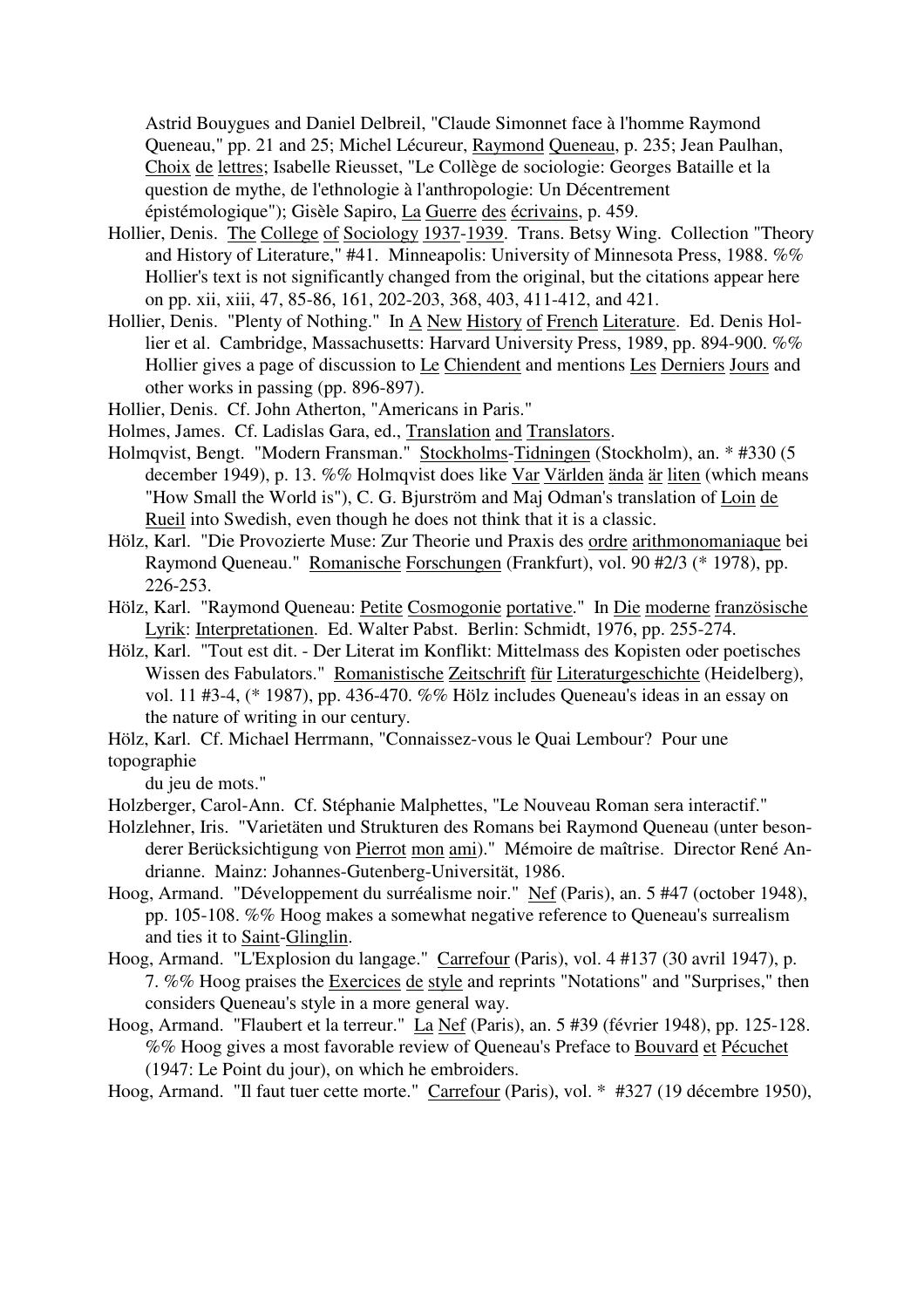p. 10. %% Hoog looks exclusively at Queneau's views on the French language in this review of Bâtons, chiffres et lettres.

- Hoog, Armand. "Littérature contemporaine et mythologie." French Review (Baltimore), vol. 25 #6 (may 1952), pp. 430-436. %% Hoog barely more than mentions Queneau on pp. 430, 431, and 436.
- Hoog, Armand. "Today's Woman --- Has She a Heart?" Yale French Studies (New Haven, Connecticut), vol.  $*$  #27 (spring - summer 1961), pp. 66-73. %% Hoog makes a brief mention of Zazie dans le métro (p. 72).
- Hoog, Armand. Cf. Queneau, "Langage académique."
- Hoogterp, P. W. CR of Les Enfants du limon. Het Franse Boek (Amsterdam), vol. # (avril 1939), p. %% Hoogterp's short review is positive but questions several aspects of Queneau's style.
- Hook, Sidney. Cf. Queneau, "Sidney Hook: The Contemporary Significance of Hegel's Philosophy."
- Hopper, Lynn. "Zazie Offers Challenge to Readers." The Indianapolis Star (Indianapolis, Indiana), vol. 58 #147 (30 october 1960), section 7, p. 4. %% In her review of Barbara Wright's translation of Zazie, Hopper stays with the altered language and the unfamiliarity of Americans with such textual development.
- Horák, Petr. "K Pojetí subjektu ve francouzském strukturalismu: od subjektu existence k bezsubjektové strukture." Filozoficky Casopis (Praha), vol. 36 #2 (\* 1988), pp. 239-257. %% Page 241, note 7, of this article refers to Queneau's 1963 article in Critique, "Premières Confrontations avec Hegel" (indicating that Queneau's article had appeared in issue number 195-196). This is written in Czech.
- Horne, Alistair. La Belle France. New York: Knopf, 2005. %% Horne just gives a superficial popular description of Zazie dans le métro on p. 390.
- Horst, Karl August. "Heiliger Bimbam." Bucherkommentare (Berlin), vol. # (15 märz 1966), p. %% Horst gives a brief review of Ludwig Harig and Eugen Helmlé's translation of Saint-Glinglin.
- Horton, Andrew M. "Growing Up Absurd: Malle's Zazie dans le métro from the Novel by Raymond Queneau." In Modern European Film-makers and the Art of Adaptation. Ed. Andrew M. Horton and Joan Magretta. New York: Frederick Ungar, 1981, pp. 63-77. %% The reference to Pauline Kael on p. 67, note 5, is incorrect; this article was by Brendan Gill. Cf. Ross Harris, Film as Literature, Literature as Film; Alistair Rolls, "Into or Out of the Metro? Defining a Carrollinian Space in Raymond Queneau and Louis Malle's Zazie dans le métro."
- Hoscheit, Jhemp. Cf. Frank Wilhelm, "A propos d'Exercices de style."
- Houdart, Dominique. Cf. Adeline Bouchut, "Marionette, mon cul!"
- Houppermans, Sjef. "D'un Raymond l'autre: Faits divers chez Roussel et Queneau." In Ecrire l'insignifiant: Dix Etudes sur le fait divers dans le roman contemporain. Ed. Paul Pelckmans and Bruno Tritsmans. Collection "Faux Titre," #191. Amsterdam: Rodopi, 2000, pp. 7-24. %% Houppermans reviews briefly how Roussel used "fait divers" in certain of his works and then gives much more space to how Queneau employed them in his own works, such as Cent Mille Milliards de poèmes, Les Exercices de style, Les Fleurs bleues, Un Rude Hiver, "What a Life!," and Zazie dans le métro. He then comments on how the "faits divers" also played a role in his personal psychology and dreams.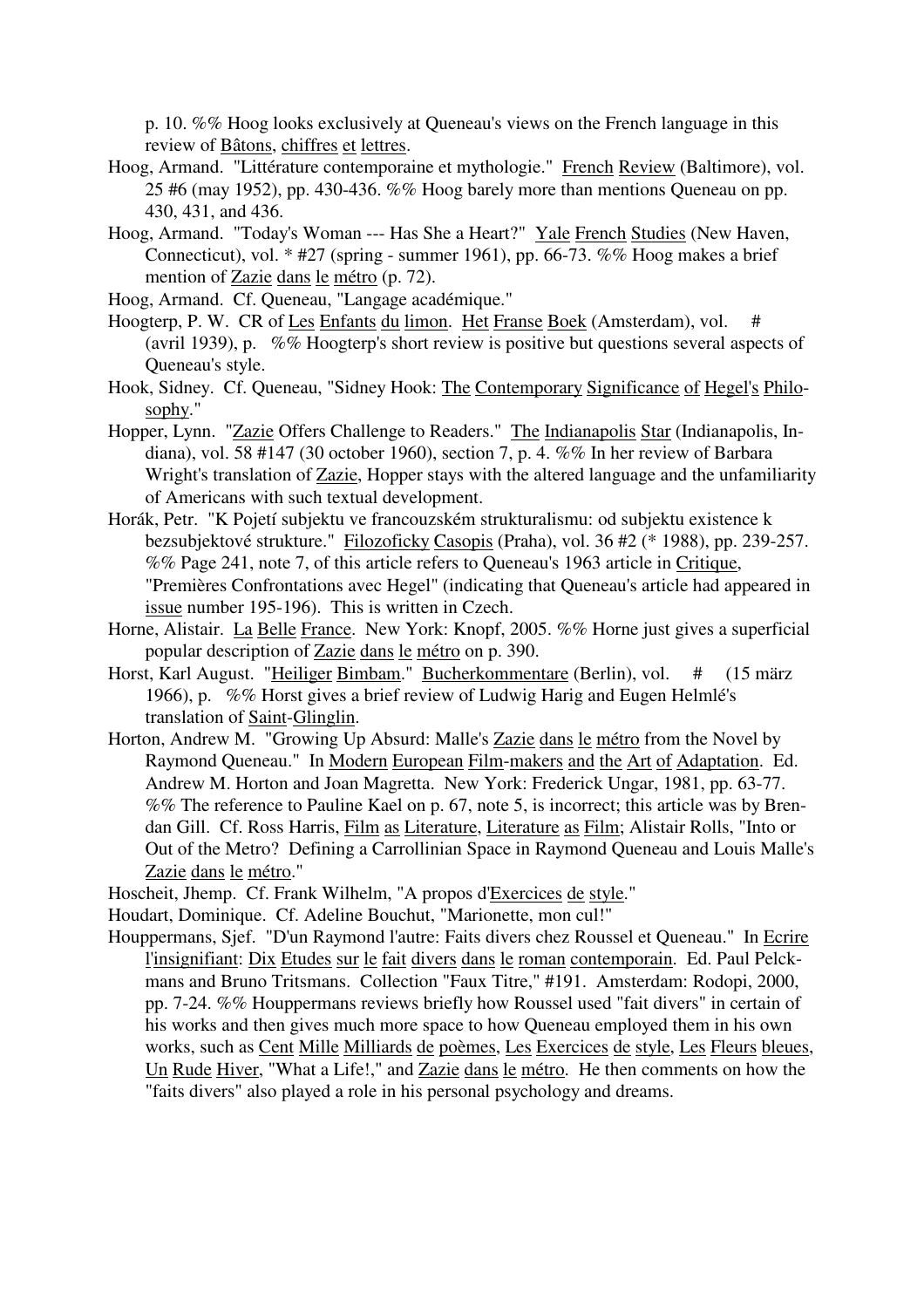Houppermans, Sjef. Cf. Evert van der Starre, Au ras du texte: Douze Etudes sur la littérature française de l'après-guerre.

d'Houville, Gérard. "Lectures romanesques." La Revue des deux mondes (Paris), vol. \* #6 (15

mars 1959), pp. 342-343. %% D'Houville doesn't really care for Zazie dans le métro.

- Hovland, Ragnar. "Raymond Queneau." Vinduet (Kobnhaven), vol. 39 #1 (\* 1985), pp. 24- 29. %% This is a general article on Queneau, followed by fifteen "exercices de style" translated into Danish.
- Hovland, Ragnar. "Raymond Queneau (1903-1976)." Innhold (), vol. #1 ( 1985), pp. 24-25.
- Hovland, Ragnar. Cf. Queneau, Stiløvingar.
- Howard, Richard L. "The Dark Continent from A to Z." New York Times (New York), vol. 124 #42708 (29 december 1974), "Book Review," p. 19. %% Howard tips his hat to Walter Abish's Alphabetical Africa but really doesn't like it at all.
- Howard, Tom. CR of Carol Sanders' translation of Odile. Small Press (Westport, Connecticut), vol. 8 #1 (february 1990), pp. 37-38. %% Howard judges this novel positively but not in the ordinary way.
- Howlett, Jacques. "Une Voix personelle." Les Lettres nouvelles (Paris), an. 7 #8 (22 avril 1959), p. 15. %% Howlett article has a brief comment on Queneau's ability to create characters.
- Howlett, Sylvie. Cf. Jean-Paul Brighelli, Sylvie Howlett, Jeanne Dupuy, and Michel Dobransky, ed., Gogol: "Récits de Pétersbourg"; Renoir: "La Règle du jeu"; Queneau: "Les Fleurs bleues."
- Hoy, P. C. Cf. Christopher Shorley, "Critical Approaches to Queneau's Fiction: A Consideration of Language, Form, Themes, and Values."
- Hoyack, Louis. Cf. Queneau, "Louis Hoyack: Les Aubes de l'humanité" and "Louis Hoyack: Spiritualisme historique. Etude critique sur l'idée de progrès."
- Hoyer, Franz A. "Spiel mit der Sprache." Badische Zeitung (Offenburg), vol. # (2 januar1961), p. %% CR of Eugen Helmlé's German translation of Zazie in der Metro
- Hoyt, Elizabeth N. "Bounce Through Paris." The Cedar Rapids Gazette (Cedar Rapids, Iowa), vol. 78 #295 (30 october 1960), section 4, pp. 2 and 6. %% Hoyt finds Barbara Wright's translation of Zazie to be very funny but without any deeper meaning.
- Hubaux, Jean. "Gloires littéraires d'Europe." La Face à main (Bruxelles), an. 28 #21 (24 mai 1952), p. 16. %% Hubaux's review of the second volume of Les Ecrivains célèbres is extended and critical, but he only mentions Queneau and his role once.

Hubert, Pascal. Cf. Christian Mauduit, "Problem Session Dedicated to Gérard Rauzy." Hubert, Renee Riese. "Miró and Breton." Yale French Studies (New Haven, Connecticut),

vol. \* #31 (\* 1964), pp. 52-59. %% Hubert simply mentions Queneau on p. 52. Hubin, Michel. "Un Important Fonds Raymond Queneau à Verviers?" Le Soir (Bruxelles), an.

90 #296 (19-20 décembre 1976), p. 12. %% Hubin merely mentions the possibility of Queneau's manuscripts coming to the CDRQ but fills out the notice in speaking of Queneau's relations with André Blavier. Cf. Anonymous, "La Bibliothèque de Queneau leguée à la ville de Verviers," "Un Centre de recherches sur Queneau à Verviers," and "L'Oeuvre littéraire de Raymond Queneau a pris place à la Bibliothèque centrale."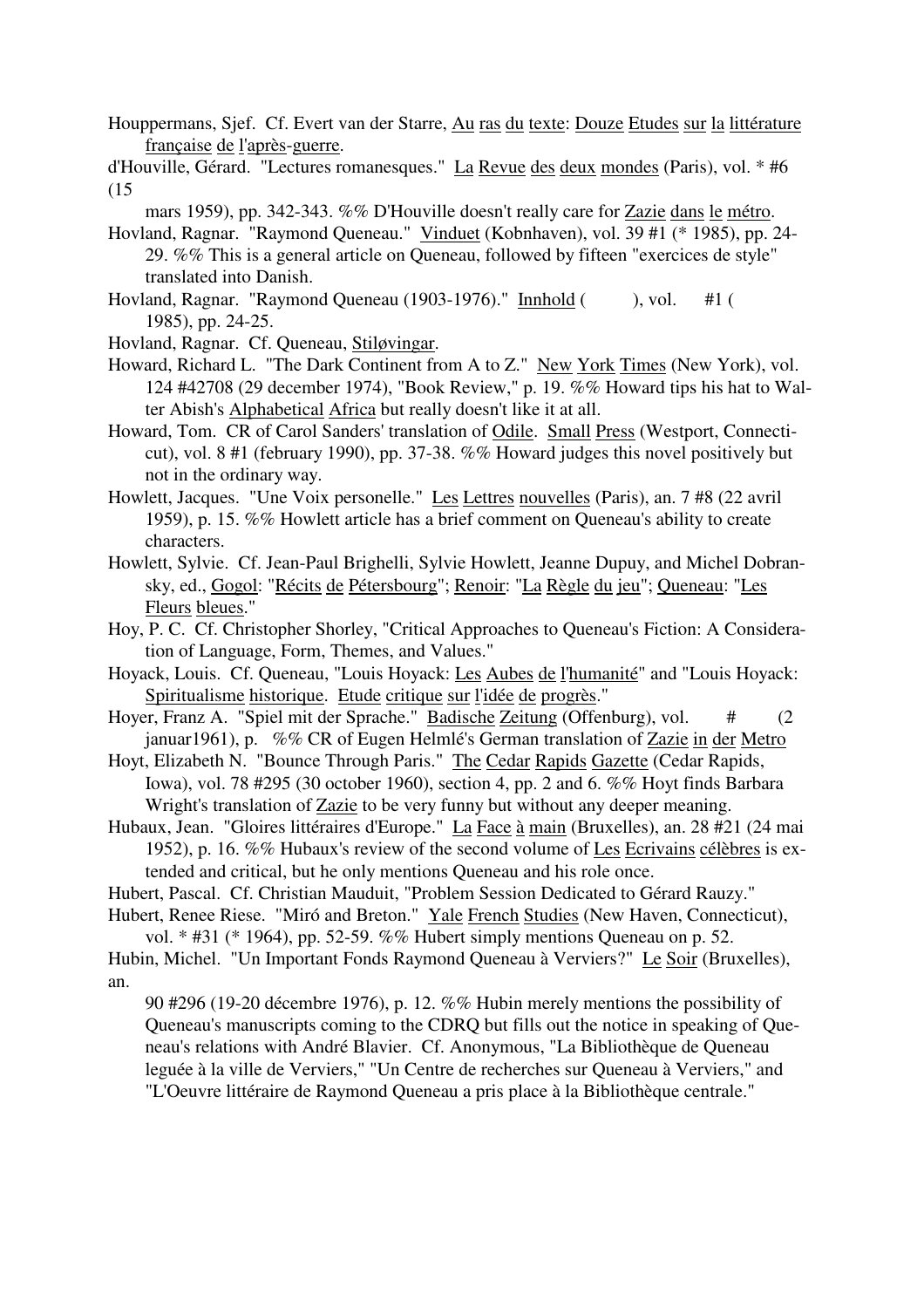- Hübner, Ulrich. "Probleme der Verknüpfung in Kallimachos' Apollonhymnos." Hermes: Zeitschrift für Klassische Philologie (Stuttgart), an. 120 #3 (\* 1992), pp. 280-290. %% Hübner mentions Queneau's Exercices de style in note 18 (p. 283).
- Hudson, Kevin Roy. "Les Fleurs bleues: Hermétisme et prototype d'holoroman oulipien." PhD at the University of Cincinnati (Ohio), 2002. Director Michele Vialet. Dissertation Abstracts International, vol. 63 #01 A (july 2002), p. 204. %% Hudson attempts to appreciate Les Fleurs bleues as a holistic work rather than by analysis of the various personal and literary elements which might be present in it, something which the image of peeling an onion represents metaphorically. His approach centers on the role of the dreamer. Hudson begins with an overview of the major critical approaches to Les Fleurs bleues and of the Oulipo's mathematical experiments on literature which lead to theorizing the "holopoem." He proceeds then to isolate and analyze the problematic nature of the novel and then, synthesizing these elements, concludes by applying the analogy of a hologram to the novel and showing that Les Fleurs bleues is an oulipian prototype of a "holonovel."
- Hüe, Denis. Cf. Bernard Baillaud, "Les Enfants du Limon, roman d'autorité," "Raymond Queneau autour d'Une Histoire modèle: L'Histoire, le malheur, le récit (I) and (II)," "Raymond Queneau, La Petite Cosmogonie portative: Pour une poétique du nucléaire," and "Ray-mond Queneau, la polymérisation des sirènes."
- Hughes, Robert. "Fluent, Electric, Charming." TIME (Chicago), vol. 126 #6 (30 december 1985), pp. 79-80. %% Hughes compares Jennifer Bartlett's painting to Queneau's Exercices de style.
- Huglo, Marie-Pascale. Cf. Tanka Gagné Tremblay, "Du pastiche imaginaire de traduction chez

Raymond Queneau: Le Cas de On est toujours trop bon avec les femmes."

- Hugnet, Georges. Pleins & déliés. Paris: Guy Authier, 1972. %% Hugnet just mentions Queneau on pp. 232, 245, 249, and 296.
- Hugnet, Georges. Cf. Queneau, Preface to the catalogue of the Georges Hugnet exposition at the Galerie de l'Orfèvrerie Christofle in Paris (25 juin -- 10 juillet 1948).
- Huguenin, Daniel. "Bords, par Raymond Queneau." Jeune Patron (Paris), an. 18 #171 (janvier
	- 1964), p. 37. %% The author reviews this anthology in a friendly and perspicacious manner.
- Huguenin, Jean-René. "Comment l'esprit vient aux encyclopédies." Arts (Paris), an. \* #550 (11 janvier 1956), p. 6. %% Huguenin compares the Encyclopédie de la Pléiade to the Encyclopédie française in some detail.
- d'Hugues, Philippe. "L'Intenable Gageure de Raymond Queneau." Le Figaro (Paris), an. \* #16800 (19 août 1998), p. 20. %% D'Hugues looks at Queneau's fascination with film from the point of view of the comments he makes in his Journaux (1914-1965). Quite interesting.
- Hultsch, Eric. "Raymond Queneau." Anstoß + ARGUMENTE (Wien), an. 11 #2 (februar 1973), pp. 20-21. %% This is a general review of Queneau's writings, especially his novels.
- Humblot, Catherine. "Pierre Chevalier, le téléfilm hors cadre." Le Monde (Paris), an. 59 #18029 (11 janvier 2003), p. 30. %% Chevalier says that "Queneau me donnait toujours un petit pourboire" when he served as a "garçon de course chez Gallimard."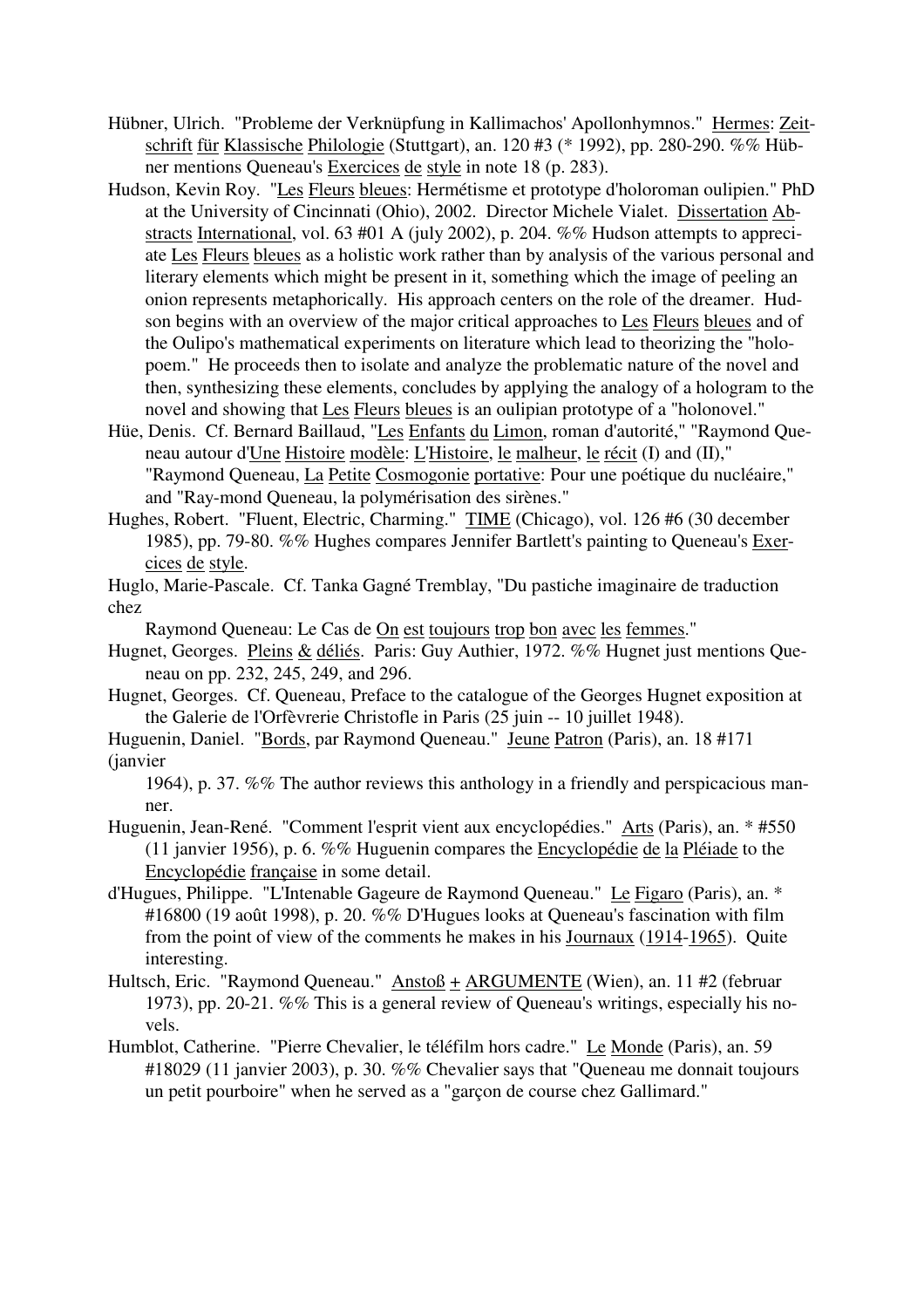- Humblot, Catherine. "Queneau, Pierrot mon ami, huit invités, un singe..." Le Monde (Paris), an. 41 #12121 (16 janvier 1984), "Le Monde dimanche," p. viii. %% Humblot previews a televised discussion of Queneau's Pierrot mon ami done by Pierre Dumayet and Robert Bober. Cf. the entries under their names.
- Humbourg, Pierre. "A Paris... entre nous." Nice-matin (Nice), an. 50 #1842 (3 octobre 1950), p. 5. %% Humbourg likes Queneau's lyrics for "La Croqueuse de diamants."
- Humbourg, Pierre. "A Paris... entre nous." Nice-matin (Nice), an. 6 #2008 (18 mars 1951), p. 5. %% This is the same text as in his other article of the same name in the Tribune St-Etienne (17 mars 1951).
- Humbourg, Pierre. "A Paris... entre nous." Tribune St-Etienne (St-Etienne), an. # (17 mars 1951), p. %% Humbourg's column reviews literary and theater life, and in this context he refers to Queneau's election to the Académie Goncourt and to some of Queneau's work. This is the same text as in his other article of the same name in Nice-matin (18 mars 1951).
- Humbourg, Pierre. "A Paris... entre nous." Nice-matin (Nice), an. 7 #2387 (30 mars 1952), p. 5. %% Humbourg gives only a basic presentation of Si tu t'imagines.
- Humbourg, Pierre. "Ce Fleuve ou ce ruisseau: La Poésie." Le Relais (Paris), an. 2 #27 (25 avril 1952), p. 2. %% About half of Humbourg's article is a pleasant but average review of Si tu t'imagines.
- Humbourg, Pierre. Fantômes sur papier blanc. Paris: Editions Bellenand, 1951. %% Humbourg thinks that Queneau is a real poet (p. 120) but does not appreciate his challenge to the current insistence on correct spelling (p. 233).

Humbourg, Pierre. "Nos (demi) Dieux prévoient l'avenir..." Caliban (Paris), vol. \* #47 (janvier

1951), p. 43. %% Humbourg seems to think that he is giving a brief pastiche of Queneau's thought/style.

- Humbourg, Pierre. "Le Vol d'Icare." Le Hérisson (Paris), an. \* #1177 (14 novembre 1968), p. 15. %% Humbourg concentrates on recounting the plot.
- Hume, Kathryn. Fantasy and Mimesis. Responses to Reality in Western Literature. New York: Methuen, 1984. %% Hume comments that the Vol d'Icare is a challenge to reality (p. 48), that Queneau finds the inadequacy of language an obstacle to valid interpretation (p. 57), and that the Exercices de style is a revelation of the impossibility of objectivity (pp. 133-134) and shows us the falseness of our assurances (p. 195).
- Humeau, Edmond. CR of Georges-Armand Masson's A la façon de... Arts (Paris), vol. \* #239
	- (2 décembre 1949), p. 2. %% Humeau alludes to the fact that Masson's book has a pastiche of Les Temps mêlés.
- Humeau, Edmond. "Courrier des lettres." Arts (Paris), an. \* #\* (16 mars 1951), p. 2. %% Humeau presents Queneau as the new member of the Académie Goncourt but also discusses the preponderance of Gallimard in the world of French publishing.
- Humeau, Edmond. "Justice pour Henry Miller." Arts (Paris), vol. \* #\* (27 avril 1951), p. 2. %% Humeau rather angrily denounces the charges against four "libraires" for having offered Henry Miller's Sexus.

Humeau, Edmond. "Si les poètes ne s'entendent plus." Nouvelles à la main (Bruxelles), an. 15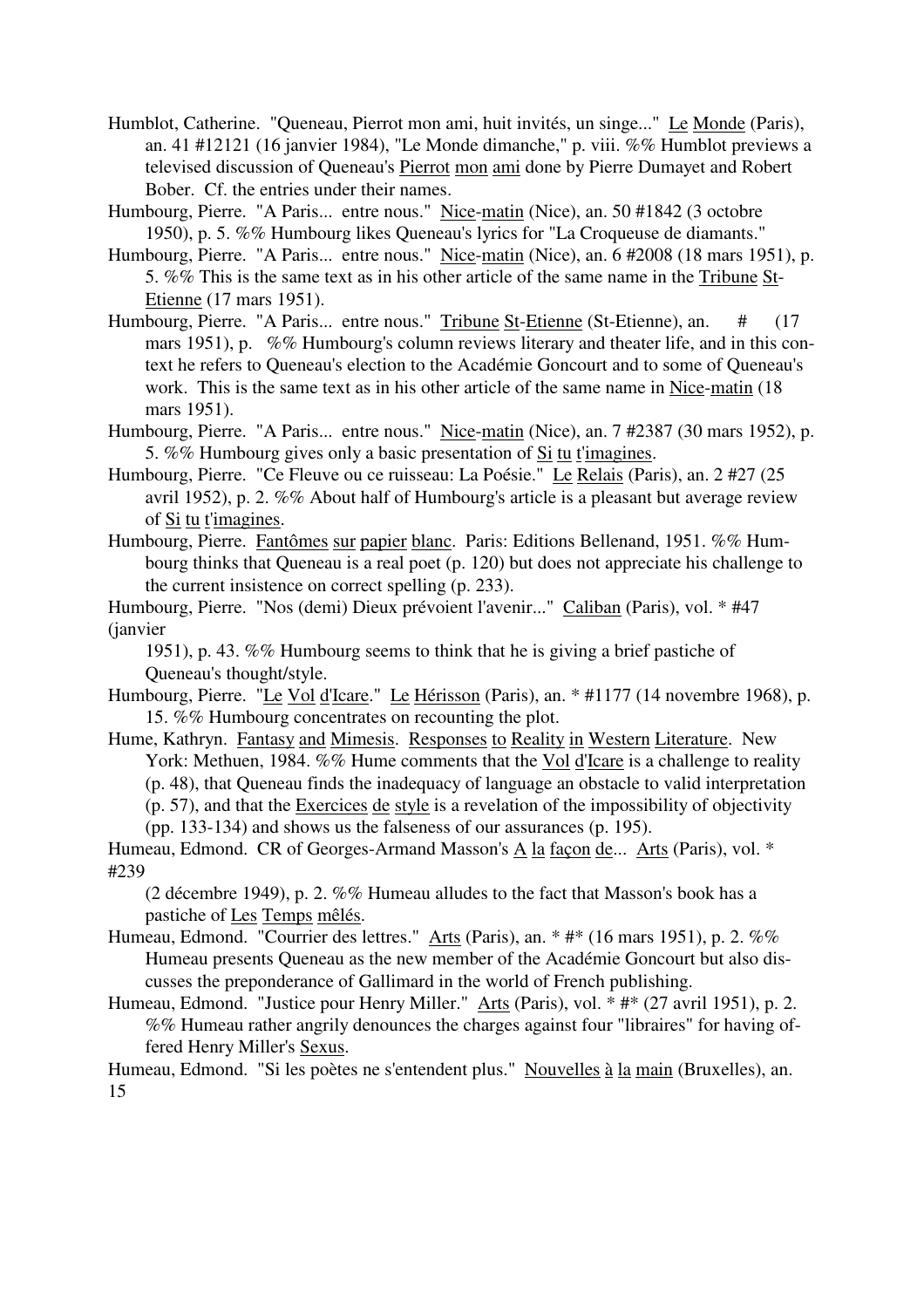#2 (new series) (\* 1977), pp. 18-23. %% Humeau notes the names of the poets who had died in 1976, including Queneau, then adds (p. 19) "Tout de même, il me sera donné de saluer une heureuse information: les manuscrits et les oeuvres écrites de Raymond Queneau ont été remis par son fils à André Blavier, bibliothécaire de Verviers mais surtout poète et pataphysicien qui fut l'un des vrais amis de Queneau. La remise des documents a donné lieu à une cérémonie au cours de laquelle les représentants de la ville ont annoncé la prochaine création à Verviers d'un Centre Raymond Queneau. Qu'ils tiennent parole, c'est tout ce que je souhaite pour nos successeurs en espérant qu'ils s'inspirent de la liberté d'esprit et de l'indépendance salutaire que l'oeuvre et l'homme manifestent. Vive Queneau, certes."

- Humeau, Edmond. "Sur une nouvelle littérature française." Arts (Paris), vol. \* #247 (27 janvier 1950), p. 2. %% Humeau is reviewing two books, one of which is Claude Roy's Descriptions critiques. Humeau agrees with Roy's evaluation of "L'explication des métaphores."
- Humez, Ph. "Les 'Exercices de style' de Raymond Queneau: Keskecéchouette!" Eure Inter (Evreux), vol.  $*$  #392 (17 mars 1983), p. 13. %% This is a fairly typical revue of the Jacques Seiler troupe's performance.
- Hummel, Jean-Marie. "Raymond Queneau." Compact disk Jacques Canetti 107752. 1991? %% Hummel wrote the music for these songs as well as singing them. This disk includes Queneau's Fendre les flots: "Le Premier Voyage"; Battre la campagne: "Chanter comme un cheval"; Courir les rues: "Une Famille bien parisienne," "Bataclan II," "Renfort I," and "Renfort II"; and Si tu t'imagines: "Si la vie s'en va." It also includes a number of "unpublished" poems: "The Lake Isle" (which can be found in Queneau's Oeuvres complètes, vol. I, p. 731), "Auprès de la fontaine" (p. 850), "Bout de l'an" (p. 720), "Petits Cinémas" (p. 819), "Les cinémas ouvrent la nuit" (p. 808), "S'amuser sans se fatiguer" (p. 749), "Elle m'envoie au bain" (p. 783), "Petit être de raison" (p. 773), "Sur le grand mât" (p. 901), "La Complainte des ouatures sur les trottoirs" (p. 876), "Un Peu de calme" (p. 882), and "Quelle est donc cette éclaircie" (p. 891).

Hummel, Jean-Marie. Cf. Gerhard Dörr, "Viens voir l'autobus S devant la gare de Francfort ou

Queneau sur la scène allemande," p. 205.

- Hunnius, Klaus. "Andreas Blank: Literarisierung von Mündlichkeit: Louis-Ferdinand Céline und Raymond Queneau." Zeitschrift für französische Sprache und Literatur (Wiesbaden), vol. 103 #1 (\* 1993), pp. 44-46.
- Hurezanu, Daniela. Cf. Queneau, "Shadow Lengthening."
- Hurley, Andrew. Cf. Roger Shattuck, "Superliminal Note."

Hurst, Alastair. Cf. Chris Andrews, "Protocol and Project: The Oulipo and the Process of Writing"; Jacques Birnberg, "'Vieillir' by Raymond Queneau: A Self-Mocking Elegy."

Hurtado Albir, Amparo. La Notion de fidelité en traduction. Collection "Traductologie," #5. Paris: Didier, 1990. %% Hurtado Albir uses (pp. 79-82) the variations of the Les Exercices de style and two translations of the first lines of Zazie dans le métro into Spanish as examples of the difficulty of finding a "faithful" translation of the original author's style.

Hurtin, Jean. "Dictionnaire des poètes." Magazine littéraire (Paris), vol. \* #247 (novembre 1987), pp. 46-57. %% Hurtin mentions Queneau and his poetry in a very general way on p. 53.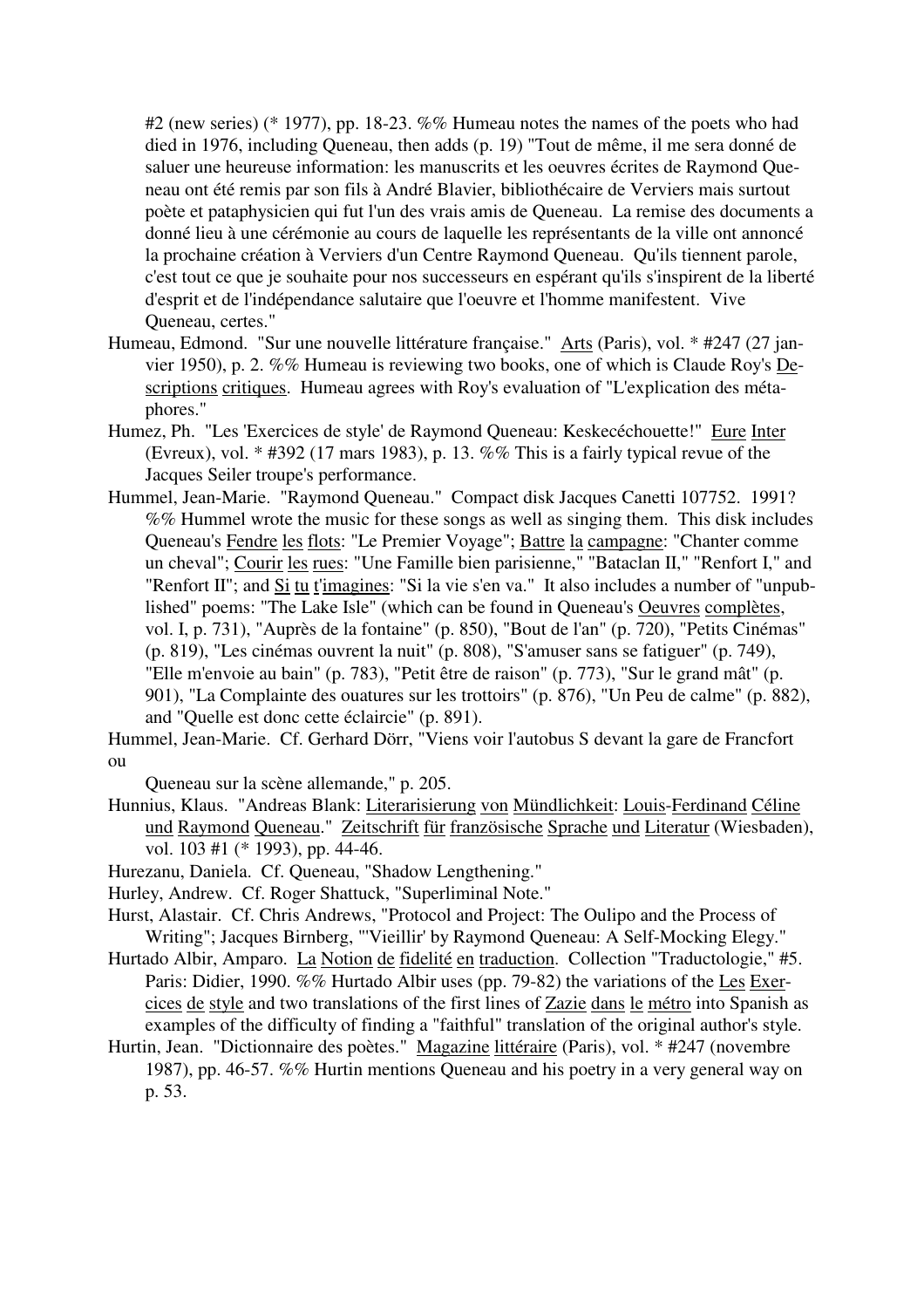- Huser, France. "Le Doux Chantre des pauvres types." Nouvel Observateur (Paris), vol. \* #702 (23 avril 1978), p. 95. %% Huser's article theoretically concerns the exposition at the Bibliothèque municipale du Havre.
- Hussenot, Olivier. Ma Vie publique en six tableaux. Paris: Editions Denoël, 1977. %% The introduction is by Queneau (p. 9, the same as his "Olivier Hussenot"), and the other pages treat Hussenot's production of the stage versions of Zazie dans le métro (pp. 141-143) and Le Vol d'Icare (p. 159).
- Hussenot, Olivier. Cf. Anonymous, (Blurb on Dimanche de la vie as a film); Henry Chapier, "Zazie-rama"; L.-R. Dauven, "A mon avis"; Nicole Hirsch, "Boris Vian fera un opéra pour la compagnie Grenier-Hussenot"; Christian Plume, "Zazie dénaturée"; Queneau, "Olivier Hussenot" and "Reflexions de Raymond Queneau l'auteur"; Claude Rameil, "Olivier Hus-senot"; and anything relating to the stage versions of Zazie dans le métro and Loin de Rueil and the film version of Dimanche de la vie.

Husserl, Edmund. Cf. Astrid Bouygues and Daniel Delbreil, "Claude Simonnet face à l'homme

Raymond Queneau," pp. 43-44; Gerhard Dörr, "Queneau et 'la matière d'Allemagne': Lectures et relectures entre 1919 et 1933"; Christopher Shorley, A Time of Transition in the French Novel: "Les Années tournantes 1928-1934," p. 189. There are some sort of manuscript notes available at the CDRQ under "Husserl."

- Huvet, Michel. "Exercices de style: La Pataphysique sur scène." Le Bien public (Trois Rivières, Québec?), an. # (9 mars 1982), p. %% Huvet could hardly be more pleased with the show Jacques Seiler and his company put on.
- Hyatte, Reginald. "'Lexique zazique': A Lexical Guide to the Reading of Queneau's Zazie dans le métro." French Review (Champaign, Illinois), vol. 56 #2 (december 1982), pp. 295- 300. %% Hyatte is most interested in providing a lexicon for use in the classroom, but he does loosely categorize the various sorts of word changes and references which Queneau uses.

Hylinger, Claes. Cf. Queneau, "En Barättelse pa ert vis."

Hyslop, Beatrice F. "Historical Publication Since 1939 on the French Revolution." Journal of Modern History (Chicago), vol. 20 #3 (september 1948), pp. 232-250. %% Hyslop indirectly refers to Queneau's "Les Etats-Unis et la Révolution française" (Europe, 15 juillet 1939) twice, on pp. 234 and 250.

Ikuta, Kosaku. Cf. Queneau, Chikatetsu no Sazie.

Illiano, Antonio. "Tradizione e novità nell'ispirazione cosmogonica di Calvino." South Atlantic

Bulletin (Chapel Hill, North Carolina), vol. 36 #1 (january 1971), p. 47. %% This is the summary of a paper which Illiano gave at a convention; he seems to have mentioned Queneau's influence on Calvino.

Illyés. Cf. László Szabó, Hunok nyugaton.

Imbert, Patrick. "L'Origine et la fin." Canadian Review of Comparative Literature (Edmonton,

Alberta), vol. 18 #1 (march 1991), pp. 15-27. %% Imbert cites (p. 15) "Un forceps les amena, un corbillard les remporte" from chapter 8 of Zazie dans le métro.

Imbourg, Pierre. "Chez nos éditeurs." Le Papetier-libraire (Paris), an. 20 #150 (septembre 1949), p. 66. %% Claude Roy presents his Le Poète mineur and begins with "Le Poète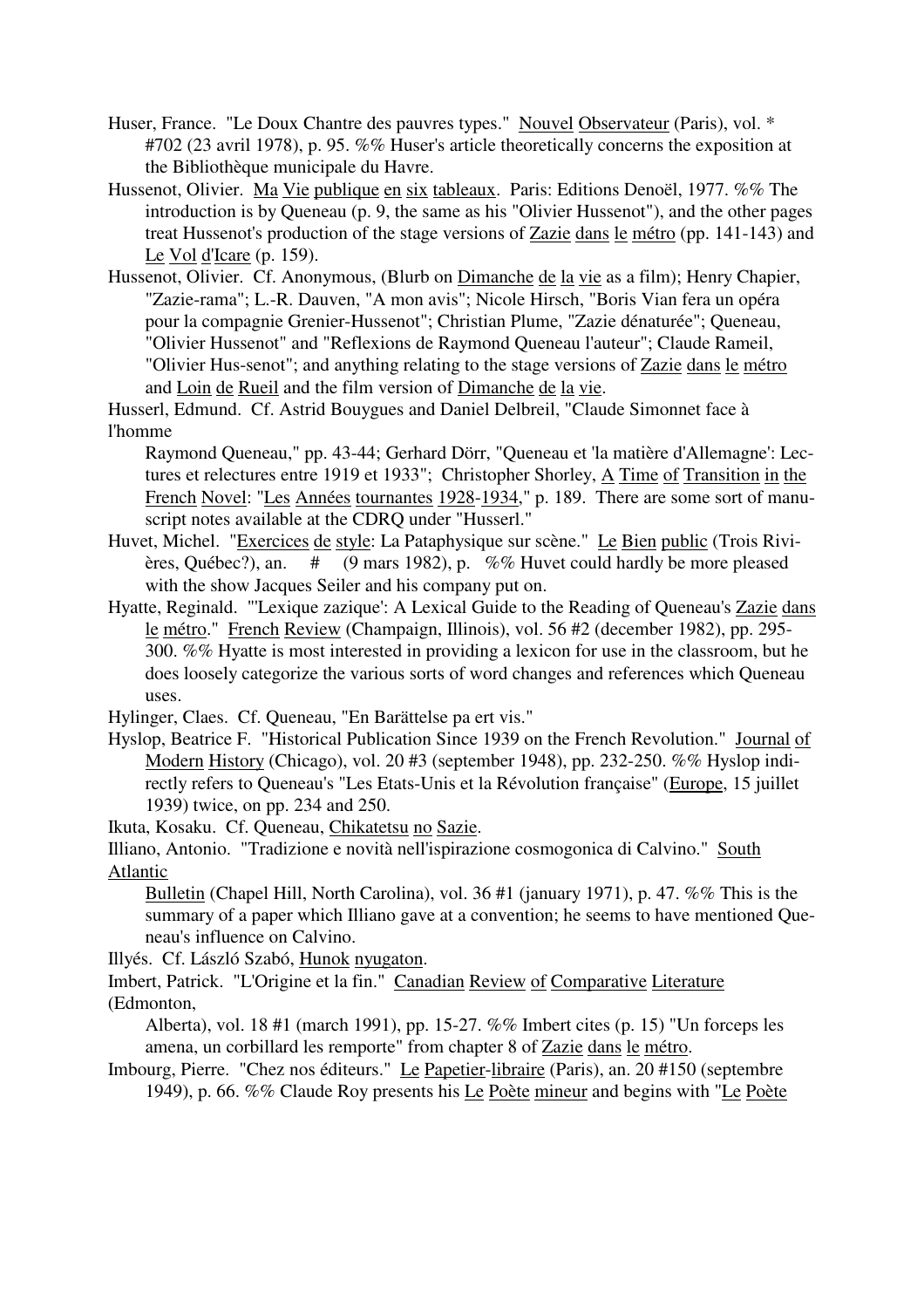mineur... «Quelle humilité» m'a dit Raymond Queneau. Et Guillevic: «Quel orgueil». Mais non, j'ai simplement le goût de l'exactitude."

Imrie, Malcolm. Cf. José Pierre, ed., Investigating Sex: Surrealist Discussions 1928-1932. Inbar, Avital. Cf. Queneau, Ha-Yom ha-Shevi'i shel ha-hayim.

- L'Indiscret. "De l'un à l'autre." Aux Ecoutes (Paris), an. 33 #1407 (13 juillet 1951), p. 23. %% Queneau invents a slogan for a line of brassieres: "Comme on connaît les seins, on les honore."
- Ingold, Felix Philipp. "OuLiPo." In his Das Buch im Buch. Berlin: Merve Verlag, 1988, pp. 130-137. %% This is the same as his "OuLiPo. Hinweis auf den 'Werkkreis für potentielle Literatur'," the one found in Vermittlungen.
- Ingold, Felix Philipp. "OuLiPo. Hinweis auf den 'Werkkreis für potentielle Literatur.'" Neue Zürcher Zeitung (Zürich), an. 205 #142 (22 juni 1984), "Literatur und Kunst," pp. 35-36. %% This is only in the "foreign edition" ("Fernausgabe").
- Ingold, Felix Philipp. "OuLiPo. Hinweis auf den 'Werkkreis für potentielle Literatur'." In Vermittlungen. Kulturbewusstsein zwischen Tradition und Gegenwart. Ed. Hanno Helbling and Martin Meyer. Zürich: Verlag Neue Zürcher Zeitung, 1986, pp. 241-247. %% This work seems to be an anthology of articles from the "Literatur und Kunst" section of the Neue Zürcher Zeitung. Ingold's work originally appeared there on 22 juni 1984.

Ingold, Felix Philipp. "Oulipo. Hinweis auf den 'Werkkreis für potentielle Literatur'." Vive la

- littérature! Französische Literatur der Gegenwart. Ed. Verena von der Heyden-Rynsch. München, Wien: Hanser, 1989, pp. 214-218. %% The version appearing here is about 90% of the text in Vermittlungen.
- Insana, Jolanda. "I Fiori blu di Raymond Queneau reinventati da Italo Calvino." Gazzetta del sud (Messina, Italia), an.  $\#$  (20 febbraio 1968), p. . %% This appears to be a relatively average review of Calvino's translation of Les Fleurs bleues.
- Interim. "De Queneau à Pirandello." Le Parisien libéré (Paris), an. 4 #804 (17 avril 1947), p. 2. %% The author has some insights into the weaknesses of this production of "En passant."
- Interim. "'Zazie' aux Trois Baudets." Lettres françaises (Paris), an. \* #803 (17 décembre 1959), p. 8. %% The author is one of the few who found this stage production of Zazie dans le métro to be well done. He also describes some of the other elements included in the evening's entertainment.

Iωαvvίδoυ, Γιώτα. Cf. Queneau, Τo ∆έρµα τωv ovείρωv.

- Ionesco, Eugène. "La Cantatrice vingt ans après." L'Express (Paris), international edition vol.  $*$  #1383 (9 janvier 1978), pp. 15-18. %% Ionesco says that he was trying to do the same thing that he later saw Queneau do in Exercices de style. There is no evident original version.
- Ionesco, Eugène. "Dernières Rencontres." Phréatique (Paris), an. 8 #30-31 (hiver 1984), pp. 14-19. %% Ionesco recounts his last contacts with Queneau and other literary figures. In the case of Queneau (p. 14), it was a phone call which Ionesco's wife initiated to the hospital in which Queneau died. Cf. Raphaël Sorin, "Les Dernières Rencontres d'Ionesco."
- Ionesco, Eugène. "La Littérature d'aujourd'hui." Temps mêlés #150 + 1 (printemps 1978), pp. 18-19. %% Ionesco comments on his own work and the effect of certain of Queneau's works on him.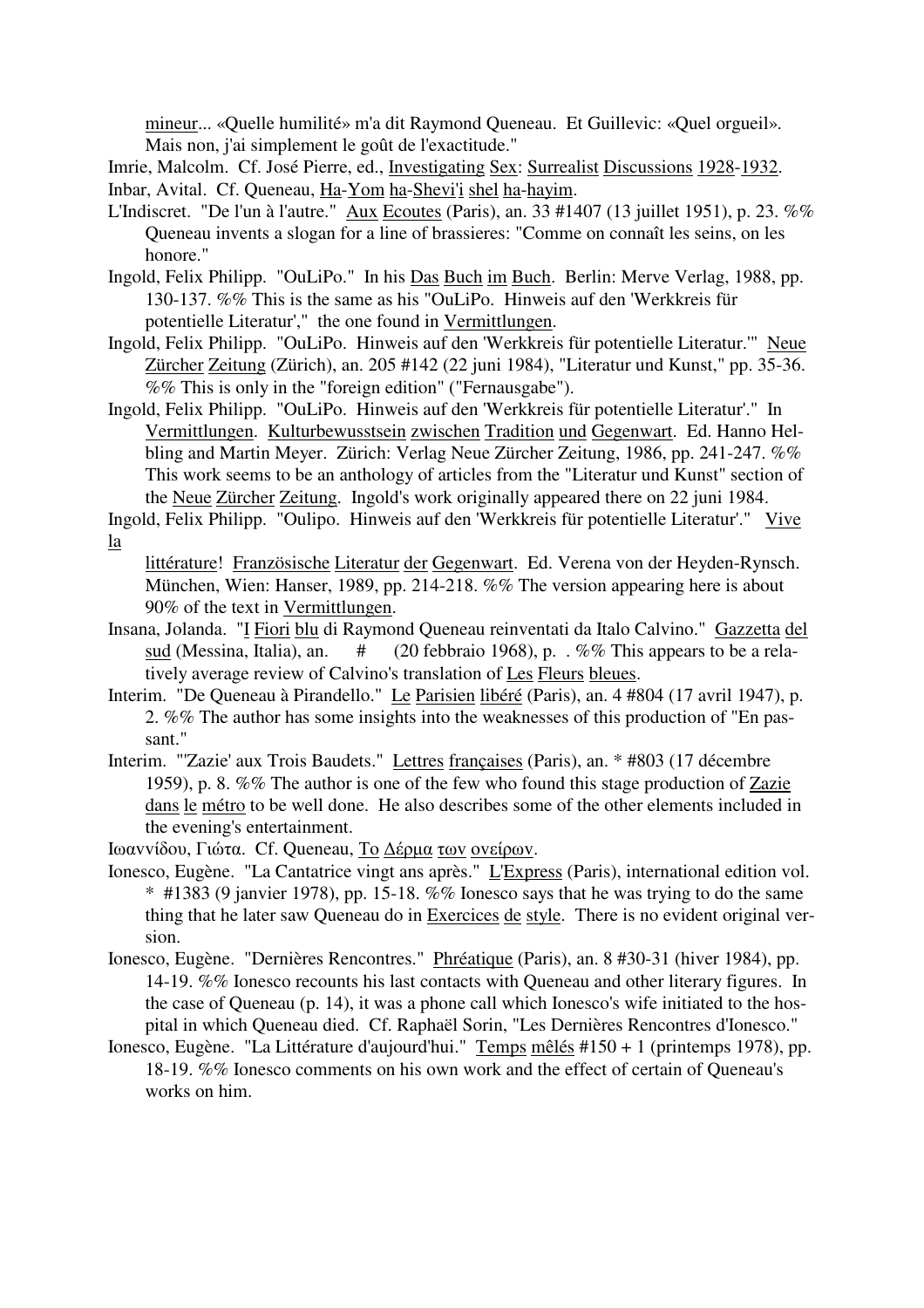Ionesco, Eugène. "Quelques Nouvelles Raisons de désespérer." Nouvelle Revue française (Pa-

ris), vol. \* #303 (avril 1978), pp. 70-79. %% Ionesco says "Il y a Queneau tout de même, parce qu'il ne prend pas la littérature au sérieux et parce que la littérature n'est pour lui qu'un jeu libre, gratuit."

Ippolito, Jean-Christophe. "L'Ecriture parodique dans Les Fleurs bleues de Raymond Queneau:

Analogies avec l'écriture de Zazie dans le métro et Le Vol d'Icare." Mémoire de maîtrise. Directeur Roland Chollet. Paris: Université de Paris IV (Sorbonne), 1984. %% Zazie dans le métro and Le Vol d'Icare are almost entirely absent from a very detailed work on Les Fleurs bleues.

- Ippolito, Jean-Christophe. "Queneau et Robbe-Grillet." A paper for the "séminaire de D.E.A." at Université de Paris IV (Sorbonne), 1985-1986. %% This touches on Le Chiendent, Loin de Rueil, and Les Fleurs bleues.
- Ireland, Susan. "The Comic World of Jacques Roubaud." Esprit créateur (Baton Rouge, Louisiana), vol. 31 #4 (winter 1991), pp. 22-31. %% Ireland explains how Roubaud has a fundamental reference to Queneau's Pierrot mon ami in his La Belle Hortense and his L'Enlèvement d'Hortense; she also points to Roubaud's use of the sextine at one point, mentioning Queneau's work on that form.
- Ireland, Susan. "Jacques Roubaud." In The Contemporary Novel in France. Ed. William Thompson. Gainesville: University Press of Florida, 1995, pp. 163-183. %% Ireland considers Roubaud's concerns as an author, especially in regard to Le Grand Incendie de Londres, and naturally Queneau figures quite prominently along with the Oulipo.
- Ireland, Susan Elizabeth. "Reflexivity in the Contemporary French Novel." PhD at the University of Colorado (Boulder), 1990. Director Warren F. Motte. Dissertation Abstracts International, vol. 51 #6 (december 1990), pp. 2036-2037-A. %% Ireland considers works by André Gide, Alain Robbe-Grillet, Claude Simon, Robert Pinget, Queneau, Georges Perec, and Jacques Roubaud in this light. Only part of one chapter deals with Queneau's Le Vol d'Icare, but she also considers the Oulipo in some detail, with concentration on Georges Perec and Jacques Roubaud.
- Irvine, Ann. CR of Queneau's Children of Clay. Library Journal (New York), vol. 123 #13 (august 1998), p. 133. %% Irvine's very brief review is more of a summary of plot lines than anything else.
- Irwin, Michael. "Reconstructions." London Review of Books (London), vol. 3 #3 (19 february 1981), pp. 18-19. %% Average review of Barbara Wright's We Always Treat Women Too Well.
- Isou, Jean Isidore. Les Journaux des dieux (chap. I). Précédé de "L'Essai sur la définition, l'évolution, et le bouleversement total de la prose et du roman" avec un préface-défi de Mau-rice Lemaître. Paris: Aux Escaliers de Lausanne, 1950. %% Pages 200-201 and 221-222 are from Lemaître's "Essai," and they have some highly negative comments on Queneau. The Isou pages (unnumbered) would most closely relate to Queneau's "Pictogrammes."
- Isou, Isidore. "Les Pompiers du nouveau roman I." Poésie nouvelle (Paris), vol. \* #4 (juilletseptembre 1958), pp. 6-37. %% Isou wrote this article in the first person but refers to himself in the third. He belittles Nathalie Sarraute and Alain Robbe-Grillet, with a few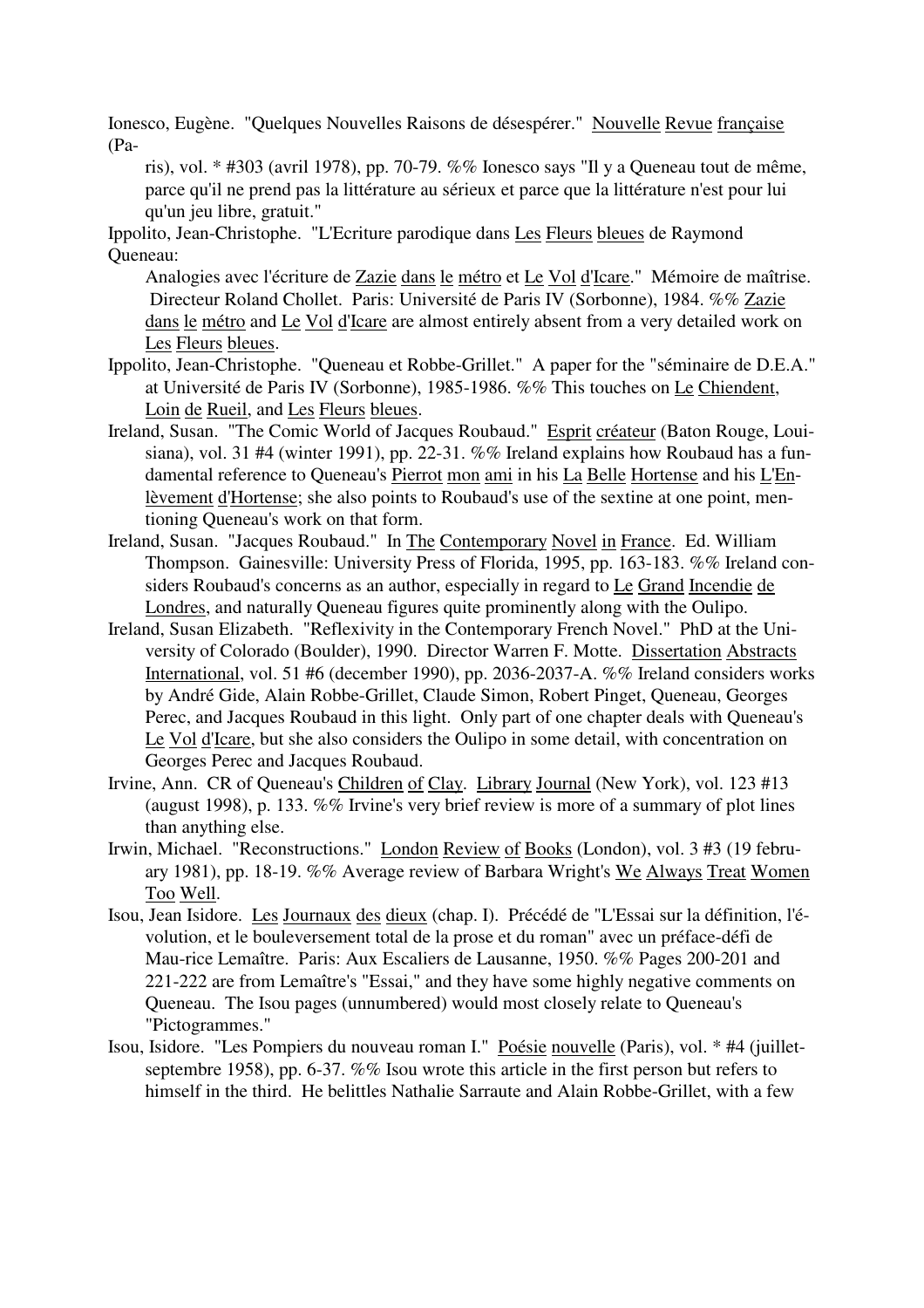in-sulting references to Queneau on pages 6 and 7, as he tries to show that the whole "nou-veau roman" is actually watered-down James Joyce.

- Isou, Isidore. "Les Pompiers du nouveau roman II." Poésie nouvelle (Paris), vol. \* #5 (octobre-décembre 1958), pp. 4-23. %% Isou continues, attacking Michel Butor, Nathalie Sarraute, and Alain Robbe-Grillet, with the same sort of reference to Queneau as before (p. 16).
- Isou, Isidore. This was the pseudonym of Isaac Goldstein, a Romanian. Cf. Anonymous, "La Chasse à l'obscenité"; Anonymous, ed., "Correspondance Jean Paulhan - Maurice Lemaître sur le lettrisme"; André Billy, "Les Propos du samedi"; François Caradec, "Lettristes et tzaristes"; Jean-Paul Curtay, La Poésie lettriste; Michel Lécureur, Raymond Queneau, pp. 296 and 404-405; Maurice Lemaître, "Fragment d'une lettre adressée à Monsieur Pierre Descaves"; Queneau and André Blavier, Lettres croisées 1949-1976, pp. 128, 356 (note 135), and 377 (note 320).
- Israël, Abigail. Cf. Luis Buñuel, My Last Sigh.
- Israël, Madeleine. Cf. Queneau, "Madeleine Israël: Jules Romains, sa vie, son oeuvre."
- Ivarsson, Jan. Cf. Queneau, "Raymond Queneau. Stilövningar"; Jacques Roubaud et al., "Les Exercices de style de Raymond Queneau. Table ronde présidée par Jacques Roubaud."
- Izoard, Jacques. "Ode inactuelle à André Blavier." Amis de Valentin Brû #24-25 (janvier 2002), pp. 75-76. %% This issue was dedicated to André Blavier, who had died on 9 juin 2001. Izoard offers a poem with a few lines of introduction.
- J., A. "Roger Rabiniaux, pour L'Honneur de Pédouzigue (sic) a décroché le Prix Claire Belon 1951." Libération (Paris), an. 7 #2027 (15 mars 1951), p. 2. %% The author does a bit more than mention Queneau's preface to Rabiniaux's book.
- J., M. CR of Le Dimanche de la vie. Aux Ecoutes (Paris), an. 34 #1449 (2 mai 1952), p. 22. %% The author does not like Le Dimanche de la vie: s/he finds it "agaçant."
- J., P. "La Limousine transformée en autobus." La Montagne (Clermont-Ferrand), an. 71 #23483 ( $1^{jet}$  février 1990), p. 5. %% The author reviews a theater presentation of Les Exercices de style. Cf. Anonymous, "Les Exercices de style de Raymond Queneau"; J.- M. D., "Les Exercices de style: La Virtuosité"; Gabriella Rettura, "Les Exercices de style di Raymond Queneau: Il Testo moltiplicato."
- Jaar, Alfredo. Cf. Janet Zweig, "Ars Combinatoria and the Book."
- Jaccard, Roland. Cf. Alain de Mijolla, "La Psychanalyse en France."

Jaccommard, Hélène. "Poétiser la vie." Essays in French Literature (Nedlands, Australia), vol.

\* #31 (novembre 1994), pp. 1-17. %% Jaccommard considers some of the qualities of the modern verse autobiography, and she refers to Queneau's Chêne et chien a number of times in her analysis.

- Jaccottet, Philippe. "Le Dimanche de la vie." Nouvelle Revue de Lausanne (Lausanne), an. 84 #60 (12 mars 1952), p. 1. %% Jaccottet speaks somewhat of Queneau's style, but for the most part he simply recounts the plot of the novel.
- Jackson, Kevin. "As Easy as ABC." The Independent (London), an. \* #2381 (7 june 1994), p. 24. %% Jackson writes of the Oulipo in 26 sentences, each starting with a different letter of the alphabet. He touches all the usual bases (Perec's La Disparition, La Vie mode d'em- ploi, and Le Grand Palindrome) as he describes many of Perec's interests and achieve-ments. He also announces an oulipian evening centered on Harry Mathews and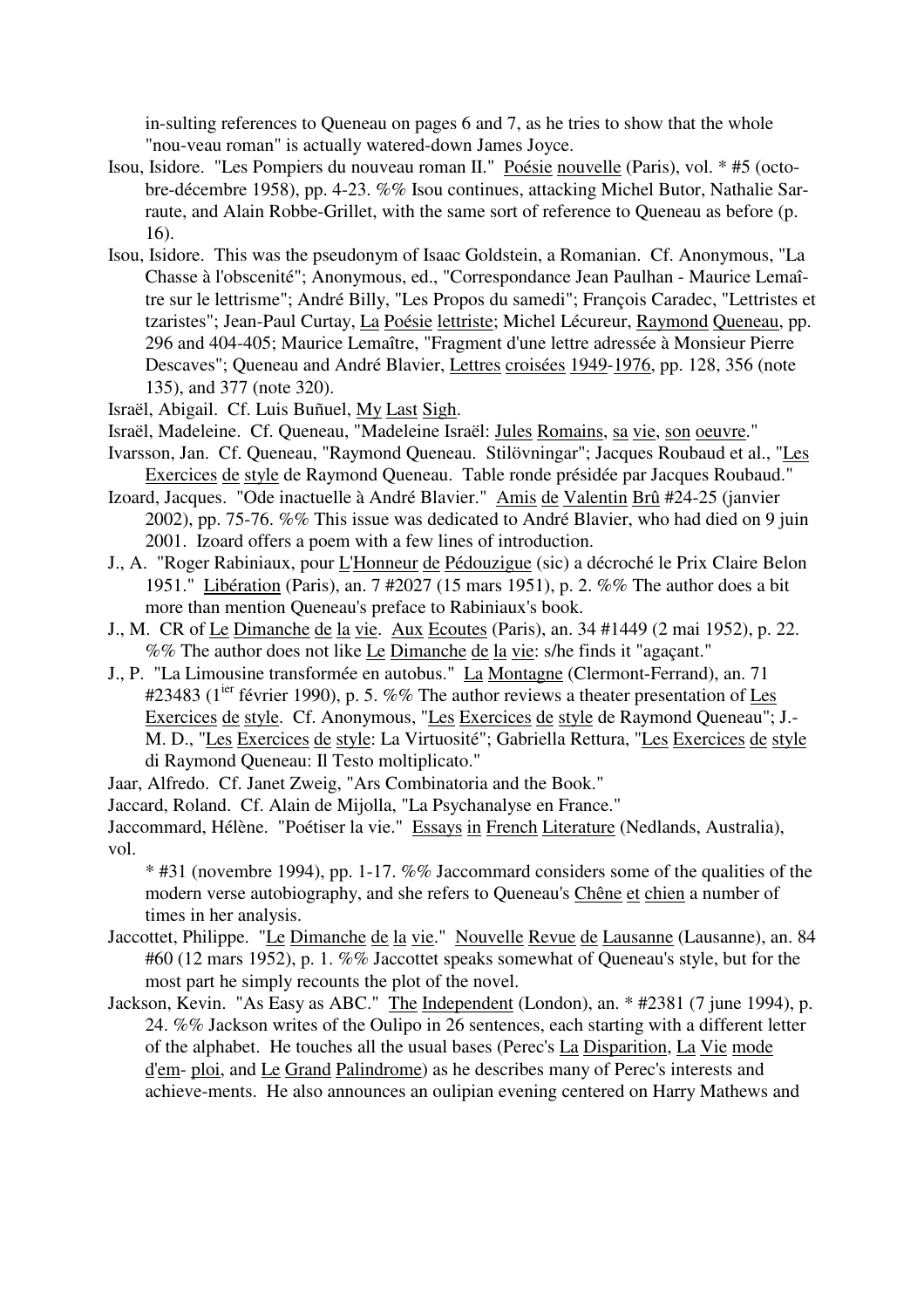the ap-pearance of Gilbert Adair's A Void, the translation of La Disparition into English.

Jackson, Kevin. "There's Method in the Madness." The Independent (London), an. \* #3893 (10 april 1999), p. 10. %% Jackson presents Harry Mathews and Alastair Brotchie's Oulipo Compendium by describing various Oulipo techniques.

Jackson, Susan K. "A Matter of Survival: 'Littérature' and 'Littérateurs'." Romance Quarterly (Lexington, Kentucky), vol. 38 #3 (august 1991), pp. 319-329. %% Jackson just mentions (p. 319) the 1955 Histoire des littératures.

Jacob, André. "Signifiance et philosophie." Degrés (Bruxelles), an. 15 #49-50 (printemps-été 1987), pp. f1-f18. %% Jacob just barely mentions the Exercices de style (p. f12).

Jacob, Gilles. "Gageures." Les Nouvelles littéraires (Paris), an. 46 #2117 (28 mars 1968), p. 14. %% This has only a quick reference to the film version of Zazie dans le métro.

Jacob, Gilles. "Zizanie dans le métro." Les Nouvelles littéraires (Paris), an. 46 #2121 (25 avril

1968), p. 16. %% The title is as close a reference to Queneau as this article gets; Paul Gayot used the same title in a very good article.

- Jacob, Max. "Lettres à Raymond Queneau." In Raymond Queneau. Cahier de l'Herne #29. Ed. Andrée Bergens. Paris: Editions de l'Herne, 1975, pp. 213-230. %% These letters date from 31 mai 1937 to octobre 1943. Jacob speaks of Loin de Rueil, Janine Queneau, literature, and daily life. This article reappeared in the 1999 edition. Cf. Michel Lécureur, Raymond Queneau, p. 193.
- Jacq, Bruno. "Le Havre rend hommage à Queneau." Amis de Valentin Brû #34-35 (juillet 2004), p. 144. %% Jacq describes and comments on an exhibit in the foyer of the Le Havre Hôtel de Ville which ran during the month of march in 2003. The central focus of the exhibit consisted of the illustrations from the new Gallimard edition of Les Exercices de style, but there were also photos of Queneau.

Jacquenod, Raymond, Daniel Desportes, and Joële Keraven, ed. Objectifs lire-écrire: 4<sup>ième</sup>. Paris: Bordas, 19 %% The editors include a passage from towards the end of the first chapter of Les Fleurs bleues (pp. 135-136).

Jacques, Jean. "Le Styrène de Queneau revisité." Libération (Paris), an. \* #6100 (26 décembre

2000), p. 7. %% Jacques concentrates on the nature of styrene, its origin, the dangers it poses, etc. in what is at root a commentary on our changing perception of chemistry. He refers to Queneau 's poem only somewhat incidentally.

Jacquot, Jean. Cf. Henri Lefebvre, "Essai sur les arts poétiques modernes"; Albert-Marie Schmidt, "Les Poètes retrouvent la parole."

Jacquot, Joëlle. Cf. Anonymous, "Zazie sur scène" and "Zazie découvre enfin son métro"; Paul

Giannoli, "Zazie m'a dit"; Yves Lemar, "Chargé de prix"; Laurent Lemire, "Queneau, l'homme précaire." There is also something in Bulletin de la NRF #145 (janvier 1960), p. 10: a picture of Queneau, Jacques Canetti, Olivier Hussenot, and Joëlle Jacquot and the blurb "Aux Trois-Baudets, Olivier Hussenot a fait une adaptation de Zazie dans le métro d'après le livre de Queneau. Le spectacle dure trois quarts d'heure. L'interprète a l'âge de Zazie." Cf. also the "Theater version" section under Zazie dans le métro in the subject section.

Jaeger, Gérard A. Cf. Gilbert Pestureau, "Le Havre: Porte du rêve pour Raymond Queneau et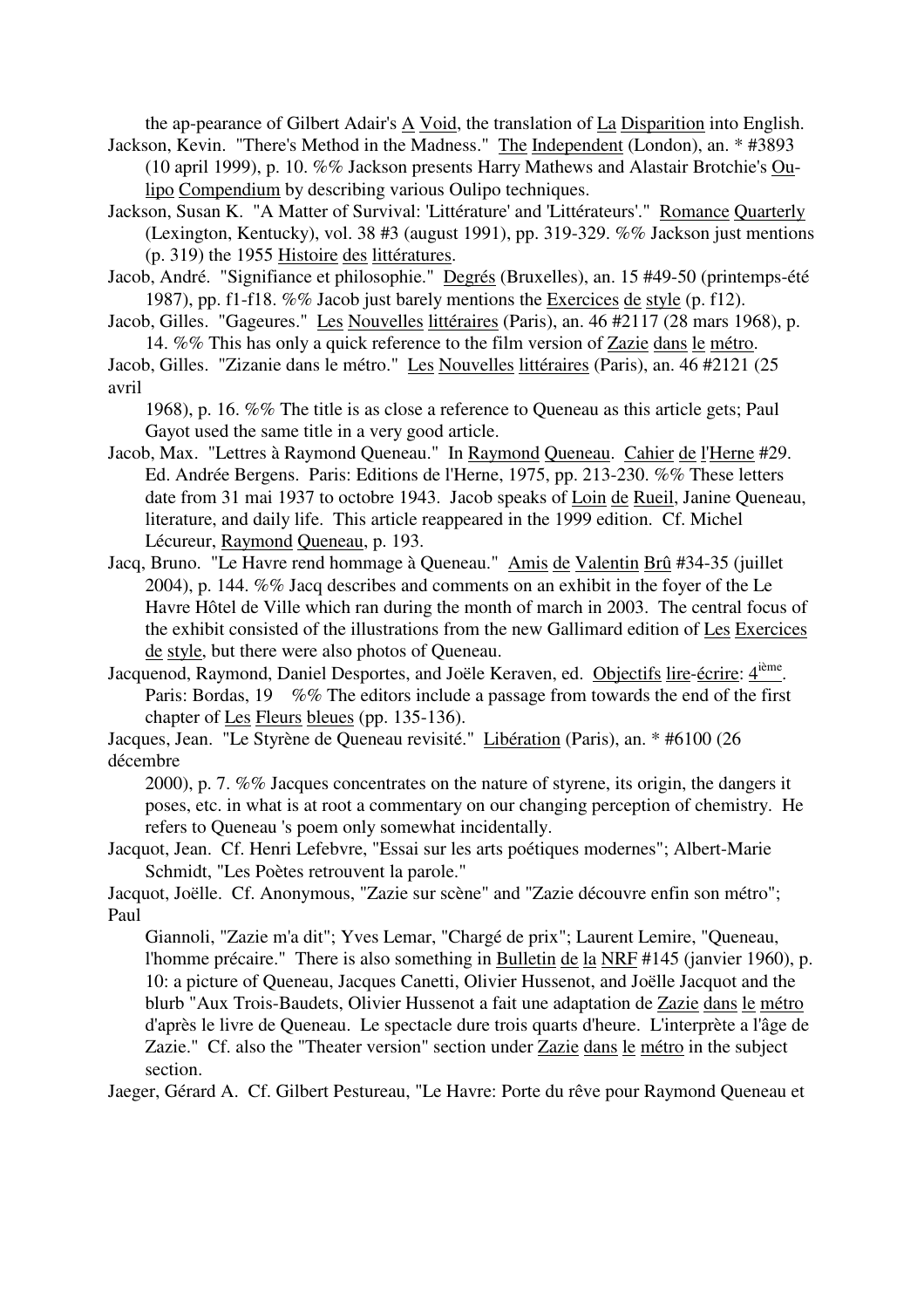quelques autres."

- Jakobi, Marianne. Cf. Julien Dieudonné and Marianne Jakobi, ed., Correspondance Dubuffet-Paulhan (1944-1968).
- Jakobson, Roman. Cf. Carolina Diglio, "Testo come pretesto."
- Jakubec, Doris. Cf. Jérôme Meizoz, "L'Age du roman parlant, 1919-1939 (Queneau, Céline, Ramuz, Giono, Cendrars, Poulaille)."
- Jaladis, Georges. Cf. Queneau, "Million de faits."
- Jaloux, Edmond. "L'Esprit des livres." Les Nouvelles littéraires (Paris), an. \* #916 (4 mai 1940), p. 3. %% Jaloux is rather reserved in his praise of Un Rude Hiver. Cf. Noël Arnaud, "Politique et polémique dans les romans de Raymond Queneau"; Queneau, Journaux (1914-1965), p. 456.
- Jaloux, Edmond. "Les Livres." Excelsior (Paris), an. 27 #9427 (5 octobre 1936), p. 6. %% Jaloux finds that the characters of Les Derniers Jours are empty and lacking in any ideals and that the tone of the novel is sad, bitter, and satirical; he likes it.
- Jaloux, Edmond. "Les Livres." Excelsior (Paris), an. 30 #10366 (4 mai 1939), p. 6. %% Jaloux merely mentions a Queneau novel in passing, presumably Les Enfants du Limon, which he promises to discuss in a later article; he had not done so by the end of june.
- Jaloux, Edmond. "Roman ou document?" Le Jour (Paris), an. 4 #241 (29 août 1936), p. 2. %% Jaloux finds Queneau's Les Derniers Jours cynical without being negative and compares Queneau's view of the generation following World War I with those of other authors. Jaloux believes the novel to be of good quality.
- James, Alison. CR of Peter Consenstein's Literary Memory, Consciousness, and the Group Oulipo. Romanic Review (New York), vol. 93 #4 (november 2002), pp. 474-478. %% James gives a very balanced review of this book, very sympathetic to Consenstein's approach and insight but not neglecting the problems she sees with it.
- James, Alison. "Fear of Falling: The Myth of Icarus in La Vie Mode d'emploi." Romanic Review (New York), vol. 91 #4 (november 2000), pp. 505-522. %% James does more than just mention Queneau in regard to Le Vol d'Icare (pp. 508-509).
- James, John. "Droppem Blossom." Flame (Colchester, England), vol. \* #3 (march 1967), p. 48. %% This is a distant or very loose translation of "Si tu t'imagines..."
- Jameson, Storm. "Ghost-Ridden Past." Sunday Times (London), vol. \* #7152 (12 june 1960), p. 28. %% Jameson likes Barbara Wright's translation of Zazie but merely reveals the general plot.
- Jameson, Storm. Parthian Words. London: Collins & Harvil Press, 1970. %% Jameson just says (p. 59) that Queneau's works are not surrealist because he has them completely under rational control.
- Jamet, Claude. "Mon Ami Queneau." In Images de la littérature. Paris: Fernand Sorlot, 1943, pp. 91-96. %% This is the same as his "'Mon Ami Queneau' au clair de la lune."
- Jamet, Claude. "'Mon Ami Queneau' au clair de la lune." La France socialiste (Paris), an. 2 #310 (7 novembre 1942), p. 2. %% Jamet's review of Pierrot mon ami rises well above the usual without being exceptionally enlightening.
- Jamet, Dominique. "Jean-Jacques Servan-Schreiber contre Jacques Chaban-Delmas: Le Défi girondin." Le Figaro littéraire (Paris), vol. \*  $\#1269$  (14 septembre 1970), pp. 8-11. %% Jamet merely has an oblique reference or two to Zazie dans le métro.
- Jamet, Dominique. "Zazie dans le porno." Le Quotidien de Paris (Paris), an. \* #1239 (18 no-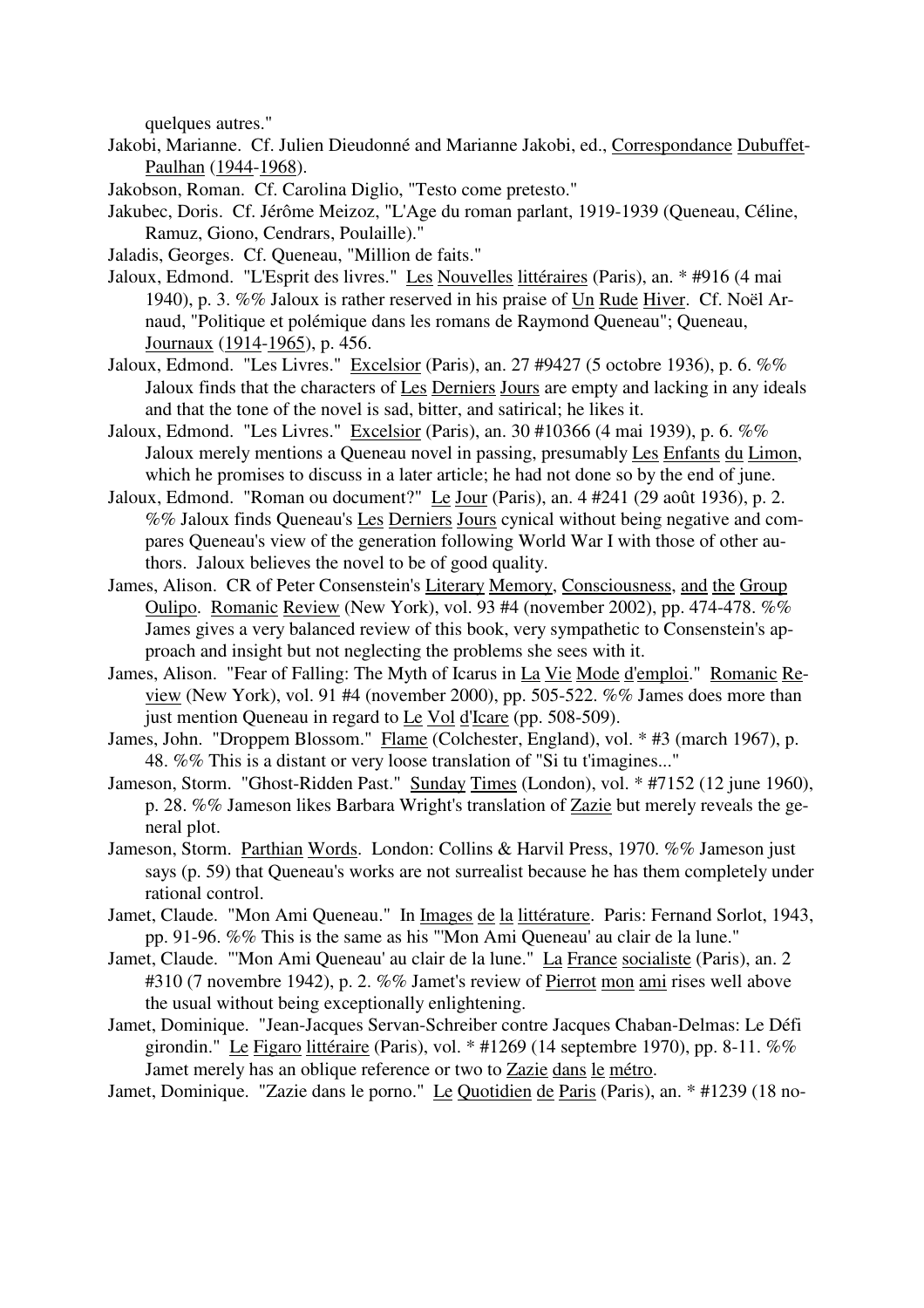vembre 1983), p. 35. %% Jamet reviews the Denise Péron - Christian Giudicelli production of Le Journal intime de Sally Mara at the Lucernaire; Stéphanie Loïk starred. Jamet shows much more perspicacity than the average reviewer.

- Jamin, Jean. Cf. Michel Leiris, Journal 1922-1989; Sally Price and Jean Jamin, "A Conversation with Michel Leiris."
- Jan, G. Cf. Camille Bloomfield, "Présentation des archives de l'Oulipo 1975-1976."
- Jannoud, Claude. "Le Mystère Queneau." Le Sud Ouest dimanche (Bordeaux), an. \* #2752 (16 juin 2002), "Loisirs," p. 10. %% Jannoud gives a glowing summary of Queneau's life, barely mentioning the three works he is supposedly reviewing: Michel Lécureur's biography of Queneau, the second volume of Les Oeuvres complètes de Raymond Queneau, and Queneau's Comprendre la folie.
- Janot et Colin. "Retour du roman en vers." Micromégas (Paris), an. 2 #11 (10 août 1937), p. 8. %% After a weak introduction the authors offer 4 relatively long selections from Chêne et chien.
- Jans, Adrien. "Au fil d'une année de poésie." Revue générale belge (Bruxelles), vol. 89 #10 (15 février 1953), pp. 635-647. %% Jans has very brief comments on several of Queneau's poems from Chêne et chien, Si tu t'imagines, and Les Ziaux (pp. 646-647).
- Jans, Adrien. "L'Encyclopédie de la Pléiade. Borne d'un nouvel humanisme." Le Soir (Bruxelles), an. 70 #87 (28 mars 1956), p. 9. %% Jans just presents the L'Encyclopédie de la Pléiade as it first begins to be published, with concentration on the first volume.
- Jans, Adrien. "Les Fleurs bleues." Le Soir (Bruxelles), an. 79 #125 (27 mai 1965), p. 11. %% Jans spends most of his column on describing the plot.
- Jans, Adrien. "L'Ivrogne dans la brousse." Le Soir (Bruxelles), an. 67 #218 (8 août 1953), p. 7. %% The footnote refers to a column by Jans in the 1 août issue, not in the usual place but on p. 7.

Jans, Adrien. "Un Quart d'heure avec... Raymond Queneau: Du Be-bop au coeur de l'homme."

Le Soir (Bruxelles), an. 66 #32 (2 février 1952), p. 7. %% This is an interview on the occasion of a Queneau visit to Brussels. Cf. Jean de Beucken, "Raymond Queneau à Bruxelles" and "Raymond Queneau, poète"; Fantasio, "Ce Mois qui court"; Marcel Hennart, "Les Midis de la poésie."

Jans, Adrien. "Raymond Queneau à Bruxelles." Essor du Congo (Elisabethville, Belgian Con-

go), an. 24 #8583 (16 février 1952), p. 9. %% This is a very general article soon after Queneau's visit to Brussels but which has almost no relation to the city.

- Jans, Adrien. "Raymond Queneau. Zazie dans le métro." Le Soir (Bruxelles), an. 77 #29 (4 février 1959), p. 9. %% This review is positive but ordinary.
- Jans, Adrien. "Visages du roman contemporain, III: Michel d'Hermies et Raymond Queneau."

Le Soir (Bruxelles), an. 72 #77 (19 mars 1958), p. 8. %% This is also a fairly general article.

- Jans, Adrien. "Le Vol d'Icare." Le Soir (Bruxelles), an. 82 #260 (6 novembre 1968), p. 24. %% Jans is rather superficial.
- Jansen, Conrad. "Zazie et son critique." Cahiers des saisons (Paris), vol. \* #16 (printemps 1959), pp. 62-63. %% Jansen just refers to Jean Blanzat's "Zazie dans le métro" without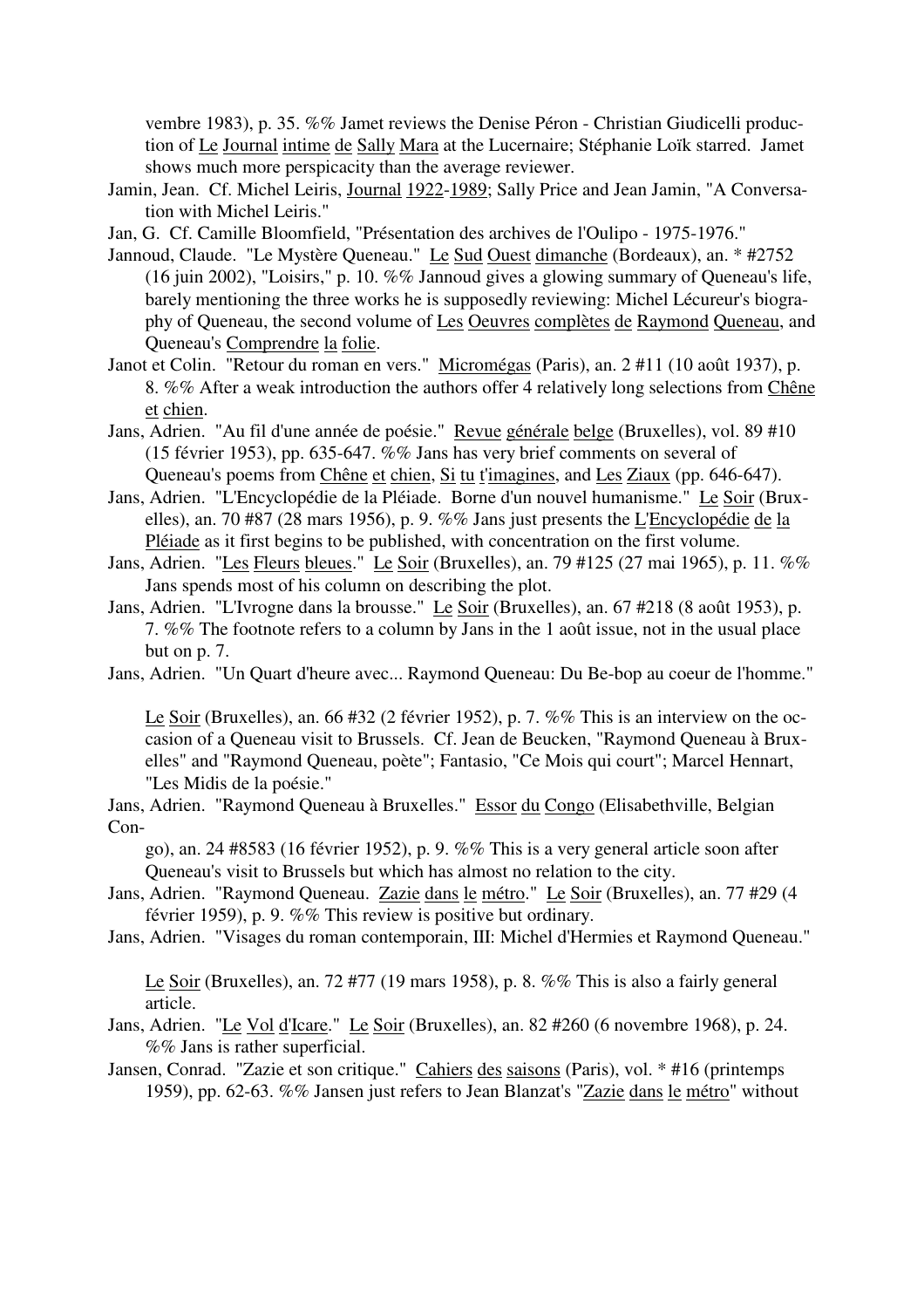saying much of anything.

- Janvier, Ludovic. "Plaine-langue." Nouvelle Revue française (Paris), vol. \* #433 (février 1989), pp. 33-42. %% Janvier just mentions Queneau's name (p. 40) in an article on Ponge.
- Janzon, Ake. "Bok marginalen." Svenska Dagbladet (Stockholm), vol. \* #\* (4 februar 1957), p. 4. %% Janzon appears to review the second volume of L'Histoire des littératures.
- Jardin, Claudine. "Chez les Goncourt." Le Figaro (Paris), an. 145 #8232 (3 mars 1971), p. 32. %% Jardin offers a relatively ordinary article on the Goncourt conflict.
- Jardin, Claudine. "Herbert Gold: Du Queneau à l'américaine." Le Figaro (Paris), vol. 141 #7054 (3 mai 1967), p. 19. %% This brief article includes an interview of Gold, who claims to have been influenced by Queneau. Cf. also Herbert Gold, "Notes from La Vie de Bohème (Avec Tout Confort)" and Amis de Valentin Brû #18 (décembre 1980), p. 36.
- Jardon, Denise. Du Comique dans le texte littéraire. Paris: Duculot, 1988. %% Jardon has a joke by Queneau ("alcoolade," p. 49), three "exercices de style" ("Notations," "Alexandrins," and "Comédie," pp. 209-210), and a presentation of "La Rendondance chez Phane Armé" (pp. 212-213).
- Jarlot, Gérard. "Avec Raymond Queneau les abeilles et les planètes entrent à l'Académie Goncourt." Les Lettres françaises (Paris), an. 11 #354 (15 mars 1951), p. 1. %% This concerns Queneau's entering the Académie Goncourt.
- Jarre, Maurice. Cf. J.-C. Jaubert, "Comédie musicale"; Roger Pillaudin, Loin de Rueil.
- Jarrety, Michel, et al. La Poésie française du Moyen Age jusqu'à nos jours. Paris: Presses universitaires françaises, 1997. %% Jarrety presents Queneau's poetry in terms of the importance he gave to constraint (pp. 470-473).
- Jarry, Alfred. Cf. Michel Décaudin, "Alfred, t'as l'bonjour d'R. Q."; Jacques Duchateau, Raymond Queneau ou l'oignon de Moebius, pp. 171-177; Charles Kenneth Keffer, "Rencontre avec Queneau"; Queneau, Preface to Le Vieux de la montagne; Raymond Queneau and Noël Arnaud, "Correspondance Noël Arnaud -- Raymond Queneau," p. 323.
- Jaton, Anne-Marie. "Les Fleurs bleues, bilan provisoire." Europe (Paris), an. 81 #888 (avril 2003), pp. 48-63. %% Jaton resumes and reviews, chronologically, the most important or "curious" works on Les Fleurs bleues. In so doing, she provides a very good picture of the various approaches to the novel as well as the wealth of research which has already been accomplished. This will certainly serve as a springboard to further developments.
- Jaton, Anne-Marie. Lecture(s) des 'Fleurs bleues' de Raymond Queneau. Collection "Poiesis e critica mitica," #27. Pisa: Edizioni ETS, 1998. %% Jaton treats this novel under various aspects, including the structure, names, numbers, History, food, psychoanalysis, dreams, astrology, blue flowers, the tao, justice, and the various roles of language. She includes a glossary of the phonetic spellings and unusual words which Queneau uses in Les Fleurs bleues. This work is unusual in the amount of clear information which it provides, and Jaton gives that information enough discussion to satisfy the reader as to its import and significance. She does not provide a single interpretation of Queneau's novel based on what she offers, but her book will be a rich source of insight for all levels of people working on Fleurs. It would be difficult to imagine a work more helpful for understanding this particular novel and Queneau's way of thinking and approaching his creation of texts. Cf. Barbara Bòttari, "Su Queneau e gli infiniti percorsi per (ri)trovare Les Fleurs bleues"; Antonella Conti, CR of Anne-Marie Jaton's Lectures des 'Fleurs bleues' de Raymond Que-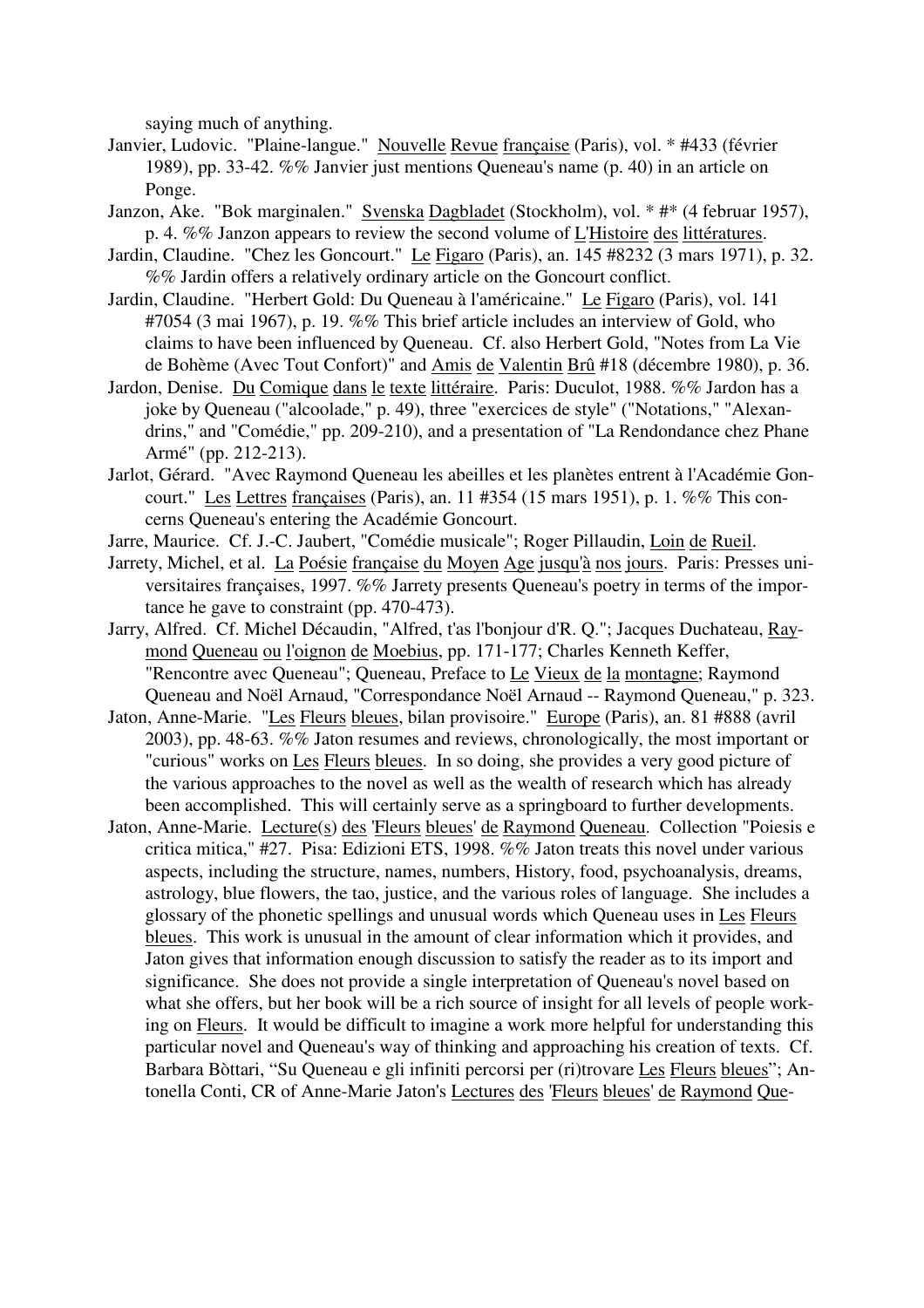neau; Rosa Galli Pellegrini, CR of Anne-Marie Jaton's Lecture(s) des 'Fleurs bleues' de Raymond Queneau; Anne-Marie Jaton, "Les Fleurs bleues, bilan provisoire"; Jean-Pierre Longre, "Entre Chiendent et Fleurs bleues, la culture du titre chez Raymond Queneau"; Nathalie Macé-Barbier, CR of Anne-Marie Jaton's Lecture(s) des 'Fleurs bleues' de Raymond Queneau; Anna St Leger Lucas, CR of Anne-Marie Jaton's Lecture(s) des 'Fleurs bleues' de Raymond Queneau.

- Jaton, Anne Marie. "Notice." In Queneau, Oeuvres complètes, vol. III. Paris: Gallimard, 2006, pp. 1746-1794. %% Jaton traces Les Fleurs bleues' growth from August 1960 through its publication in may 1965 and discusses its reception. She considers the importance of the underlying structures (including numbers) and the nature of the different characters. The nature of history itself also draw's Jaton's attention, as do psychoanalysis and dreams, philosophy, intertextuality, verbal invention, and the novel's title. She concludes with a short bibliography, a note on the established text, and relevant notes and variants.
- Jaton, Anne-Marie. "Pour lire Les Fleurs bleues de Queneau." L'Ecole des lettres (second cycle)(Paris), an. 91 #4 (1<sup>ier</sup> octobre 1999), pp. 7-17, #5 (1<sup>ier</sup> novembre 1999), pp. 1-14, and #6 (15 novembre 1999), pp. 39-53. %% Jaton attempts to lay out everything that a teacher would need to know about this novel in order to prepare his or her class for a possible question concerning this work on the baccalauréat exam. She achieves this goal very well, with a presentation that is clear and covers all of the major points admirably -- and opens the possibility of developing any of those points with further study. About the best overall and all-encompassing presentation I have seen.
- Jaton, Anne-Marie. "Il Surrealismo nel romanzo di Raymond Queneau." Rivista di letterature moderne e comparate (Firenze), vol. 29 fasc. 2 (giugno 1976), pp. 135-145. %% This is a rather standard and superficial overview of the subject.
- Jaton, Anne-Marie. Cf. Noémie Costa, "Dal Comico al serio, itinerario di un viaggio nel Le Dimanche de la vie."
- Jaubert, J.-C. "Comédie musicale." Bref (Paris), vol. \* #44 (mars 1961), p. 3. %% Jaubert interviews Maurice Jarre, the composer for the theater version of Loin de Rueil.
- Jaubert, J.-C. "Du rêve à l'aventure." Bref (Paris), vol.\* #44 (mars 1961), pp. 4-5. %% Looking at the theater version of Loin de Rueil, Jaubert has interviewed both Queneau and Roger Pillaudin; both interviews, for different reasons, are of interest.
- Jaubert, J.-C. "L'Encyclopédie de la Pléiade, dont le premier volume vient de sortir, aura fini de paraître dans douze ans!" Le Parisien libéré (Paris), an. 13 #3557 (16 février 1956), p. 6. %% Jaubert briefly considers the structure of L'Encyclopédie de la Pléiade.
- Jaubert, Jacques. "Félicien Marceau, prix Goncourt; Max Olivier-Lacamp, prix Renaudot." Le

Figaro (Paris), an. 143 #7831 (18 novembre 1969), p. 32. %% Jaubert indicates that Queneau had supported Modiano from start to finish in the choice of the year's prizewinner, who turned out to be Félicien Marceau. There is some sort of manuscript available at the CDRQ under "Entretien avec J. Jaubert."

Jaubert, Jacques, and Gonzague Saint-Bris. "Le Goncourt à Jean Carrière pour L'Epervier de Mahieux." Le Figaro (Paris), an. 146 #8766 (21 novembre 1972), p. 32. %% The authors list, among other information, who voted for which novel. Queneau's vote went to L'Equilatère by Pierre Fournel; he was the only one to choose that work.

Javaux, Benoît. Cf. Monique Denef and Benoît Javaux, ed., Bleu d'encre: Pratiques littéraires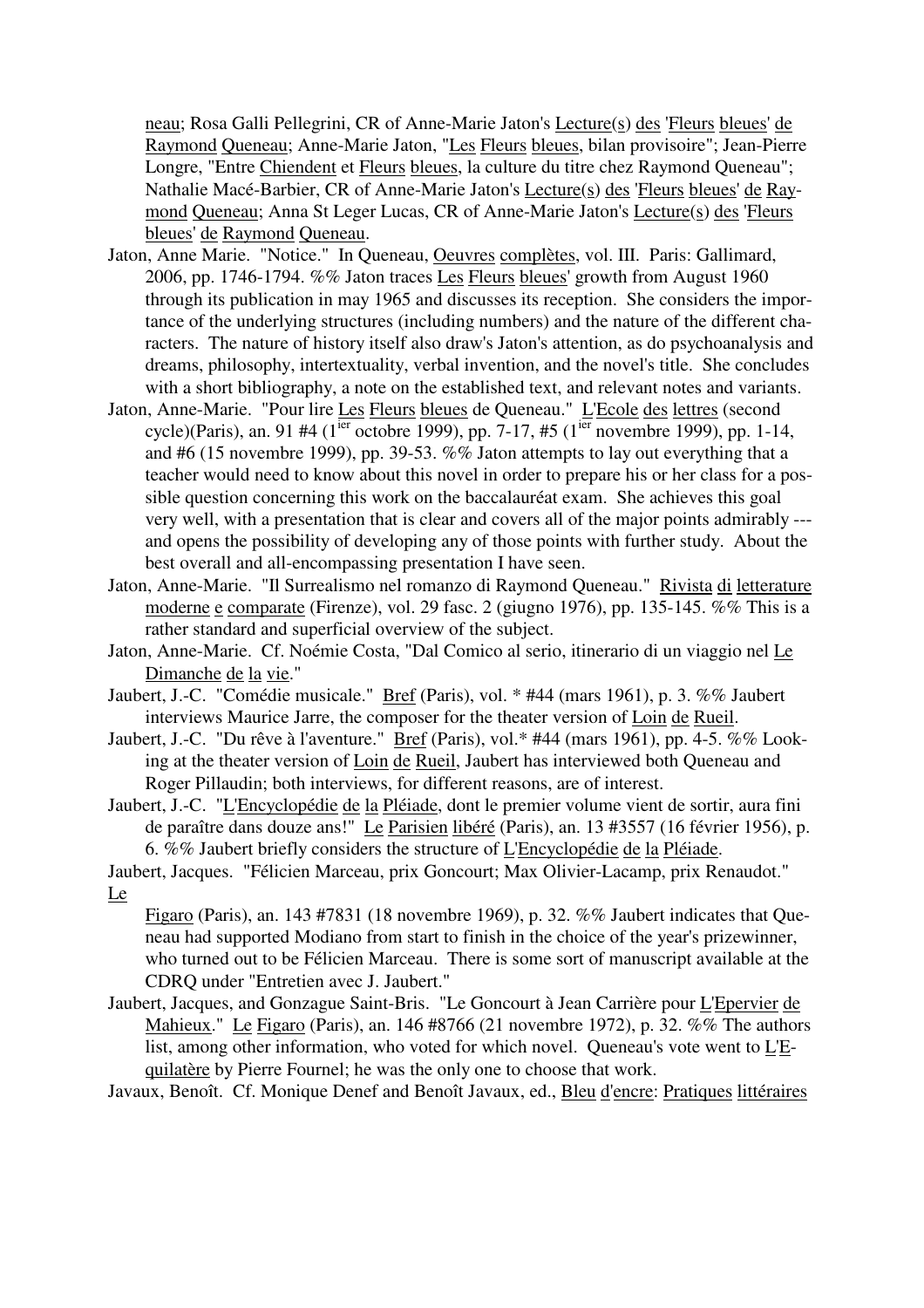de l'écriture.

Jay, Salim. "Le Dîner Queneau." Les Ecrivains sont dans leur assiette. Collection "Pointvirgule," #101. Paris: Editions du Seuil, 1991, p. 71. %% Jay cites Frank Dobo's memory of dinners at the Queneaus' home ("La Petite Histoire ... du Chiendent").

Jay, Salim. "Queneau et (la) sardine." Les Ecrivains sont dans leur assiette. Collection "Point-

virgule," #101. Paris: Editions du Seuil, 1991, p. 69. %% Jay cites Queneau from a 1953 radio show, "Chansons d'écrivain," on putting a definite article before a special item on a menu. Queneau refers especially to seeing this, in regard to sardines, in a restaurant he frequented as a student.

- Jean, Georges. "Anthologie permanente de la poésie. Queneau: Des Mots, des rues, de la campagne et des flots." Français aujourd'hui (Paris), vol. \* #59 (septembre 1982), pp. 97- 104. %% Jean reviews the volume which collected Courir les rues, Battre la campagne, and Fendre les flots by reprinting Courir les rues: "Problème de cosmographie," "Les Entrailles de la Terre," "Men at Work," and "Cris de Paris"; Battre la campagne: "Avec le temps," "La Mouche," "Insectes," "L'Aggiornomento rural," and "La Culture"; and Fendre les flots: "Le Beau Voyage éducatif," "Aller chercher au fond des mers," "L'Aventure," "La Sirène éliminable," and "Un Chemin d'eau."
- Jean, Marcel. Autobiographie du surréalisme. Paris: Editions du Seuil, 1978. %% The references to Queneau in this book (pp. 194-195 and 216-217) are limited to partial reprintings of various of his surrealist writings.
- Jean, Raymond. "De Kenorémon à Marassali. Les Profondeurs d'un humoriste." Le Monde (Paris), an. 19 #5433 (7 juillet 1962), p. 9. %% This is a general review of Queneau on the occasion of the appearance of Jacques Bens' Queneau and Claude Simonnet's Queneau déchiffré.
- Jean, Raymond. "Paul Eluard, Quelques Kilomètres de secondes." Humanité-dimanche (Paris), an. \* #298 (30 novembre 1995), pp. 33-41. %% Queneau appears in a photo of "une manifestation des membres du Front National (organisation de résistance)" at Père-Lachaise on 16 octobre 1944 with Paul Eluard, Pablo Picasso, etc.
- Jean, Raymond. Cf. Béatrice Bonhomme, "Queneau (1903-1976)."
- Jeander. "Journal d'un journaliste." Images du monde (Paris), an. 1 #20 (22 mai 1945), p. 7. %% Jeander does not care at all for the kind of word games that Queneau plays in Loin de Rueil.
- Jeander. "Zazie dans le métro." Libération (Paris), an. 17 #5026 (31 octobre 1960), p. 2. %% Jeander's review of the film version of Zazie dans le métro is thoughtful but negative. Cf. Yvan Audouard and André Parinaud, "Les Comptes fantastiques de M. Lévy."
- Jeandillou, Jean-François. L'Analyse textuelle. Paris: Armand Colin, 1997. %% Jeandillou compares Queneau's Le Chien à la mandoline: "Pour un art poétique (suite)" to "Encore l'art po" (pp. 45-48) and studies a passage from the beginning of chapter 5 of Zazie dans le métro (pp. 101-106).
- Jeandillou, Jean-François. "Ce que *je* ne sait pas." In Ce que je ne sais pas. Ed. Jean-Jacques Lefrère and Michel Pierssens. Collection "En marge." Tusson (Charente): Du Lerot, 2002, pp. 9-17. %% Jeandillou examines the point of view of the voice which delivers the various "exercices de style," reflecting on what the speaker knows (or doesn't) and what he actually says. Jeandillou questions Genette's assumption that there is a base text for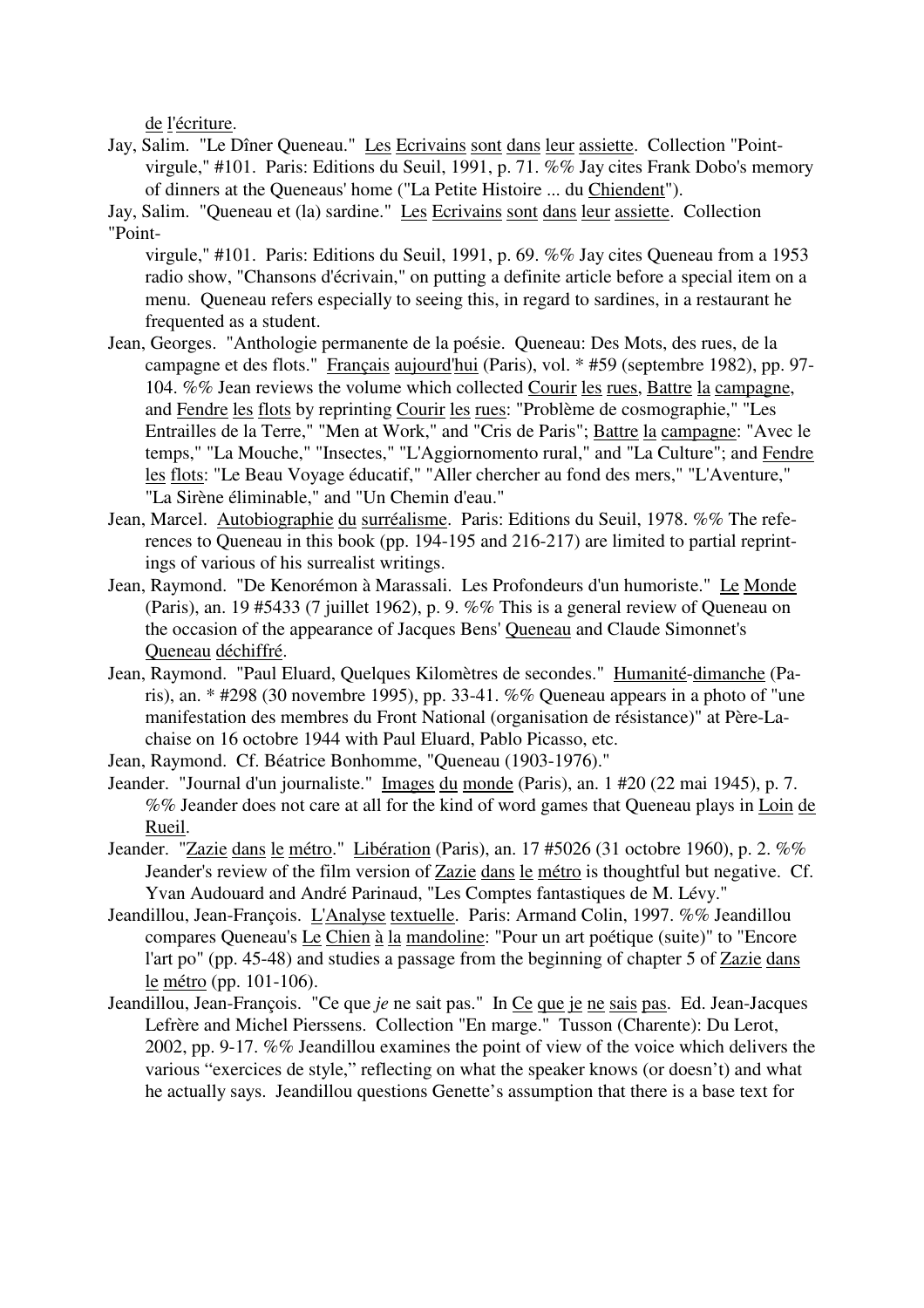Les Exercices de style, whether it is knowable or not. This work is a collection of the "actes" of the Cinquième Colloque des Invalides, 23 novembre 2001.

Jeandillou, Jean-François. "L'Inflexion des voix chères." Poétique (Paris), an. 31 #125 (février

2001), pp. 63-74. %% Jeandillou cites the "exercice de style" "Inattendu" at some length in this consideration of some aspects of "autopastiche."

- Jeandillou, Jean-François. [[Julien Torma.]] Supercheries littéraires. Pref. Michel Arrivé. Paris: Usher, 1989, pp. 301-322. %% Jeandillou gives a biography of the fictitious Torma prepared by Jean-Hugues Sainmont (himself of doubtful reality), presents several pages of Torma's "works," and with tongue planted firmly in cheek discusses the authorship of what would seem to be a corporate fraud by the leading members of the Collège de 'pataphysique.
- Jeandillou, Jean-François. "Une Lecture modèle: L'Encyclopédie de la Pléiade." In Raymond Queneau encyclopédiste? Ed. Mary-Lise Billot and Marc Bruimaud. Actes du Deuxième Colloque de Limoges, décembre 1987. Limoges: Editions du Limon, 1990, pp. 49-84. %% In a very solid article, Jeandillou looks at some of the questions raised by a close reading of Queneau's "Présentation de L'Encyclopédie de la Pléiade."
- Jeandillou, Jean-François. "Queneau, ou le 'dyscours' de la linguistique." In La Linguistique fantastique. Ed. Sylvain Aroux et al. Paris: Denoël/Joseph Clims, 1985, pp. 211-221. %% Jeandillou considers Queneau's changing position in regard to "néo-français." Cf. Noël Arnaud, "Enseignement supérieur."
- Jeandillou, Jean-François. "Sally Mara." Supercheries littéraires. Pref. Michel Arrivé. Paris: Usher, 1989, pp. 334-352. %% After publishing extracts from the Sally Mara works, Jeandillou discusses the authorship of these items in a most engrossing manner.
- Jeandillou, Jean-François. "Sur un projet d'écriture universelle: Petite sémantographie portative." Technologos (Paris), an. \* #4 (printemps 1987), pp. 71-91. %% Jeandillou considers in some depth the semantic and linguistic aspects of the Queneau "pictogramme" manuscript printed in Temps mêlés #150 + 8 (mai 1980).

Jeandillou, Jean-François. Cf. Queneau, "Sally Mara."

- Jeanmaire, Zizi. "Chansons du film 'Folies bergères'." With André Popp and his orchestra. 45 rpm record. Philips 432.140 NE. %% Besides "Paris-Bohème," "La Java," and "Ça, c'est Paris," Jeanmaire sings "La Croqueuse de diamant" (sic) (music by J. M. Damase and R. Petit). The jacket blurb is by Boris Vian but doesn't touch Queneau, just Jeanmaire.
- Jeanmaire, Zizi. "Zizi." Accompanied by Michel Colombier and his orchestra. 33 rpm LP record. AZ Disc LPS 22. %% Jeanmaire includes Queneau's "L'Amour est mort" (music by Francis Lai).
- Jeanmaire, Zizi. "Zizi Jeanmaire." With Jean-Michel Defaye and his orchestra. 45 rpm record. Philips Medium 432.734 BE. %% Besides "Mon truc en plumes," "Drôle de musique," and "Les bras d'Antoine," Jeanmaire sings "Je te tuerai d'amour" (music written by J. Hallyday).
- Jeanmaire, Zizi, et al. "Black Tights." 33 rpm LP record. RCA Victor FOC-3. New York: RCA Victor, 1962. %% This recording includes four ballet and movie sequences (Queneau's "Croqueuse de diamants" plus "The Merry Mourning" by M. Thiriet, "Carmen" by Bizet, and "Cyrano de Bergerac" by M. Constant). Maurice Chevalier introduces them, and Cyd Charisse, Moira Shearer, Jeanmaire, and Roland Petit are involved.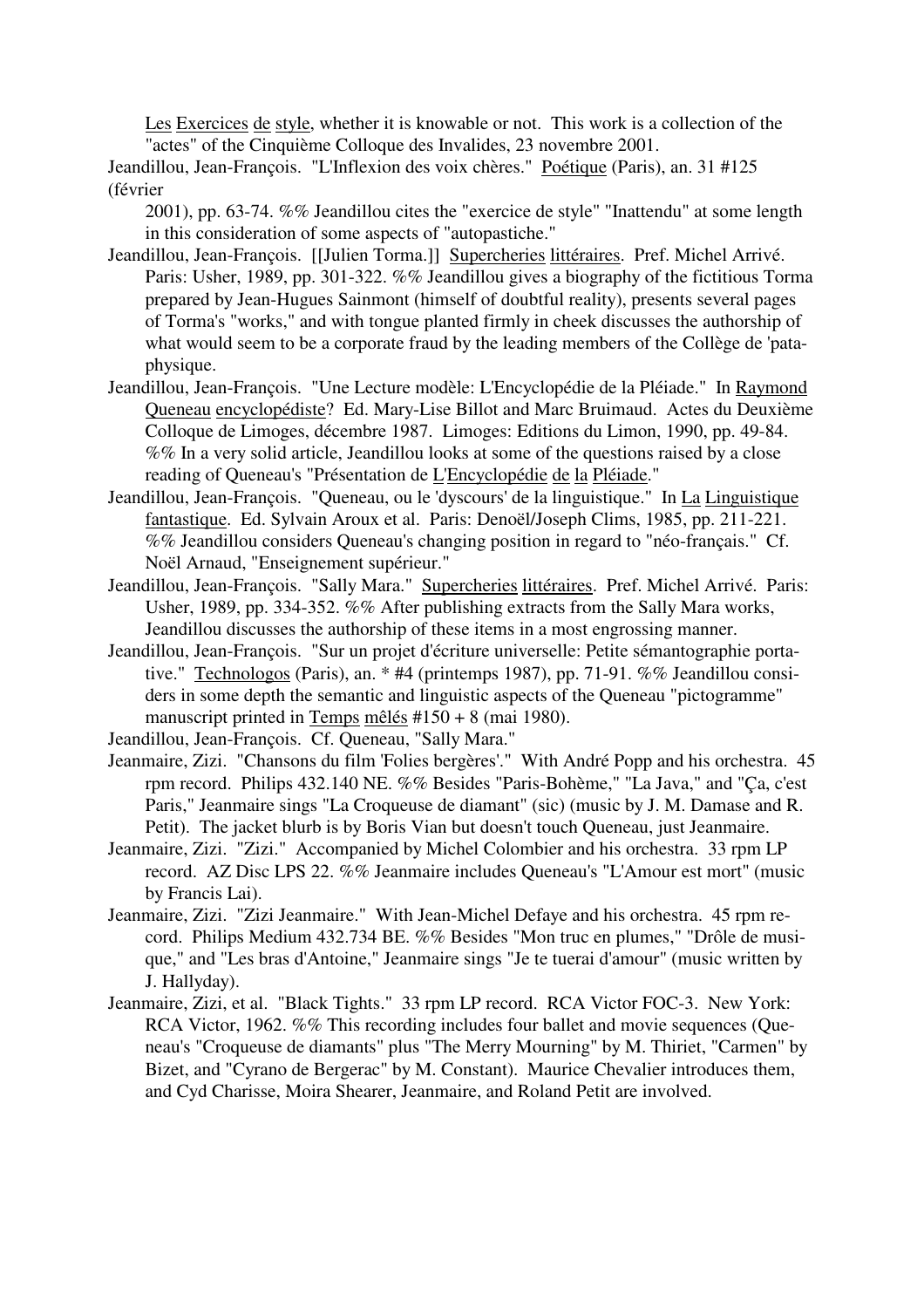- Jeanmaire, Zizi. Cf. Anonymous, ed., "Paris et la France en chansons"; Paul Bourcier, "Zizi sans tutu"; Jean-Michel Damase, "Queneau croqué par la 'Croqueuse'"; Daniel Delbreil, "Croquis pour une 'Croqueuse'"; Dominique Fretard, "Zizi Jeanmaire passe en revue sa carrière à l'Opéra-Bastille"; Willy Guiboud, "Johnny Hallyday et Raymond Queneau écrivent un rock pour Zizi Jeanmaire"; Michel Perez, "Sur un contresens"; Dominique de Ribbentrop, "Petite Discographie portative." Cf. also the "Croqueuse de diamants" entry in the subject section.
- Jeanneret, Yves. Cf. Emmanuël Souchier and Yves Jeanneret, "Ecriture numérique ou médias informatisés?"
- Jeanson, Henri. "Cannes: Henri Jeanson vous présente le Carnaval du cinéma." Arts (Paris), an. \* #357 ( $1^{ier}$  mai 1952), pp. 1 and 11. %% Jeanson has a word about Queneau's presence on the Cannes jury.
- Jeanson, Henri. "Lettres ou pas lettres." Le Canard enchaîné (Paris), an. 30 #1278 (21 mars 1945), p. 4. %% Jeanson gives a positive but superficial review of Loin de Rueil.
- Jebb, Sir Gladwyn. No title. Les Echos de Grande-Bretagne (Paris), vol. \* #\* (Noël 1959), no pp. %% This is a roneotyped publication of the British Embassy in Paris, and the author was the British ambassador at the time. On one of the last pages he lists and describes the French books which had most enjoyed in the year just ending, and Zazie dans le métro is one of them.
- Jeener, J.-B. "Le Théâtre de la Foire Saint-Germain s'est installé place Saint-Sulpice." Le Figaro (Paris), an. 124 #1758 (5 mai 1950), p. 6. %% Jeener describes the program presented by "Les Cacouacs" at the "Théâtre de la Baraque St-Germain." This program included "Les Muses et lézards," to which Jeener consecrates two lines without substance.
- Jefferson, Ann. "Peeling Back the Layers." Times Higher Education Supplement (London), vol. \* #696 (7 march 1986), p. 20. %% Jefferson is careful in her review of Christopher Shorley's Queneau's Fiction.
- Jeffreys, Susan. "Bon Voyage Tristesse." Punch (London), vol. 284 #7435 (25 may 1983), p. 65. %% Jeffreys has a very short review of Barbara Wright's translation of Zazie in the Metro.
- Jelinek, Henriette. "Secret, apparemment distant, mais plein de gentillesse." Quinzaine littélraire (Paris), vol. \* #244 (16 novembre 1976), p. 6. %% Jelinek recounts her first meeting with Queneau. The Vache multicolore was published in 1961; she has since published a number of other books.
- Jenkins, Nicholas. "In the Anti-World." London Review of Books (London), vol. 23 #17 (6 september 2001), pp. 3-8. %% This review of Mark Ford's Raymond Roussel and the Republic of Dreams just mentions Queneau's name.
- Jenny, Laurent. "La Stratégie de la forme." Poétique (Paris), an. 7 #27 (\* 1976), pp. 257-281. %% This has a simple reference to Exercices de style on p. 281.
- Jenny, Laurent. "Variation et Mimesis." Romanic Review (New York), vol. 93 #1-2 (januarymarch 2002), pp. 69-79. %% Jenny says (p. 71) that Les Exercices de style has no "texte zéro" and exists uniquely as variations.
- Jensen, Christian Herman. "Valgets time." Athenaeum (Kobnhaven), vol. 2 #3 (summer 1948), pp. 166-175. %% This is in Danish. It is a general review of French post-war literature, with a brief and general passage on Queneau on pp. 171-172.

Jérôme-O'Keeffe, Muriel. Cf. Madeleine Velguth, "Dear Diary: Translating an Irish Girl's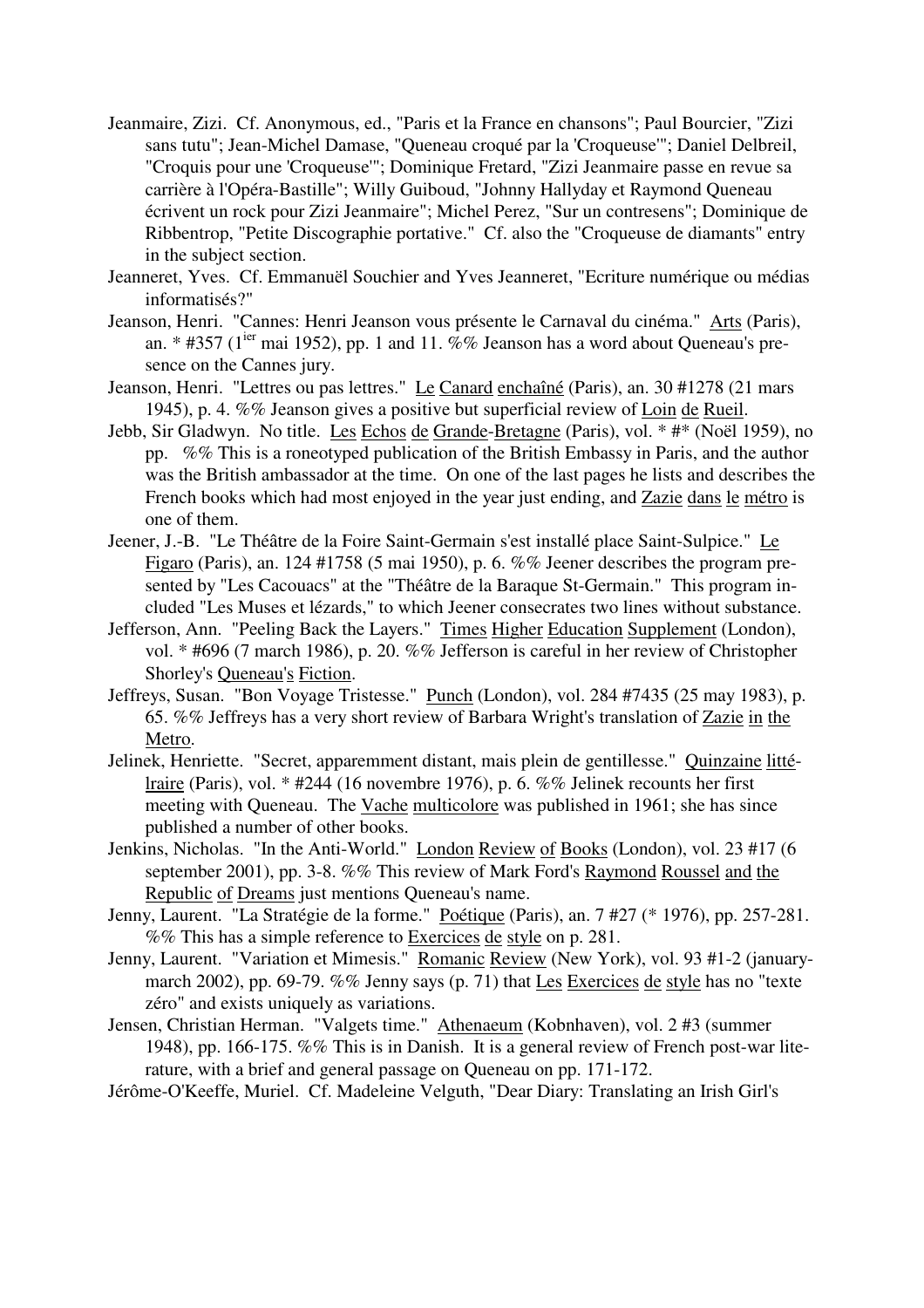Fractured French" and "Sense and Creativity: Translating the Writings of 'Literary Lunatics'."

Jipa, Ioana Cristina. Cf. Queneau, Exercitii de stil.

- Johannet, René. "La Bibliothèque idéale." La Dépêche tunisienne (Tunis), an. 69 #21694 (10 mars 1956), p. 6. %% Johannet's review of Pour une bibliothèque idéale is on the negative side.
- Johansson, Eric. "'Allô Queneau?' 'Ici Keno, askondi'." Démocratie (63) (Paris), an. \* #172 (7
	- février 1963), p. %% Johansson is theoretically reviewing Queneau's Bâtons, chiffres et lettres and Entretiens avec Georges Charbonnier but only grinds out words.
- Johnson, Daniel. "Europe's Greatest Traitor." The Daily Telegraph (London), vol. \* #44881 (2 october 1999), p. 22. %% This commentary on the revelation of Kojève's identity as a Soviet mole includes some interesting details about his life and work.
- Johnson, J. Theodore, Jr. "Art pour l'art." In Dictionnaire international des termes littéraires. Ed. Robert Escarpit. Fasc. 1. Berne: Francke, 1979, pp. 60-73. %% There is little more than a mention of Queneau (p. 71).
- Johnston, Stuart L. CR of Claude Simonnet's Queneau déchiffré. French Review (Baltimore), vol. 36 #3 (january 1963), p. 321. %% Johnston's review, positive and thoughtful, is more on Queneau and Le Chiendent than on Simonnet's work.
- Johnston, Stuart. CR of the Anthologie des jeunes auteurs. French Review (Baltimore), vol. 29 #3 (january 1956), pp. 264-265. %% Johnston presents the six texts included in this work but concentrates especially on describing and evaluating Queneau's preface to it.
- Johnston, Stuart L. "Reflections on the Philosophy of Raymond Queneau." French Review (Baltimore), vol.39 #1 (octobre 1955), pp. 21-27. %% Johnston speaks of humor, fatality, circularity, and the demonic without ever arriving at a clear synthesis.
- Joiner, Lawrence D. "Proust and the Icarus Myth." Helios (Lubbock, Texas), vol. 5 #1 (spring 1977), pp. 21-26. %% Joiner only lists Queneau (p. 26, note 2) among the other modern authors who have used the myth (André Gide, Gabriel Garcia Marquez, W. H. Auden, and James Joyce).
- Jokostra, Peter. "Autorenportrait: Der französische Romancier Raymond Queneau. Pegasus, vom Hafer gestochen." Die Welt (Hamburg), an. \* #279 (21 dezember 1972), "Welt des Buches," p. 2. %% This seems to be a general article on Queneau with some emphasis on Le Chiendent.
- Jokostra, Peter. "Frühwerke von Aragon und Queneau." Dokumente (Köln), vol. 30 #2 (juni 1974), pp. 166-168. %% CR of Eugen Helmlé's German translation of Odile
- Jokostra, Peter. "Ich bin Platon näher als Karl Marx." Rheinische Post (Düsseldorf), an. 28 #268 (17 november 1973), "Geist und leben," p. \*. %% This is a review of the Eugen Helmlé translation of Odile into German.
- Jokostra, Peter. "Ein Kampf um Odile." Die Welt (Hamburg), an. \* #256 (1 november 1973), "Welt des Buches," p. 4. %% CR of Eugen Helmlé's German translation of Odile
- Joly, G. "Au T.N.P. 'Loin de Rueil' (près du coeur)." Aurore (Paris), an. 20 #5345 (10 novembre 1961), p. 12. %% Joly likes the theater version but has some reservations about the singing.
- Joly, G. "'La Vie que je t'ai donnée' au Théâtre Agnès Capri." L'Aurore (Paris), an. 6 #801 (13 avril 1947), p. 2. %% A few positive words, and that's all, for "En passant."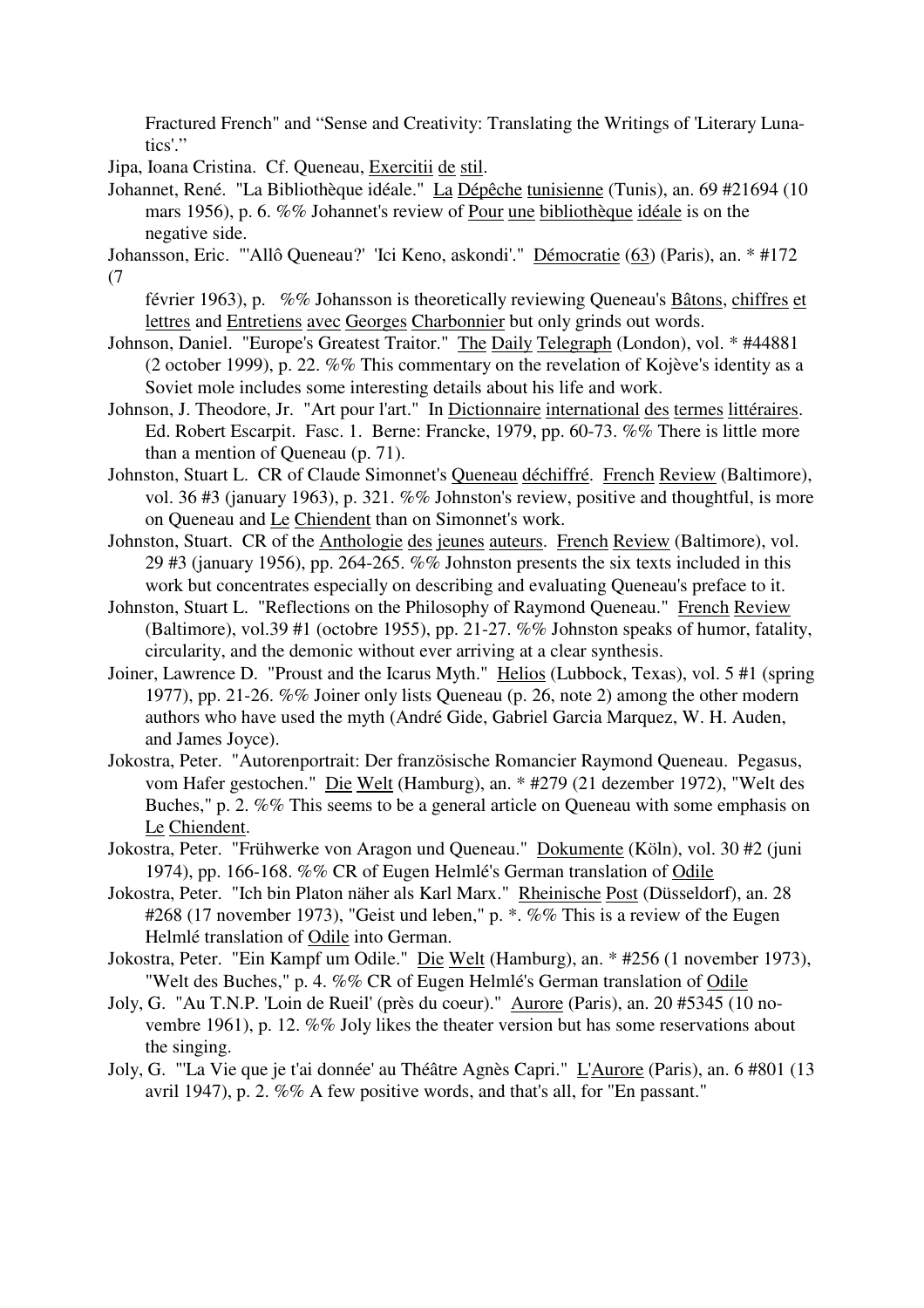- Joly, Pierre. "Raymond Queneau a reçu le 'Grand Prix de l'humour noir' pour son roman Zazie dans le métro." Paris-Normandie (Rouen), an. \* #4682 (2 novembre 1959), p. 7. %% Joly lists some of the jury members and comments on possible effects of Queneau's receiving this prize.
- Joly, Pierre. "Raymond Queneau: 'Ça m'est égal d'être le sabordeur de la littérature'." Paris-Normandie (Rouen), an. \* #4460 (13 février 1959), p. 9. %% This interview is rather curious; the author can't even spell "Zazie" correctly, and I am not sure that he is citing Queneau accurately.
- Jondorf, Gillian. Cf. Carol Sanders, "'La Fin approche.' A Reading of the Last Prose Poem of Queneau's Morale élémentaire."
- Jones, Bridget. Cf. Carol Sanders, "Le Contraste des registres dans le français parlé de Raymond Queneau."
- Jones, Ernest. "Flight from the Suburbs." The Nation (New York), vol. 168 #8 (19 february 1949), pp. 216-217. %% Jones's consideration of H. J. Kaplan's translation of The Skin of Dreams has some worthwhile points.
- Jones, Horace Leonard. Cf. Strabo, The Geography of Strabo.
- Jones, Louisa. CR of Jacques Bens' Le Retour au pays (Fragments). Poème. French Review (Baltimore), vol. 44 #2 (december 1970), pp. 411-412. %% Jones makes reference to Queneau a number of times in various ways.
- Jones, Louisa E. "Event and Invention: History in Queneau's Les Fleurs bleues." Symposium (Syracuse, New York), vol. 31 #4 (winter 1977), pp. 323-336. %% Jones writes just a broad analysis of this novel.
- Jones, Louisa. "Puns and Poetry in the Contes poétiques of Jules Supervielle." French Review

(Baltimore), Special Issue #5 (spring 1973), pp. 103-111. %% Jones briefly discusses Queneau's "narrative confusion(s) of word and referent" in terms of Le Vol d'Icare (p. 110).

- Jones, Louisa E. "Raymond Queneau: Le Vol d'Icare." French Review (Baltimore), vol. 44 #1 (october 1970), p. 185. %% Jones does not say anything new about Queneau's novel, but her way of putting it gives pause for thought.
- Jones, Louisa. Cf. Laura Prindle Rice-Sayre, "Abra-cadaver: The Anti-detective Story in Postmodern Fiction."
- Jordis, Christine. "Rejoindre le courant." Magazine littéraire (Paris), vol. \* #177 (octobre 1981), pp. 28-29. %% In this interview Iris Murdoch has a few words on how Queneau is present in her Under the Net.
- Jorge, Luiza Neto. Cf. Queneau, As Obras completas de Sally Mara and Sempre se é bom de mais com as mulheres.
- Jørgensen, Steen Bille. "Carpe diem: Amour, mourir ... humour." (Pré)publications (Aarhus, Denmark), vol. \* #189 (marts 2003), pp. 63-69. %% Jørgensen discusses how Queneau develops the "carpe diem" theme in the "Si tu t'imagines" poem. This article is in Danish.
- Jorif, Richard. Le Navire Argo. Paris: François Bourin, 1987. %% This is a novel with a few clear and less clear references to Queneau on pp. 73, 124, 141, 165, 177, 187, 226, and 235. Cf. Jacqueline Piatier, "Richard Jorif, l'oiseau rare de l'automne."
- Joris, Robert. "'Raymond Queneau, romancier': Le Thème du colloque international organisé à Verviers du 27 au 31 août." La Meuse (Liège), an. # (9 août 1982), p. 3 VE. %%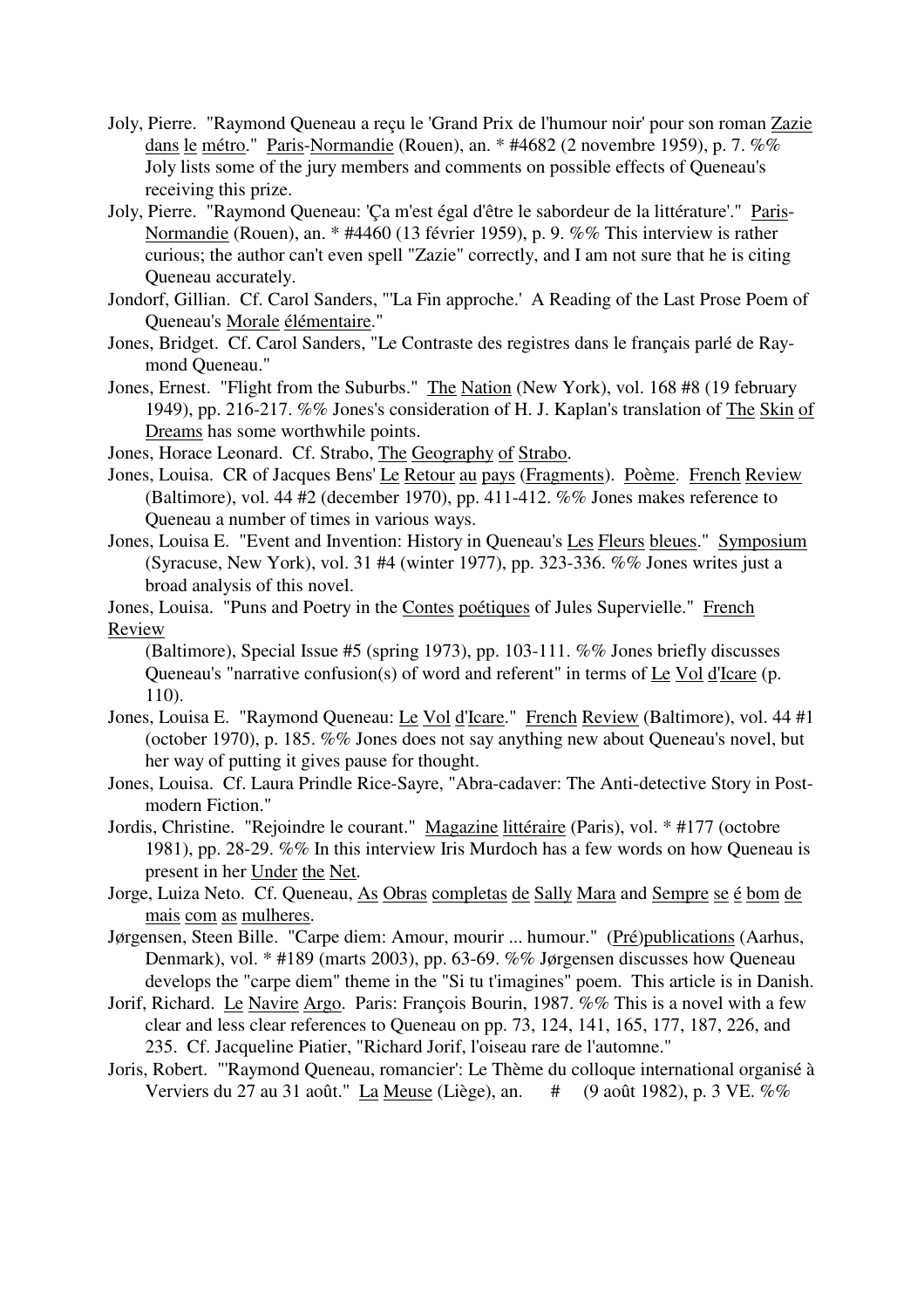Joris presents the upcoming colloquium in Verviers, including a timetable, but for the most part he merely reviews Queneau's career and style and his friendship with Vian. Blavier is cited a few times.

- Josipovici, Gabriel. "Celebrations in a House of Fiction." Times Literary Supplement (London), an. \* #4413 (30 october 1987), pp. 1191-1192. %% This is a review both of the 2 volume Ramsay edition of the Jacques Roubaud Bibliothèque oulipienne and of David Bellos' English translation of George Perec's Life: A User's Manual, a translation which Josipovici doesn't think much of.
- Josipovici, Gabriel. A Life. London: London Magazine Editions, 2001. %% This is a biography of Josipovici's mother, and on p. 80 he gives three sentences to describe why she liked Queneau's work.
- Josselin, Jean-François. "La Clef de nos songes." Nouvel Observateur (Paris), vol. \* #699 (3 avril 1978), pp. 73 and 75. %% Josselin presents the new "Imaginaire" edition of Peter Ibbetson, giving only a few words --- but very laudatory ones --- to Queneau's translation.
- Josselin, Jean-François. "Et puis voici les fleurs." Les Nouvelles littéraires (Paris), an. 43 #1962 (8 avril 1965), p. 2. %% Josselin simply notes that Queneau had submitted the manuscript of Les Fleurs bleues to Gallimard.
- Josserand, Pierre. Cf. Astrid Bouygues and Daniel Delbreil, "Claude Simonnet face à l'homme Raymond Queneau," pp. 22, 25, and 34-35; Queneau, "Postface"; Queneau, ed., "Essai d'un répertoire des écrivains célèbres"; Queneau and Pierre Josserand, "Les Oeuvres célèbres."
- Jost, Philippe. La Gourmandise: Les Chefs-d'oeuvre de la littérature gastronomique de l'antiquité à nos jours. Paris: Pré-aux-clercs, 1998. %% Jost includes (pp. 819-823) a passage from Zazie dans le métro (chapter 12), from "Gabriel, ayant récupéré son monde, y compris" through the end of the chapter.
- Joste, Juliette. "L'Auteur oulipien." Mémoire de maîtrise. Directeur Jean-Yves Pouilloux. Paris: Université de Paris VII (Jussieu), 1989.
- Jotterand, Franck. "De Marlene Dietrich ...à Zazie dans le métro." Gazette de Lausanne (Lausanne), an. 162 #287 (5-6 décembre 1959), p. 9. %% The latter part of this article is a slightly negative review of the Trois Baudets stage production of Queneau's novel.
- Jotterand, Franck. Georges Ribemont-Dessaignes. Paris: Seghers, 1966. %% There is only a very brief reference to Queneau on p. 44.
- Jotterand, Franck. "Raymond Queneau: L'Ecrivain d'aujourd'hui est à la fois peintre, auteur dramatique, maître de ballet, chansonnier et cinéaste." Gazette de Lausanne (Lausanne), an. 154 #105 (5 mai 1951), "Gazette littéraire," pp. 1 and 10. %% Jotterand has managed to get a most interesting interview from Queneau.
- Joubert, Jean-Louis. La Poésie. Paris: Armand-Colin, 1988. %% In a primer on the nature of poetry, Joubert cites Instant fatal: "Bon dieu de bon dieu" on p. 35 and "Bien placés bien choisies" on p. 49 and just mentions Queneau on pp. 81 and 99.
- Joubert, Jean-Louis, Jacques Lecarme, Eliane Tabone, Bruno Vercier, ed. Les Littératures francophones depuis 1945. Paris: Bordas, 1986. %% The authors mention Queneau several times, never significantly.
- Jouet, Jacques. Des Ans et des ânes. Paris: Editions Ramsay, 1988. %% This book is an oulipian novel/autobiography with all sorts of reflections on language. References to Queneau are frequent. Cf. Florence Delay, "Autobiographie sans contrainte"; Florence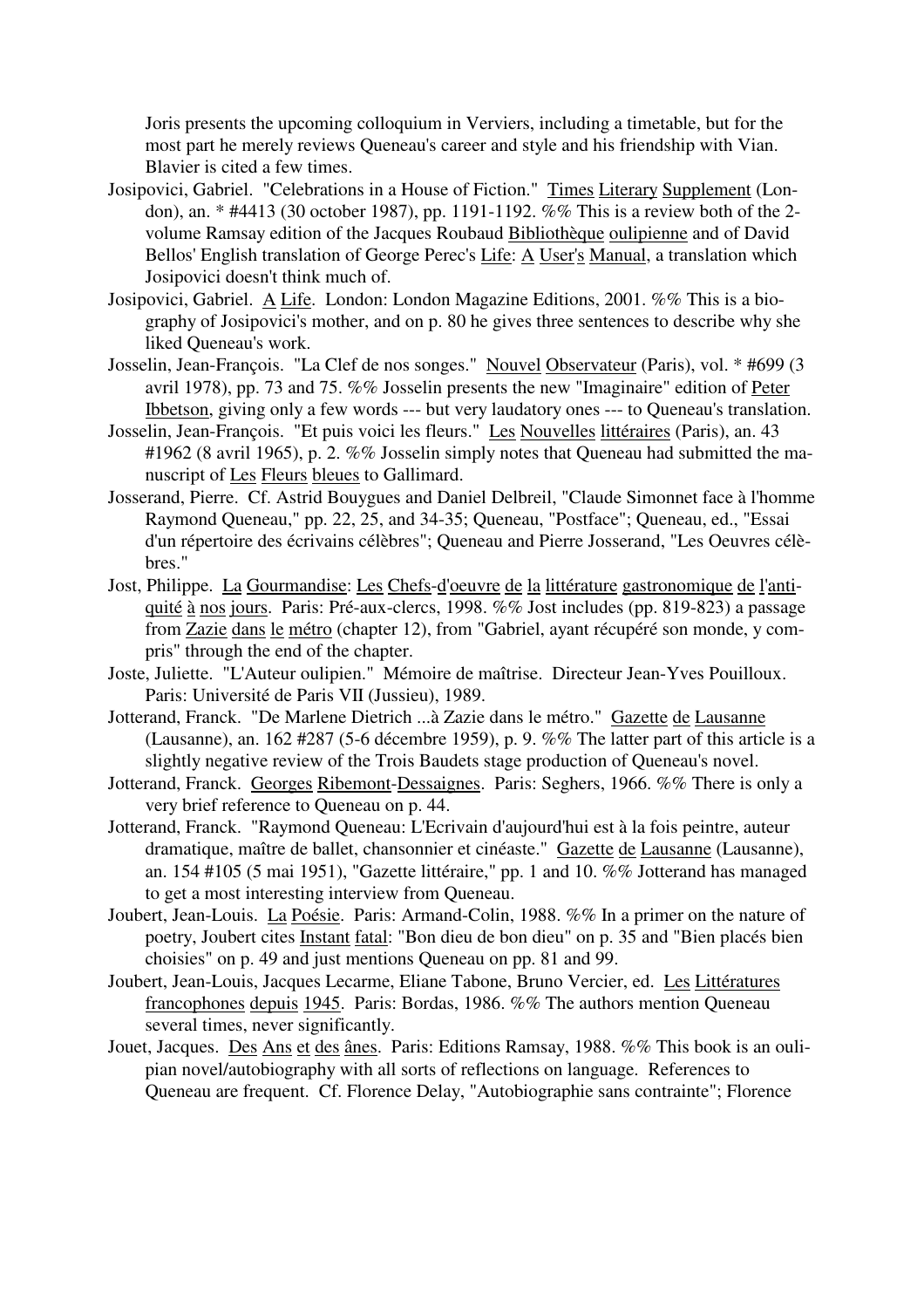Noiville, "Le Complexe d'Oulipe."

- Jouet, Jacques. "Cave Quenem!" Magazine littéraire (Paris), vol. \* #228 (mars 1986), pp. 42- 43. %% This concerns Queneau's use of animals.
- Jouet, Jacques. "Le Chant d'amour grand-singe." In La Bibliothèque oulipienne. Vol. 4. Paris: Le Castor astral, 1997, pp. 231-250. %% Jouet has "translated" some poetry of Tarzan's adoptive cousins into French, with commentary.
- Jouet, Jacques. "L'Eclipse." In La Bibliothèque oulipienne. Ed. Jacques Roubaud. Vol. 2. Paris: Ramsay, 1987, pp. 185-202. %% Jouet practices a rather special form of  $S + 7$ . This was reprinted in the 3-vol. Seghers edition, vol. 2, pp. 185-202.
- Jouet, Jacques. "Espions." In La Bibliothèque oulipienne. Ed. Jacques Roubaud. Vol. 3. Paris: Seghers, 1990, pp. 147-156. %% Jouet offers an introduction and three short tales, each leading to a "hétéropangramme" (a sentence using each letter in the alphabet, but only once each).
- Jouet, Jacques. "La Famille Quenouillard." Page des libraires: Magazine des libraires clé (Paris), vol. \* #40 (mai-juin 1996), pp. 34-35. %% Jouet gives an overview of the oulipian side of Queneau's writing.
- Jouet, Jacques. "Figures de l'écrivain. Période contemporaine. L'Ecrivain, artisan des mots." In Le Grand Atlas des littératures. Ed. Jacques Bersani. Pref. Jacques Bersani and Gilles Quinsat. Paris: Encyclopaedia Universalis, 1990, pp. 254-255. %% Jouet makes a number of brief references to Queneau and his works.
- Jouet, Jacques. "Glose de la Comtesse de Die et de Didon." In La Bibliothèque oulipienne. Vol. 4. Paris: Le Castor astral, 1997, pp. 93-110. %% This poetry of Jouet is explained on pp. 109-110.
- Jouet, Jacques. "L'Impotential." Quai Voltaire (Paris), vol. \* #7 (hiver 1993), pp. 45-51. %% Jouet is concerned here with literature based on "no thing" or "no sense": it is in this light that he considers Si tu t'imagines: "Pour un art poétique" and the Oulipo (pp. 48-49).
- Jouet, Jacques. "'Interludes' from Raymond Queneau." Trans. Mary Campbell-Sposito. Review of Contemporary Fiction (Elmwood Park, Illinois), vol. 17 #3 (september 1997), pp. 54-63. %% Campbell has translated three sections ("interludes") from Jouet's 1989 Raymond Queneau: #2: on Un Rude Hiver, #3: on Le Vol d'Icare, and #4: on laughter.
- Jouet, Jacques. "Le Journalicule de Raymond Queneau." In Queneau, Dormi pleuré. Paris: Castor Astral, 1996, pp. 7-9. %% Jouet comments on how boring diaries usually are and how much he nonetheless looks forward to the publication of Queneau's complete Journal.
- Jouet, Jacques. "Mouvements élémentaires de déshabillage." Cahiers Raymond Queneau #1 (automne 1986), pp. 82-86. %% Jouet offers five poems in the same format as those beginning Morale élémentaire. Cf. Paul Fournel, "Morales élémentaires"; Harry Mathews and Alastair Brotchie, ed., Oulipo Compendium.
- Jouet, Jacques. "L'Oulipien démasqué." In La Bibliothèque oulipienne. Ed. Jacques Roubaud. Vol. 3. Paris: Seghers, 1990, pp. 11-22. %% Jouet includes three short works under this title: "L'Oulipien démasqué," "Un Peu d'histoire littéraire à la lumière de la méthode S + 7," and "L'Oulipien démasqué est-il Pierre Ménard?" The second of these had already appeared three times, once in Spanish. Cf. Sydney Lévy, "Wonders."
- Jouet, Jacques. "Un Peu d'histoire littéraire à la lumière de la méthode S + 7." Cahiers Raymond Queneau #4-5 (juin 1987), pp. 80-85. %% Jouet has some reflections on and appli-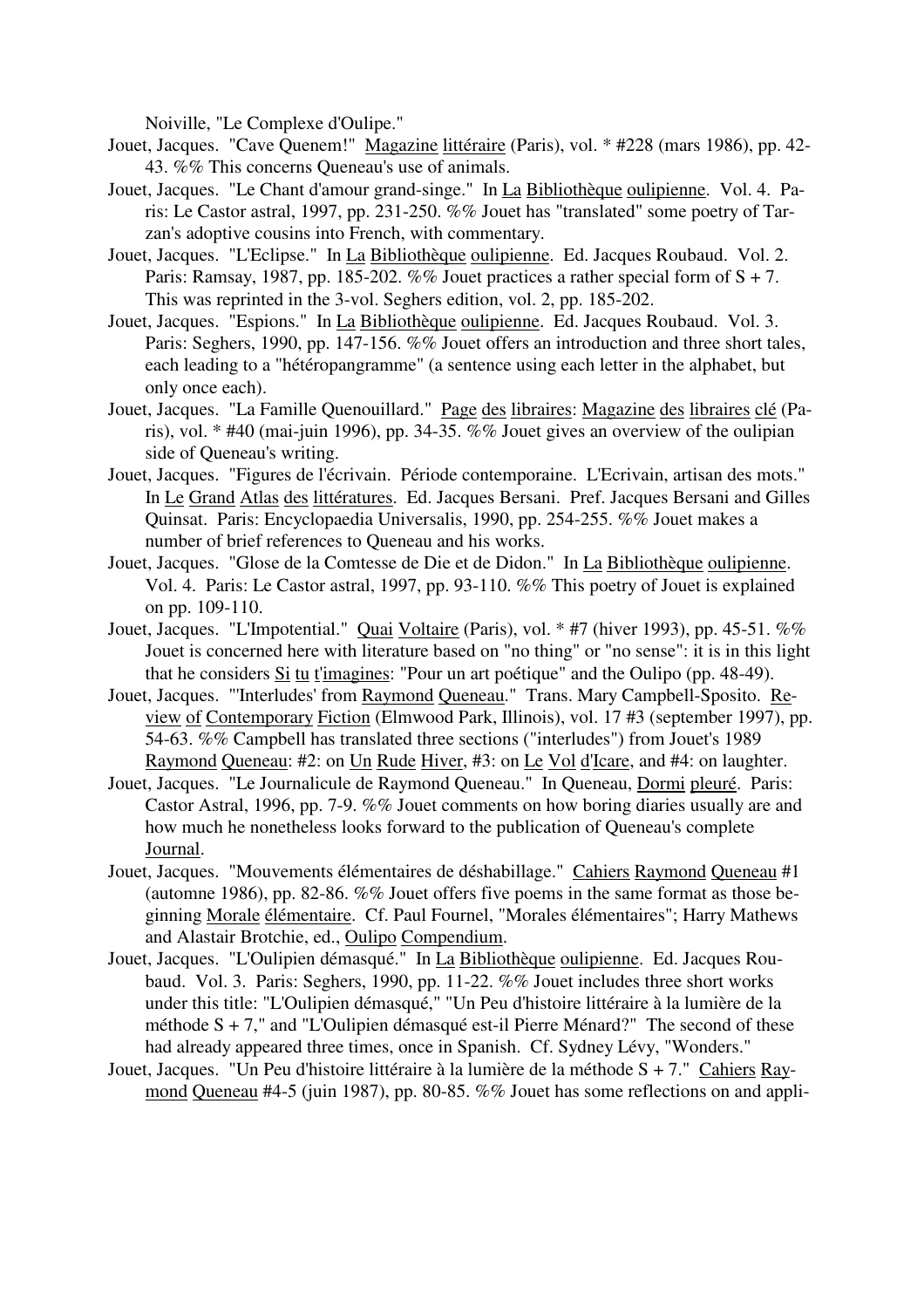cations of  $S + 7$ . Cf. Jouet, "L'Oulipien démasqué."

- Jouet, Jacques. "Un Peu d'histoire littéraire à la lumière de la méthode S + 7." Sub-Stance (Madison), vol. 17 #3 (= #57) (\* 1988), pp. 22-25. %% Only the layout has changed here, to fit American conventions.
- Jouet, Jacques. "Un Poco de historia literaria a la luz del método S + 7." In Sobre literatura potencial. Actos del encuentro sobre literatura potencial, Vitoria, del 2 al 6 de diciembre de 1985. Ed. Antonio Altarriba. Vitoria: Universidad del país vasco, 1987, pp. 95-98. %% This is the same as his "Un Peu d'histoire littéraire à la lumière de la méthode  $S + 7$ ."
- Jouet, Jacques. Raymond Queneau. Paris: La Manufacture, 1989. %% Cf. Pierre Ajame, "Raymond par-ci, Queneau par-là: Le Zouave du pont des lettres"; Alain Delaunois, "Kisekeno?"; Warren Motte, CR of Jacques Jouet's Raymond Queneau and "Jacques Jouet and the Literature of Exhaustion"; Florence Noiville, "Le Complexe d'Oulipe"; Emmanuël Souchier, CR of Jacques Jouet's Raymond Queneau qui êtes-vous?
- Jouet, Jacques. "Raymond Queneau, père de l'Oulipo." In Un Quenal, des Queneau. Paris: Groupement de libraires "Initiales," 2003, pp. 15-17. %% Jouet has some interesting things to say about Queneau's interest in the Oulipo, notably concerning how this can be seen in his "Poe et l''analyse'," in his "Gertrude Stein," and in his dealings with the work of James Joyce. This is number 13 (février 2003) in the series of brochures that 29 "libraires" from across France put together for their clients.
- Jouet, Jacques. "Raymond Queneau (1903-1976): Le Chiendent, 1933." En français dans le texte. Dix Siècles de lumière par le livre. Ed. France de Rasilly. Pref. Emmanuel Le Roy Ladurie and Yves Bonnefoy. Paris: Bibliothèque nationale, 1990, p. 336. %% Jouet gives a short description of Queneau and of this novel. As well as having his own entry (#370), Queneau is mentioned in entries 388 (Jacques Prévert), 396 (Eugène Ionesco), and 397 (Roland Barthes).
- Jouet, Jacques. "Senso e non senso: 'Pour un art poétique' di Queneau." In Attenzione al potenziale. Il Gioco della letturatura. Ed. Brunella Eruli. Firenze: Marco Nardi Editore, 1994, pp. 43-49. %% Jouet follows the title well, with some consideration of Boileau.
- Jouet, Jacques. "Les Sept Règles de Perec." In La Bibliothèque oulipienne. Ed. Jacques Roubaud. Vol. 3. Paris: Seghers, 1990, pp. 369-375. %% This discussion of Perec is written using only the vowel "e," imitating Perec's La Disparition.
- Jouet, Jacques. "Tristram Shandy est capable..." Magazine littéraire (Paris), vol. \* #432 (juin 2004), p. 102. %% In this appreciation of Tristram Shandy Jouet compares Sterne's dedication of his novel to William Pitt the elder to Queneau's dedication of Les Fleurs bleues to the elder Debré.
- Jouet, Jacques. "With (and Without) Constraints." Trans. Roxanne Lapidus. Sub-stance (Madison), vol. 30 #3 (= #96 (\* 2001), pp. 4-16. %% Jouet speaks of his vision of the role and practice of constraint in writing. He compares Queneau's view of constraint with that of Le Lionnais (p. 7), states that he must have been influenced by Queneau's Courir les rues when he wrote his own "poèmes de métro" (pp. 11-12), refers to a statement in Odile that the only way to deny the idea of inspiration is to consider it as permanent (p. 13), and alludes to Queneau's assertion concerning the "driving a flock of geese" manner of writing a novel (p. 15).
- Jouet, Jacques. Cf. Chris Andrews, "Protocol and Project: The Oulipo and the Process of Writing"; Anonymous, ed., Oulipo Laboratory; Astrid Bouygues, "Attention au poten-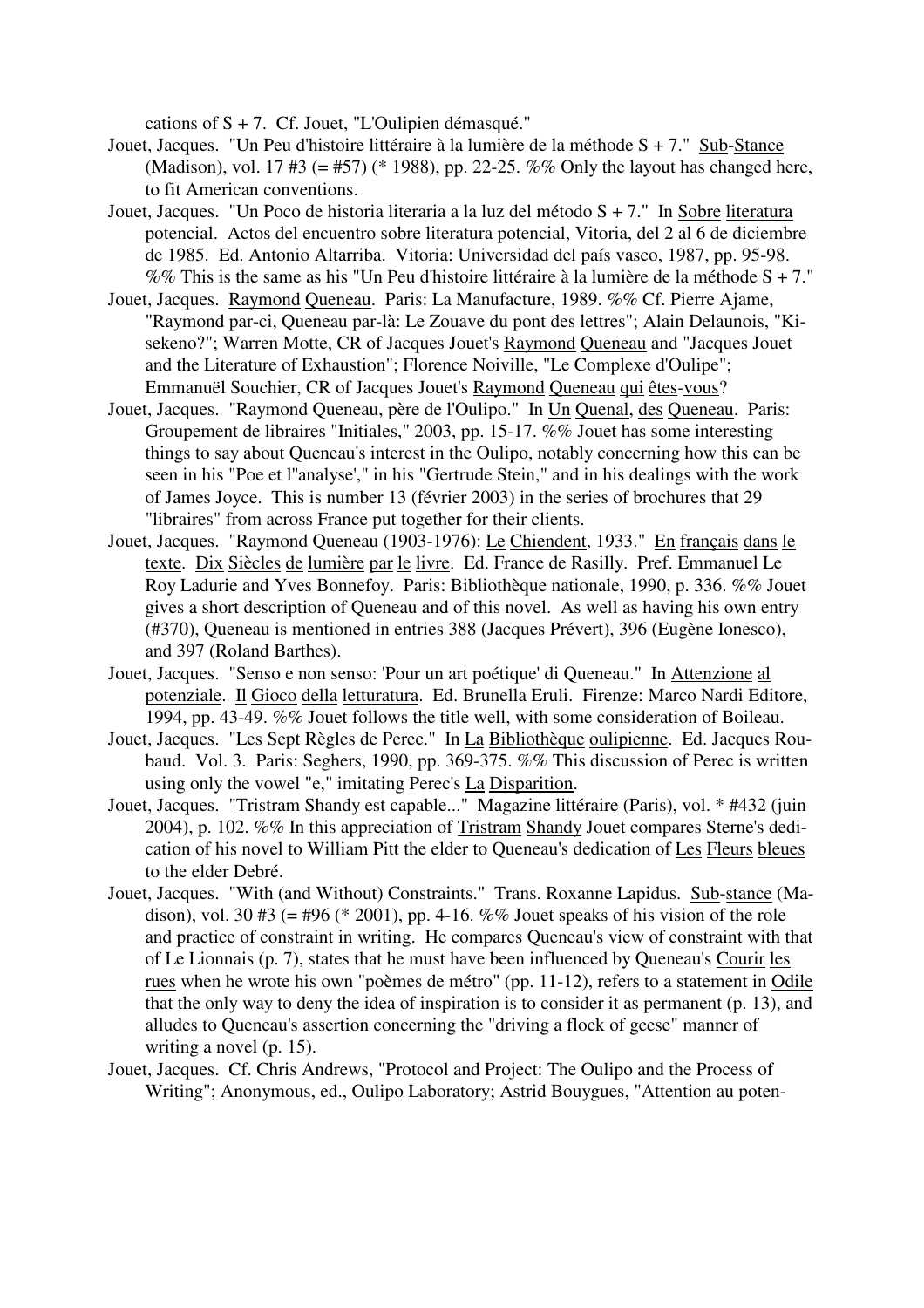tiel!"; Jean-Marie Catonné, Queneau; Leland de la Durantaye, "The Republic of Jacques Jouet"; Paul Fournel and Jacques Jouet, "L'Ecrivain oulipien"; Marc Lapprand, "Jacques Jouet: Un Oulipien métrologue"; Hervé Le Tellier, "A Bâtons rompus"; Oulipo, "Autres morales élémentaires" and "S + 7, le retour"; Queneau, "Dormi pleuré"; José-Luis Reina, "Entretien avec Jacques Roubaud, Paul Braffort et Jacques Jouet, membres de l'Oulipo"; Jean-Didier Wagneur, "L'Usine à Jouet."

- Jouffroy, Alain. "L'Arche de Queneau." L'Express (Paris), vol. \* #731 (21 juin 1965), pp. 86- 87. %% Jouffroy's review of Les Fleurs bleues is only a bit better than the average.
- Jouffroy, Alain. Miró. Paris: Hayan, 1987. %% Jouffroy has some very interesting pages (18- 26) on the beginning of Miró's relations with André Breton, something which would be re-flected later in Queneau's own attitude. Cf. Emmanuël Souchier, "Joan Miró entre André Breton et Raymond Queneau."
- Jouffroy, Alain. "Queneau court Paris." L'Express (Paris), vol. \* #823 (27 mars 1967), p. 83. %% Jouffroy presents L'Instant fatal and Courir les rues more than reviews them.
- Jouffroy, Alain. "Queneau court Paris." L'Express (Paris), international edition vol. \* #823 (27 mars 1967), p. 55.  $\%$ % This is identical to the original.
- Jouffroy, Alain. Trajectoires: Récit récitatif. Paris: Gallimard, 1968. %% Jouffroy just mentions Queneau twice (pp. 49 and 113).
- Jouffroy, Alain. Cf. Queneau, Raymond. "Baj."
- Jourdan, Bernard. "Queneau par Jacques Bens." Education nationale (Paris), vol. \* #29 (25 octobre 1962), p. 22. %% Jourdan's review is brief and general.
- Jourdan, Bernard. Cf. Queneau, "Le Bon Vieux Temps."
- Jourdan-Morhange, Hélène. CR of Roland Petit's La Revue des Ballets de Paris. La Revue de Paris (Paris), an. 63 #\* (novembre 1956), pp. 159-160. %% Jourdan-Morhange describes the works composing the La Revue des Ballets de Paris in some detail but does not mention Queneau.
- Judt, Tony. Past Imperfect: French Intellectuals, 1944-1956. Berkeley: University of California Press, 1992. %% Judt throws some light on Queneau's role in the CNE after the war (pp. 61-62) and refers to his participation in the Kojève seminar (p. 76). Cf. the entry under "Comité national des écrivains."
- Juin, Hubert. "Aride Queneau." Les Lettres françaises (Paris), vol. \* #1131 (12 mai 1966), p. 6. %% Juin writes on Queneau's mathematics, his view of history, and related topics.
- Juin, Hubert. "Au pays de la bande dessinée." Les Lettres françaises (Paris), vol. \* #1151 (6 octobre 1966), pp. 5-7. %% This just has a strip from the Carelman version of Zazie dans le métro on p. 5.
- Juin, Hubert. "Connaissez-vous Sally Mara?" Les Lettres françaises (Paris), an. \* #916 (1<sup>ier</sup> mars 1962), p. 5. %% Juin presents a fairly standard review of Les Oeuvres complètes de Sally Mara.
- Juin, Hubert. CR of Le Voyage en Grèce. Magazine littéraire (Paris), vol. \* #81 (octobre 1973), p. 55. %% Juin's review doesn't say much.
- Juin, Hubert. "La Lecture, pour quoi faire?" Les Lettres françaises (Paris), vol. \* #892 (14) septembre 1961), pp. 1 and 4-5. %% This is an "enquête" by Juin, and it mentions the Pour une bibliothèque idéale in a first section. Then Juin seems to interview a number of literary figures on reading, and the section devoted to Queneau is rather interesting.
- Juin, Hubert. "Queneau le métaphorique." Magazine littéraire (Paris), vol. \* #94 (novembre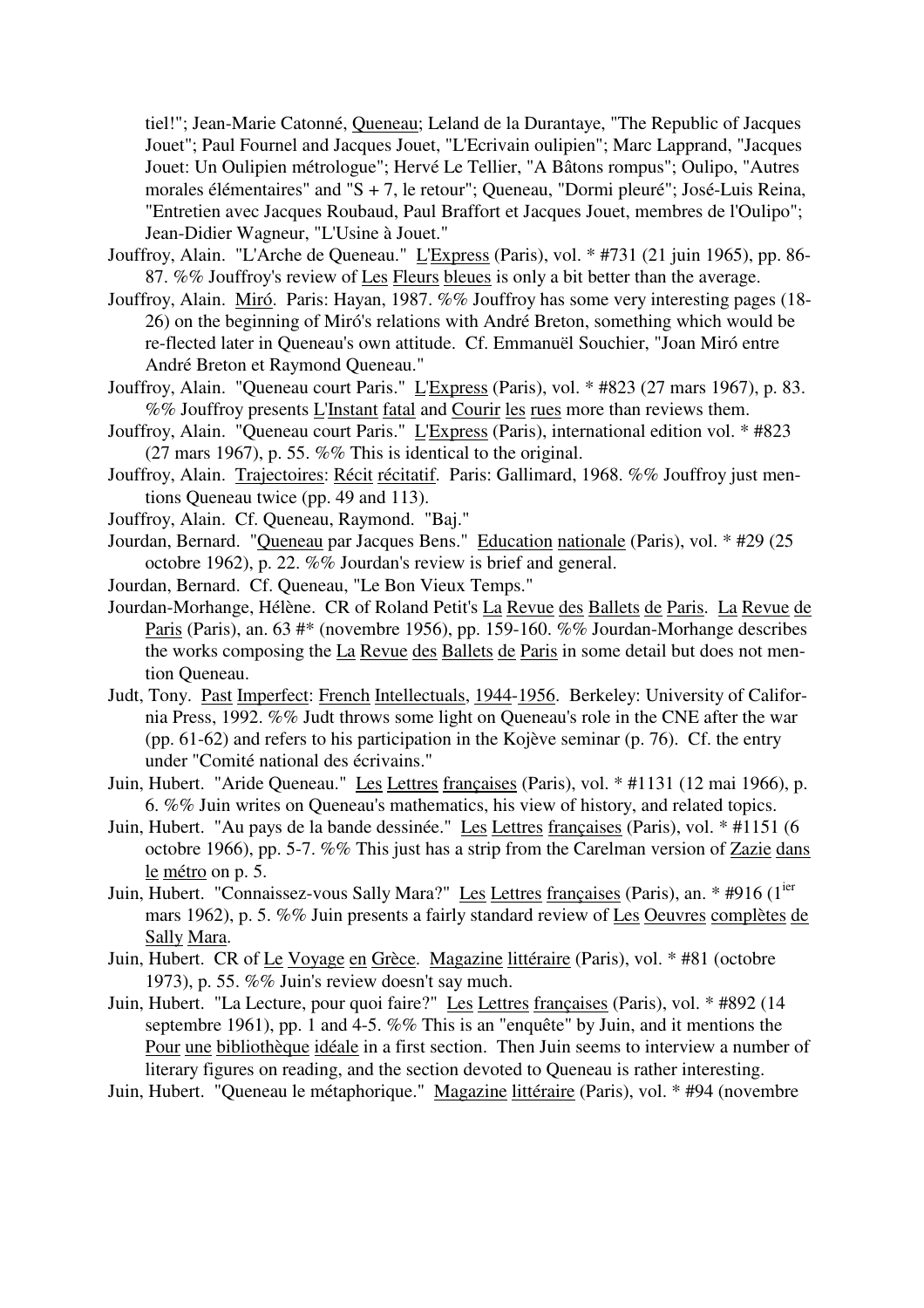1974), pp. 11-13. %% This is a very general essay on Queneau's language and his appearance to the reader.

- Juin, Hubert. "Raymond Queneau." In Dictionnaire de littérature contemporaine 1900-1962. Sous la direction de Pierre de Boisdeffre. Paris: Editions universitaires, 1962, pp. 525- 530. %% Juin merely summarizes Queneau's works and style for a handbook.
- Juin, Hubert. "Raymond Queneau." In Dictionnaire de littérature contemporaine. Sous la direction de Pierre de Boisdeffre. Third edition. Paris: Editions universitaires, 1963, pp. 545-550. %% This is almost exactly the same as in the 1962 edition.
- Juin, Hubert. "Raymond Queneau." Magazine littéraire (Paris), vol. \* #164 (septembre 1980), p. 47. %% Juin notes the appearance of Les Temps mêlés  $\#150 + 8$  (mai 1980).
- Juin, Hubert. "Un Roman pour demain et un poème qui n'en... finit pas." Les Lettres françaises (Paris), an. \* #880 (15 juin 1961), p. 4. %% Juin only gives the "mode d'emploi" for Cent Mille Milliards de poèmes.
- Juin, Hubert. "Le Savoir et la banlieue." Nouvelle Revue française (Paris), vol. 49 #290 (février 1977), pp. 86-90. %% This concerns Queneau's encyclopedism, especially as seen in Odile.

Juin, Hubert. Cf. Robert Parville, "Hubert Juin."

- Julia, Louis. "Jeux et enjeux de la citation littéraire dans Les Fleurs bleues de Raymond Queneau." Mémoire de maîtrise. Directeur Pierre Caizergues. Montpellier: Université Paul Valéry (Montpellier III), 1985. %% Julia looks at intertextuality, with an opening towards universality/encyclopedism.
- Julian, Janet. CR of Barbara Wright's translation of Excercises in Style. Kliatt Paperback Book Guide (Newton, Massachusetts), vol. 15 #3 (april 1981), p. 27. %% Julian says the usual things.
- Julien, André. "Littérature dégagée par Maast, Paulhan, Queneau." Le Libertaire (Paris), an. 52 #87 (24 juillet 1947), p. 3. %% Julien reviews, among other works, Les Exercices de style. For the most part there is nothing new here, but he does point to the effect of reading the segments in sequence: "...le comique vient à la fois de la répétition déconcertante du même événement, et de la nouveauté de chacun des récits. Le magnétisme de Queneau provient d'une différence de potentiel entre les bornes de notre attention: entre ce que nous venons de lire et ce que nous allons lire, entre l'attendu et l'inattendu."
- Julien, André. "Raymond Queneau." Observateur politique, économique et littéraire (Paris), an. 12 #49 (15 mars 1951), p. 20. %% This is just a general presentation of Queneau as he assumes his seat at the Goncourt table.
- Julien, André. "Raymond Queneau ou la littérature de l'ambiguïté." Libertaire (Paris), an. 52 #109 (25 décembre 1947), p. 3. %% This is a general article on Queneau, but a rather good one which concentrates on Queneau's use of language and the real strengths he drew from it.
- Jullian, Marcel. "Adapter Queneau." Magazine littéraire (Paris), vol. \* #53 (juin 1971), pp. 49-50. %% This review of the film version of On est toujours trop bon avec les femmes is an interview done with Jean-Jacques Brochier, the director of the film.
- Jullian, Marcel. "On n'est jamais assez infidèle aux bons auteurs." In Raymond Queneau. Cahier de l'Herne #29. Ed. Andrée Bergens. Paris: Editions de l'Herne, 1975, pp. 313-316. %% Jullian comments on the structure and aims of On est toujours trop bon avec les femmes. This article reappeared in the 1999 edition.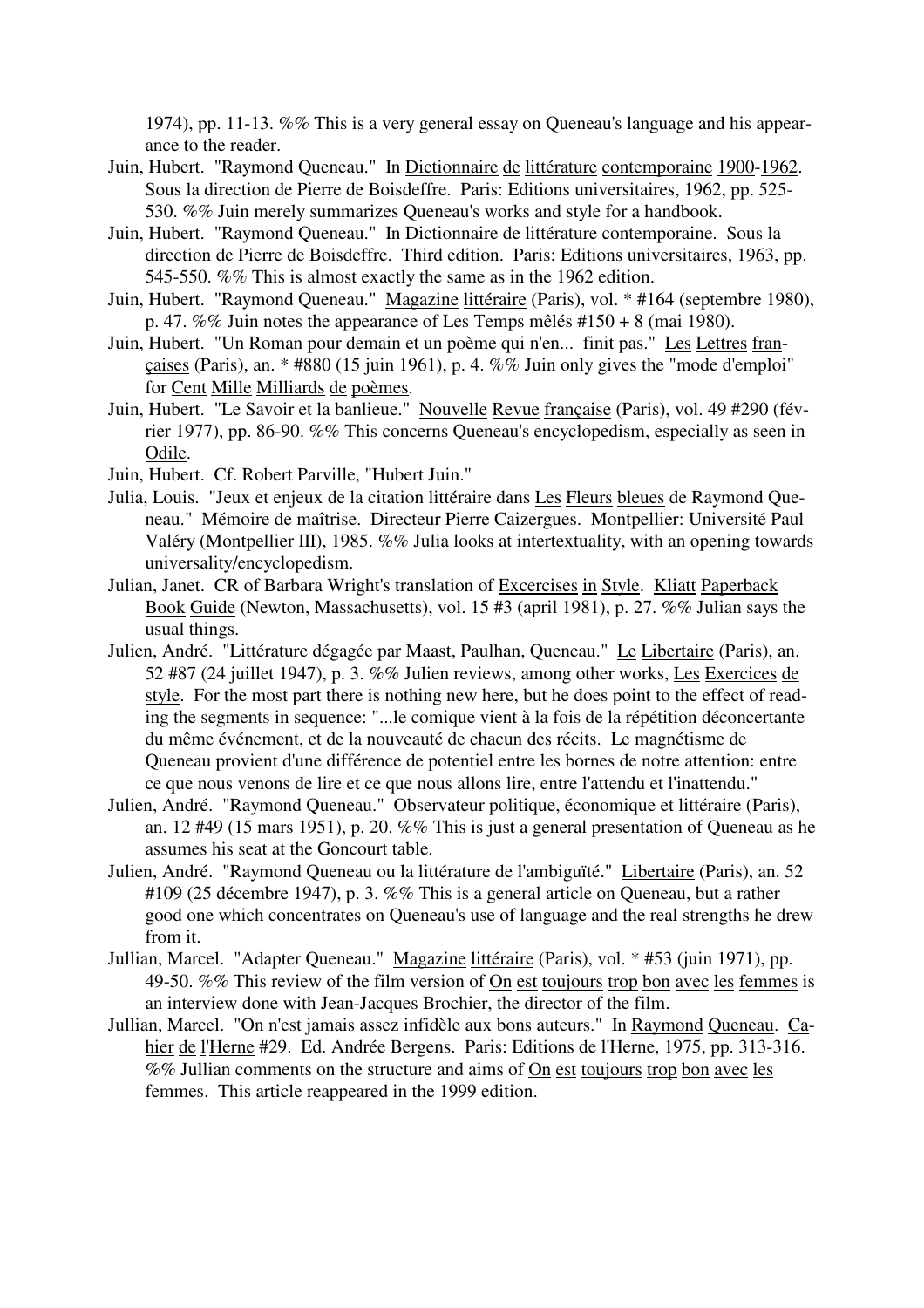Jullian, Marcel. Cf. Jean-Jacques Brochier, "Adapter Queneau." There are a number of docu-

ments associated with him, some in manuscript form, at the Ransom Center in Austin (Texas).

Jullian, Philippe. Cf. Queneau, Pierrot mon ami.

Julliard, Jacques. Cf. Joël Roman, "Kojève, Alexandre (Alexandre Kojevnikov)"; Gisèle Sapiro, "Comité national des écrivains," "Liste noire," and "Queneau, Raymond"; and Arnauld Senelier, "Gallimard (Editions)."

Julliard, Jacques, and Michel Winock, ed. Dictionnaire des intellectuels français. Ed. Jacques Julliard and Michel Winock. Paris: Seuil, 1996. %% Cf. Joël Roman, "Kojève, Alexandre (Alexandre Kojevnikov)"; Gisèle Sapiro, "Comité national des écrivains," "Liste noire," and "Queneau, Raymond"; and Arnauld Senelier, "Gallimard (Editions)."

- Jullien, Dominique. "Jean Echenoz." Yale French Studies (New Haven, Connecticut), special issue "After the Age of Suspicion: The French Novel Today" (\* 1988), pp. 337-341. %% Jullien ends by comparing Echenoz's manner of constructing characters with Queneau's.
- Jullien, Dominique. "Zazie dans la brousse." Romanic Review (New York), vol. 91 #3 (may 2000), pp. 263-278. %% Jullien studies how Queneau treated the rough English of Tutuola as he translated it into French, deriving from this analysis some most interesting reflec-tions on "néo-français." A pivotal article.

Jumeau, Guy. "Les Fêtes du centenaire d'Alphonse Allais: ii." Cahiers du Collège de 'Pataphy-

sique #17-18 (15 haha 82 EP [20 octobre 1954?]), pp. 129-131. %% Jumeau just names Queneau as being part of the celebration.

Jumpelt, R. W. Cf. Edmond Cary and R. W. Jumpelt, ed., Quality in Translation.

Jung, Willi. Cf. Franz Rudolf Weller, "Selbstzensur und Spurentilgung in Raymond Queneaus Les Exercices de style."

de Jurquet, Béatrice. Cf. Jacques Bens et al., "La Cantatrice sauve."

K., I. CR of Zazie v metre. Slovenské Pohl'ady (Bratislava, Czechoslovakia), an. 88 #3 (marec

 $[=$  march] 1972), p. 156. %%

- K., L. "Battre la campagne..." Luxemburger Wort (Luxembourg), an. 121 #172 (20 juni 1968), p. 14. %% The author is positive but has nothing of any real interest to say about Queneau's Battre la campagne.
- K., R. "Les Cacouacs se sont installés place Saint-Sulpice." Libération (Paris), an. 6 #1757 (4 mai 1950), p. 2. %% The author mentions Queneau and his "Muses et lézards" that this troupe was going to play, but the emphasis is on the construction of the tent that the show would be in. The article includes a photo.
- K., S. "Queneau par Queval." Le Monde (Paris), an. 41 #12388 (23 novembre 1984), p. 15. %% This review of Jean Queval's Album Queneau: Portrait d'un poète is positive and polite, and that's all. The author of this article might well be Serge Koster.

Kael, Pauline. CR of the film version of Zazie dans le métro. In her Kiss Kiss Bang Bang. Bo-

ston: Little, Brown & Co., 1968, p. 370. %% Kael seems to like this film but believes that American audiences might have a hard time with the style.

Kael, Pauline. "Lacombe, Lucien." New Yorker (New York), vol. 50 #2 (30 september 1974),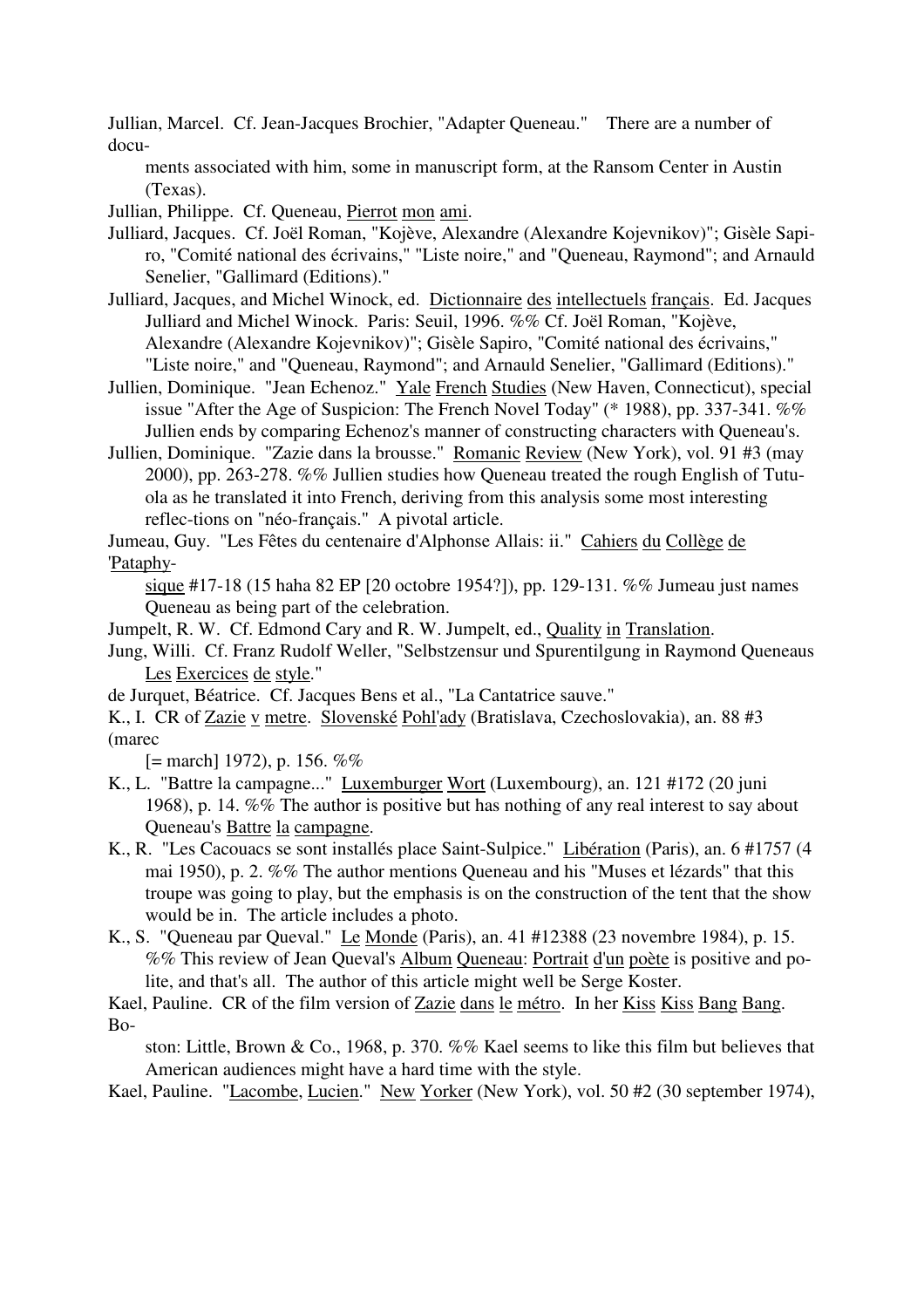pp. 94-100. %% This review mentions Zazie dans le métro only indirectly (p. 100).

- Kael, Pauline. "Lacombe Lucien." In her Reeling. Boston: Little, Brown, and Co., 1976, pp. 335-341. %% This is the same as her New Yorker article of the same name.
- Kael, Pauline. "Louis Malle's Portrait of the Artist as a Young Dog." New Yorker (New York), vol. 47 #36 (23 october 1971), pp. 139-143. %% This review concentrates primarily on Malle's Murmur of the Heart but also draws in his other films, including Zazie dans le métro.
- Kael, Pauline. "Louis Malle's Portrait of the Artist as a Young Dog." In her Deeper Into Movies. Boston: Little, Brown, & Co., 1973, pp. 305-311.  $\%$ % The is the same text as the original.
- Kaeser, Pascal. Nouveaux Exercices de style: Jeux mathématiques et poésie. Paris: Diderot, 1997. %% Under the title "Quenine" (pp. 35-39) Kaeser provides an explanation of the sextine and its generalization, an example of the "quintine," and a sextine by its inventor, Arnaud Daniel (along with a translation into modern French). He also adds Queneau's "Quelques Remarques sommaires relatives aux propriétés aérodynamiques de l'addition" (pp. 139-140) and the "exercice de style" "Ensembliste" (p. 141).
- Kahane, Eric. Cf. Maurice Couturier, "Introduction"; Terry Hale, "Raymond Queneau 1903- 1976"; Queneau, Zazie dans le métro (Olympia Press edition); Carol O'Sullivan, "Picturing Characters: Zazies 'à gogo'" and "The Stance of the Translator: Translations and Self-Translations of and by James Joyce, Samuel Beckett, and Raymond Queneau"; Nicole Zand, "Un Kamikaze de l'édition."
- Kahane, Jean-Pierre. CR of Bords. Le Courrier rationaliste (Paris), an. 10 #11? (novembre 1963), pp. 261-263. %% Kahane's review is fairly serious.
- Kahn, Jean-François, Jean-François Bory, and Patrice Delbourg. "Titres en jeu." Les Nouvelles littéraires (Paris), an. 58 #2749 (7 août 1980), pp. 27 and 51. %% This is a literary puzzle, and the answer is "enfants" (du Limon).
- Kahn, Michèle. "Zazie met dans le mille." Magazine littéraire (Paris), vol. \* #382 (décembre 1999), p. 97. %% This is a fairly positive review of the thousandth volume in the "Folio Junior" series, Zazie dans le métro, but it is only a part of this presentation of the most recent volumes published in the series.
- Kahn, Sophie. "Roman et encyclopédie dans Les Enfants du Limon de Raymond Queneau." Mémoire de maîtrise. Directeur Daniel Delbreil. Paris: Université de Paris III (Sorbonne nouvelle), 2006. %% [This work is available at the Centre de recherches "L'Esprit nouveau en poésie"; Institut de littérature française; université de Paris III; 13, rue de Santeuil, 75005. It will be necessary to contact Professeur Daniel Delbreil beforehand in order to receive authorization.]
- Kahnweiler, Daniel-Henry. Entretiens avec Francis Crémieux. Mes Galeries et mes peintures. Paris: Gallimard, 1982. %% Kahnweiler mentions Queneau as being at Saint-Léonard (pp. 179 and 183) and Queneau's participation in Picasso's "Le Désir attrapé par la queue" (pp. 191-192).
- Kahnweiler, Daniel-Henry. Entretiens avec Francis Crémieux. Mes Galeries et mes peintures.

Collection "L'Imaginaire," #376. Paris: Gallimard, 1998. %% This is the same text as the original, with the passages concerning Queneau on pages 156, 159, and 166.

Kahnweiler, Daniel-Henry. Cf. Anne Clancier, "Queneau sur le divan"; Philippe Dagen, "Une